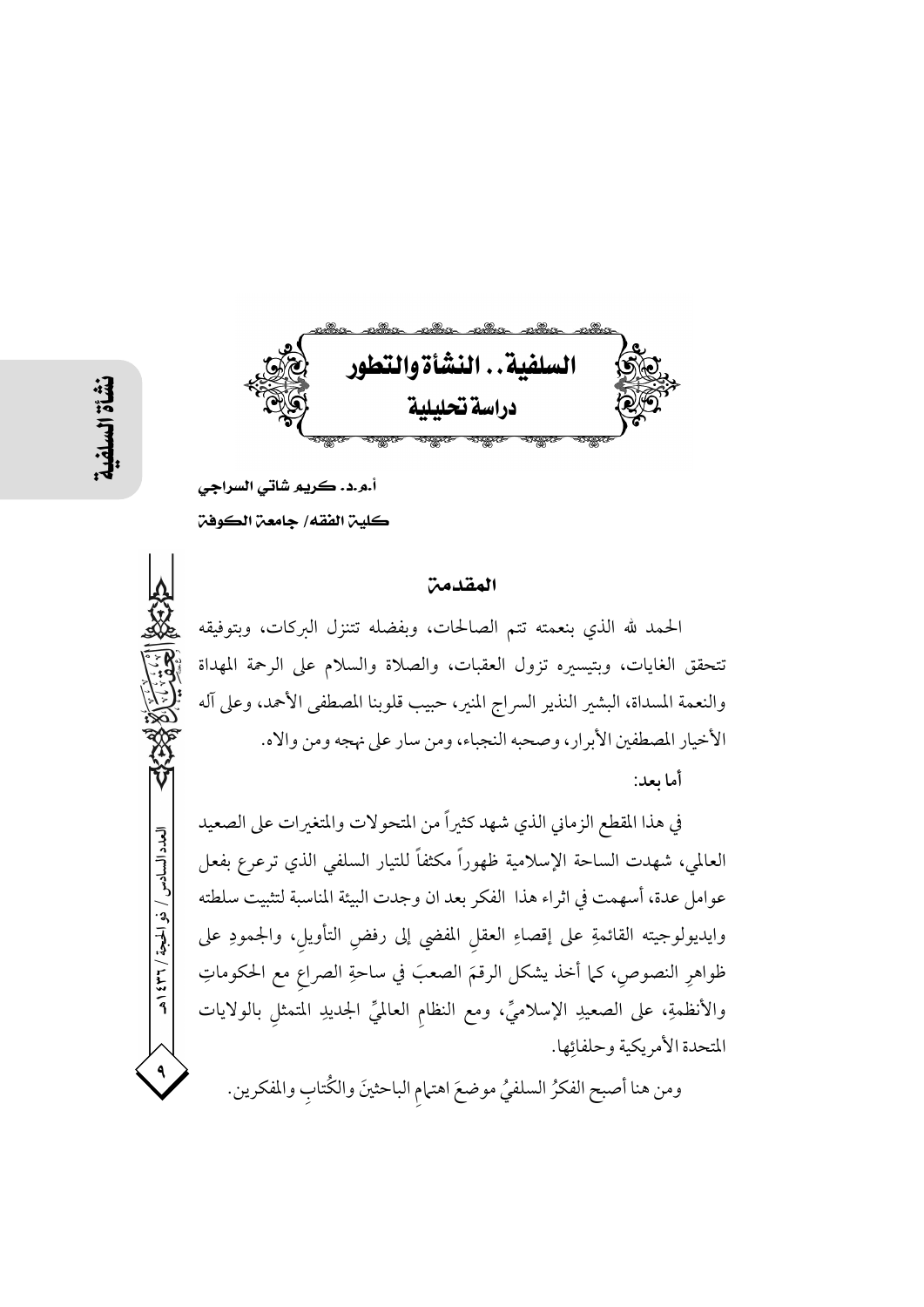وقد انتظم هذا البحث في اربعة مباحث تناولت في المبحث الاول نشأة مصطلح السلفية وتطوره، والمبحث الثاني تناول السلفية الاولى التي وجدت بداياتها مع احمد بن حنبل ثم باتباعه في القرن الرابع الهجري حتى ابن تيمية الحراني وتلميذه ابن قيم الجوزية اما المبحث الثالث فتناول السلفية الوسيطة وهي السلفية الوهابية ثم المبحث الرابع الذي تناولت فيه السلفية الجهادية وتشكيلاتها .

# المبحث الأول نشأة المصطلح

يبدو انَّ تسمية بعض فرق المسلمين بالسلفية، غريبٌ نوعاً ما على صعيد الفكر الإسلامي؛ لأن كثيرين من أرباب الفكر يعتبرون السلفية نزعة تميل إلى الأخذ بنهج الماضين عموماً، فالنظر إلى السلف بوصفهم مرجعية فكرية لفهم الإسلام، والاستضاءة بسلوكهم، صبغة عامة لجميع المسلمين، لا خاصة بجماعة دون أُخرى. في حين ذهب البوطي<sup>(١)</sup> إلى أنّ السلفية مرحلة زمنية، وليست مذهباً إسلامياً.

ويبدو للباحث عدم صحة هذا القول إذا أخذنا بنظر الاعتبار انَّ السلفية قد ترعرعت ونمت عبر الحقب المتلاحقة حتّى أصبحت مذهباً خاصاً تحمله بعض الجماعات والاتجاهات الإسلامية التي تنادي بالرجوع إلى السلف الصالح والاقتداء بهم في فهم الدين والدنيا، ويقصدون بالسلف الصالح أهل القرون الثلاثة الأولى من عمر الأمّة الإسلامية، إذ رووا عنه ﷺ أنّه قال: «خير الناس قرني ثم الذين يلونهم ثم الذين يلونهم....»(٢).

بيد أنَّ مصطلح السلفية له جذوره التاريخية، وله ارتباطه الوثيق بمصطلحات أخرى، ينبغي التعرض لها وتوضيح المراد منها قبل الولوج في مصطلح السلفية وبيان نشأته واتجاهاته. ومن هذه المصطلحات: أهل الحديث، وأهل السنة والجماعة.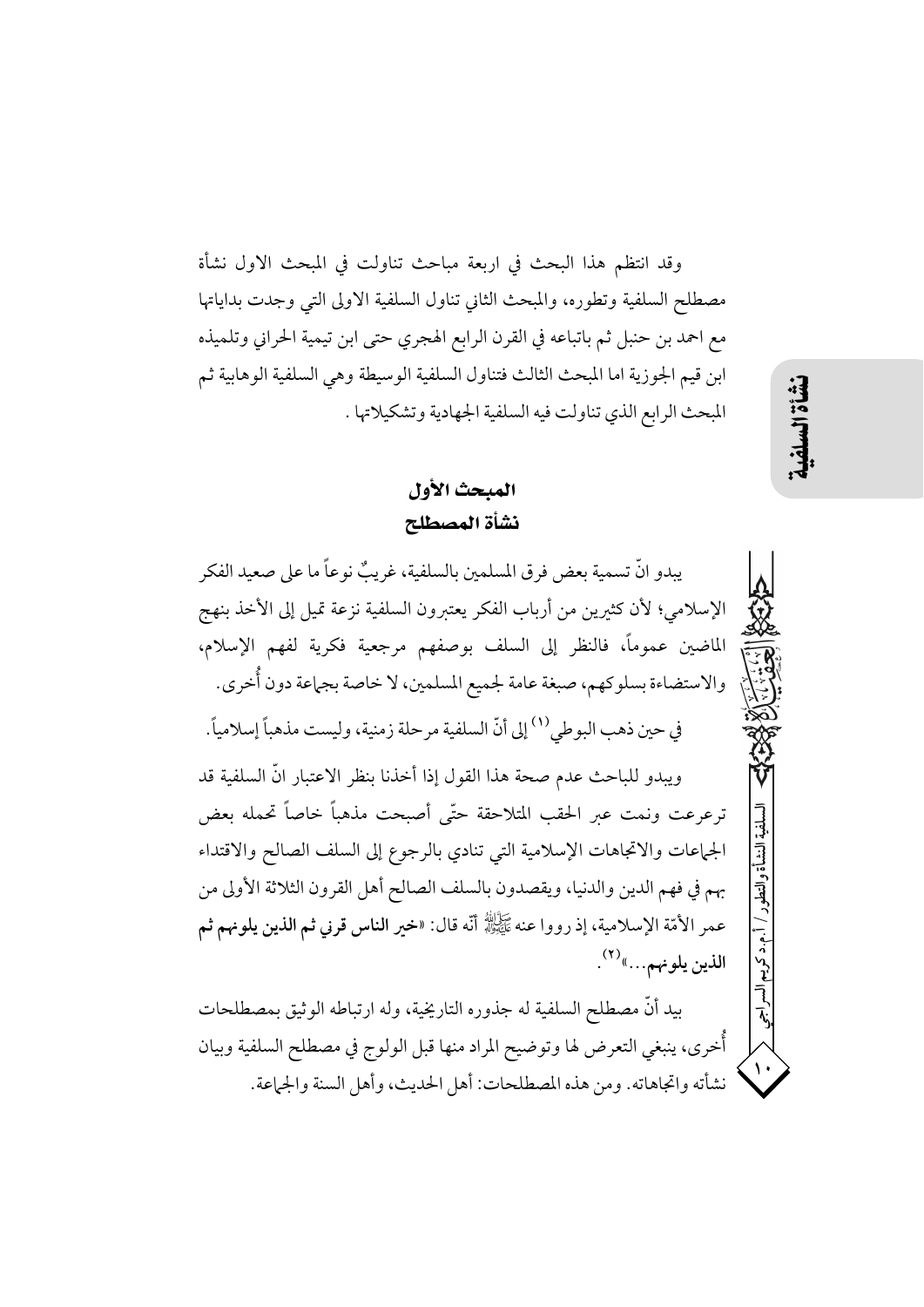أهل الحديث:

يبدو للمتتبع انَّ هذه الفرقة ظهرت على يد من امتهن جمع الأحاديث النبوية، وتدوينها في القرن الثاني الهجري، وبنوا عقائدهم أو أحكامهم بالاعتياد الكلى على ظواهر الآيات والروايات التي رواها الصحابة والتابعون الأوائل عن الرسولﷺ إذ يحرمون تأويلها، وقد أثبتوا ـ على سبيل المثال لا الحصر \_ صفات الله الخبرية وجعلوا الخالق في مصاف المخلوق، فأثبتوا اليدين والرجلين والوجه والاستواء على الحقيقة من دون تأويل. وفي هذا الصدد يقول عنهم أبو حاتم الرازي (ت:٣٢٢هـ): «أصحاب الحديث فسمّو بذلك لأنّهم أنكروا الرأي°"، والقياس°، وقالوا: علينا أن نتبع ما روى لنا عن رسول اللهُﷺ وعن الصحابة والتابعين وما جاء عنهم من الحديث في الفقه، والحلال والحرام ولا يجوز لنا أن نقيس بآرائنا… فقيل لهم أصحاب الحديث وأصحاب الأثر، وهم مجتمعون على أن الإيهان قول وعمل والقرآن غير مخلوق، وكفروا من قال بخلق القر آن»<sup>(٥)</sup>.

ويقول عنهم المحدّث الصابوني (ت: ٤٤٩ هـ): «أصحاب الحديث يعرفون ربُّهم ﷺ بصفاته التي نطق بها وحيه وتنزيله وشهد له بها رسوله ﷺ على ما وردت الأخبار الصحاح به ونقلته العدول الثقات عنه ويثبتون له ݣْلْهْ ما أثبت لنفسه في كتابه وعلى لسان رسوله ﷺ ولا يعتقدون تشبيهاً لصفاته بصفات خلقه فيقولون انه خلق آدم بيده كما نص سبحانه عليه في قوله تعالى: ﴿يَا إِبْلِيسُ مَا مَنَعَكَ أَنْ تَسْجُدَ لِلَا خَلَقْتُ بِيَدَيٌّ (سورة ص/ ٧٥)، ولا يحرِّ فون الكلام عن مواضعه بحمل اليدين على النعمتين أو القوتين تحريف المعتزلة<sup>(٦)</sup> الجهمية<sup>(٧)</sup> أهلكهم الله...، وكذلك يقولون في جميع الصفات التي نزل بذكرها القرآن ووردت بها الأخبار الصحاح من السمع والبصر والعين والوجه والعلم والقوّة والقدرة والقول والكلام والرضا والسخط والحياة واليقظة والفرح والضحك وغيرها من غير تشبيه لشيء من ذلك بصفات المربوبين المخلوقين، بل ينتهون فيها إلى ما قاله الله تعالى وقاله رسوله ﷺ من غبر زيادة عليه

العدد السادس / ذو الحجة / ٣٦٦ هـ

 $\mathcal{N}$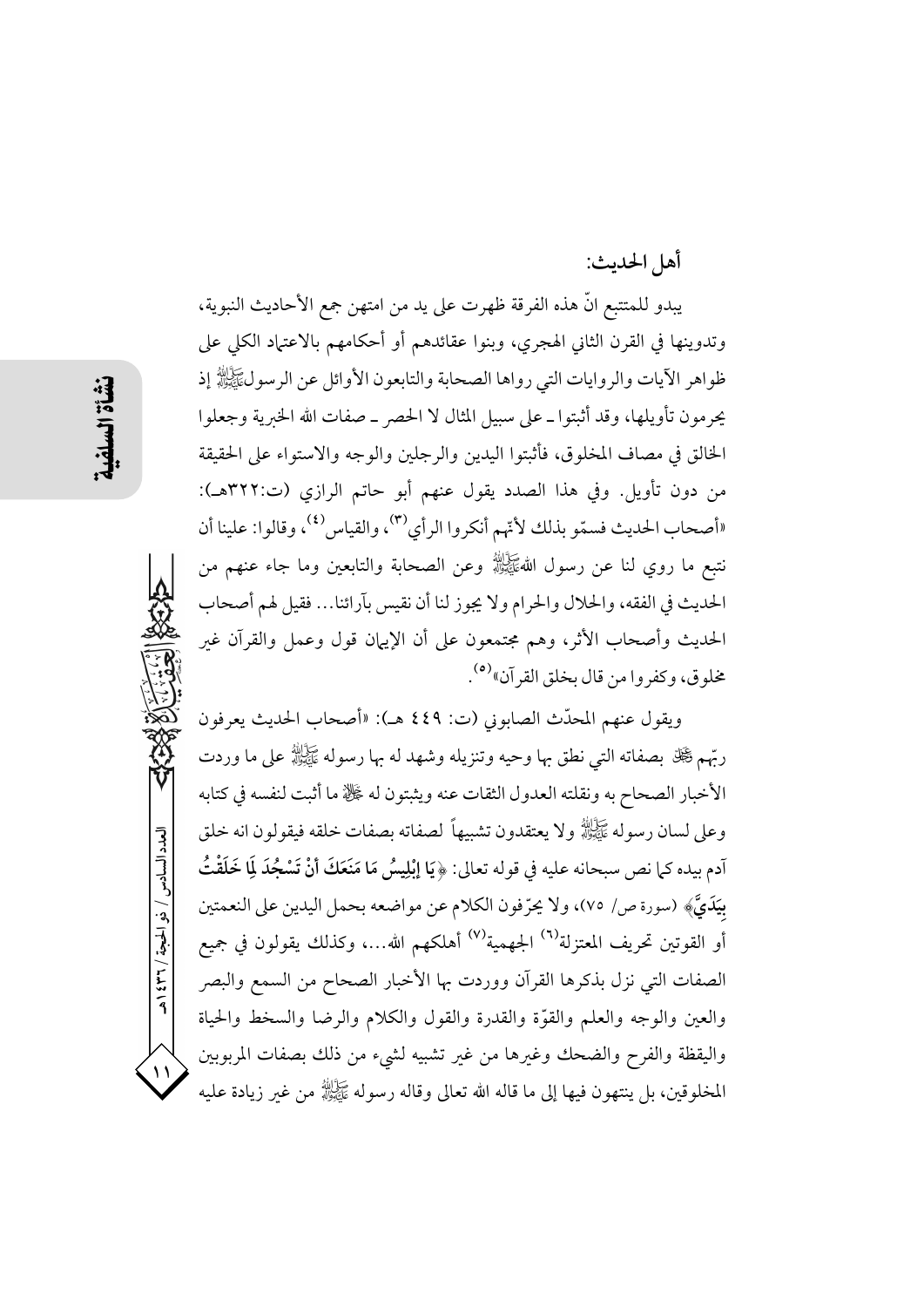ولا إضافة إليه ولا تكيف له ولا تشبيه ولا تحريف ولا تبديل ولا تغير ولا إزالة للفظ الخبر عما تعرفه العرب ويقرون بان تأويله لا يعلمه إلا الله...»<sup>(٨)</sup>.

وقيل: «إنَّما سمو أصحاب الحديث لأن عنايتهم بتحصيل الحديث ونقل الأخبار وبناء الأحكام والنصوص، ولا يرجعون إلى قياس... ما وجدوا خبراً أو أثراً»<sup>(٩)</sup> كما يطلق عليهم اسم الصفاتية إذ يقول الشهرستاني: «اعلم أن جماعة كثيرة من السلف كانوا يثبتون لله صفات أزلية من العلم والحياة والقدرة والإرادة والسمع والبصر والكلام... ولا يفرقون بين صفات الذات وصفات الفعل، وكذلك يثبتون صفات خبرية مثل اليدين والرجلين والوجه ولا يؤولون ذلك.. ولما كانت المعتزلة ينفون الصفات والسلف يثبتون، سمى السلف صفاتية والمعتزلة معطلة، فبلغ بعض السلف في إثبات الصفات إلى حد التشبيه بصفات المحدثات»<sup>(١٠)</sup>.

وهذا يثبت أنَّهم يقفون عند النص، من دون النظر إلى المفهومية الواسعة التي تتكفل ببيان معنى تلك النصوص بوجوهها المختلفة، وهذا يبرز المغزى السلوكي، والفكرى لأصول هذه الفرقة، ويعكس عن واقعها الموروث الذي يؤطر الواقع العملي للسلفية ويطلق عليهم مناوؤهم بالحشوية أي «حشو الحديث بغرائب وشواذ وإسرائيليات```...، وقد اتهم عدد من الصحابة بأتّهم قبلوا الكثير من الأحاديث بدون تفحص أو نقد، وعلى رأس هذا العدد الصحابيان المشهوران عبد الله بن عمر بن الخطاب (ت: ٧٣ هـ) وأبو هريرة<sup>(١٢)</sup> (ت: ٥٩ هـ)» <sup>(١٣)</sup>.

وقيل عن سبب تسميتهم بالحشوية: «وسمّيت الحشوية حشوية لأنّهم يحشّون الأحاديث التي لا أصل لها في الأحاديث المروية عن طريق الوحي»<sup>(١٤)</sup>، وقيل أيضاً سمو حشوية «لأن منهم المجسمة والجسم حشو»<sup>(١٥)</sup>، وجميع الحشوية يقولون بالجبر والتشبيه، وتوصيفه تعالى بالنفس، واليد، والسمع، والبصر، وقالوا: إن كل حديث يأتي به الثقة من العلماء فهو حجة أياً كانت الواسطة<sup>(١٦)</sup>.

نشأة الس

سلفية النشأة والتطور

 $\mathcal{M}_{\mathcal{A}}$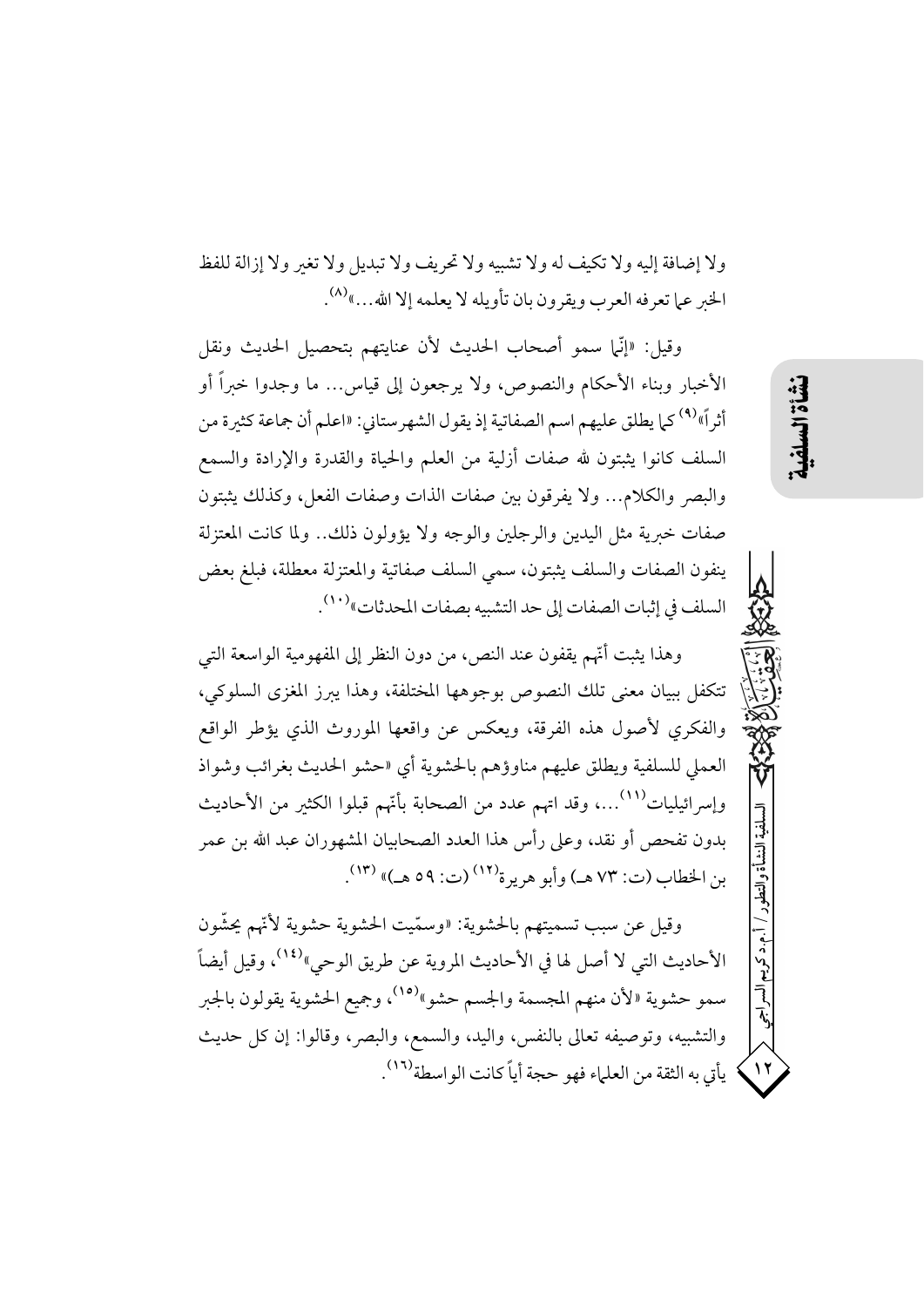ثم ان الغالب بالحشوية عند أهل الحديث هم الحنابلة، وبذلك يقول الصفدي: «الغالب في الشافعية أشاعرة، والغالب في الحنفية معتزلة، والغالب في المالكية قدرية، والغالب في الحنابلة حشوية» (١٧)

إنَّ هذا الاتجاه الحديثي والنقلي كان امتداداً للطبيعة العربية التي وجدناها في جزيرة العرب<sup>(١٨)</sup>، فكانت وما زالت الحجاز والمدينة مركز المباحث الحديثية والنقلية والسلفية التي لا تخرج عن ظاهر الكتاب والأحاديث، وفي المقابل كان العراق ـ وبالخصوص الكوفة ـ مركز المباحث العقلية المعتمدة على الرأي.

ولقد جرى على أقلام بعض العلياء انَّ أهل الحديث أكثرهم بالحجاز، وأكثر أهل الرأي في العراق (١٩). فظهر لنا اتجاه أصحاب الحديث ممثلاً بعبد الله بن عمر (ت: ٧٣ هـ) والأوزاعي<sup>(٢٠)</sup> (ت: ١٥٧هـ)، وسفيان الثوري<sup>(٢١)</sup> (ت: ١٦١هـ) ومالك بن أنس°<sup>(٢٢)</sup> (ت: ١٧٩هـ) ــ صاحب القول المشهور: «الاستواء معلوم والكيف غير معقول، والإيهان به واجب والسؤال عنه بدعة»<sup>(٢٣)</sup> الذي أصبح فيها بعد عند أصحاب هذا الاتجاه قارب النجاة للفرار من المشبهة والمجسمة الخالصة المكيفة، وأحمد بن حنبل <sup>(٢٤)</sup> (ت: ٢٤١ هـ) الذي يعد من أبرز رجالات هذا الاتجاه إذ عمل على جمع الأحاديث وتنظيمها وتوحيد العقائد المأخوذة من تلك الأحاديث وتدوينها، بعد أن كان أهل الحديث على فرق وشيع إذ لم تكن هذه العقائد برمتها مقبولة عندهم، وإنَّما الإمام أحمد وحَّدهم على تلك العقائد والأصول وقضى على سائر تلك المذاهب الدارجة بين أهل الحديث، فنسبة هذه العقائد إلى إمام الحنابلة أقرب إلى الحقيقة من نسبتها إلى الصحابة والتابعين وتابعي التابعين<sup>(٢٥)</sup>. وقد حصل هذا بعد خروج أحمد بن حنبل من المحنة<sup>(٢٦)</sup> صامداً منتصراً في أيام المتوكل العباسي (ت: ٢٤٧ هـ) الذي قرَّبه إلى بلاطه وصار ذلك سبباً لشهرته وإمامته في مجال العقائد بعد أن تبنت الدولة آراءه وأفكاره، فصار أحمد إمام السنة وناصرها، فصارت السنة ما قاله أحمد، والبدعة ما هجره أحمد وكأنهم نسوا أو تناسوا ما كان عليه أسلافهم من الفرق المختلفة'```.

العدد السادس / ذو الحجة / ٣٦٦ هـ

 $\mathcal{N}$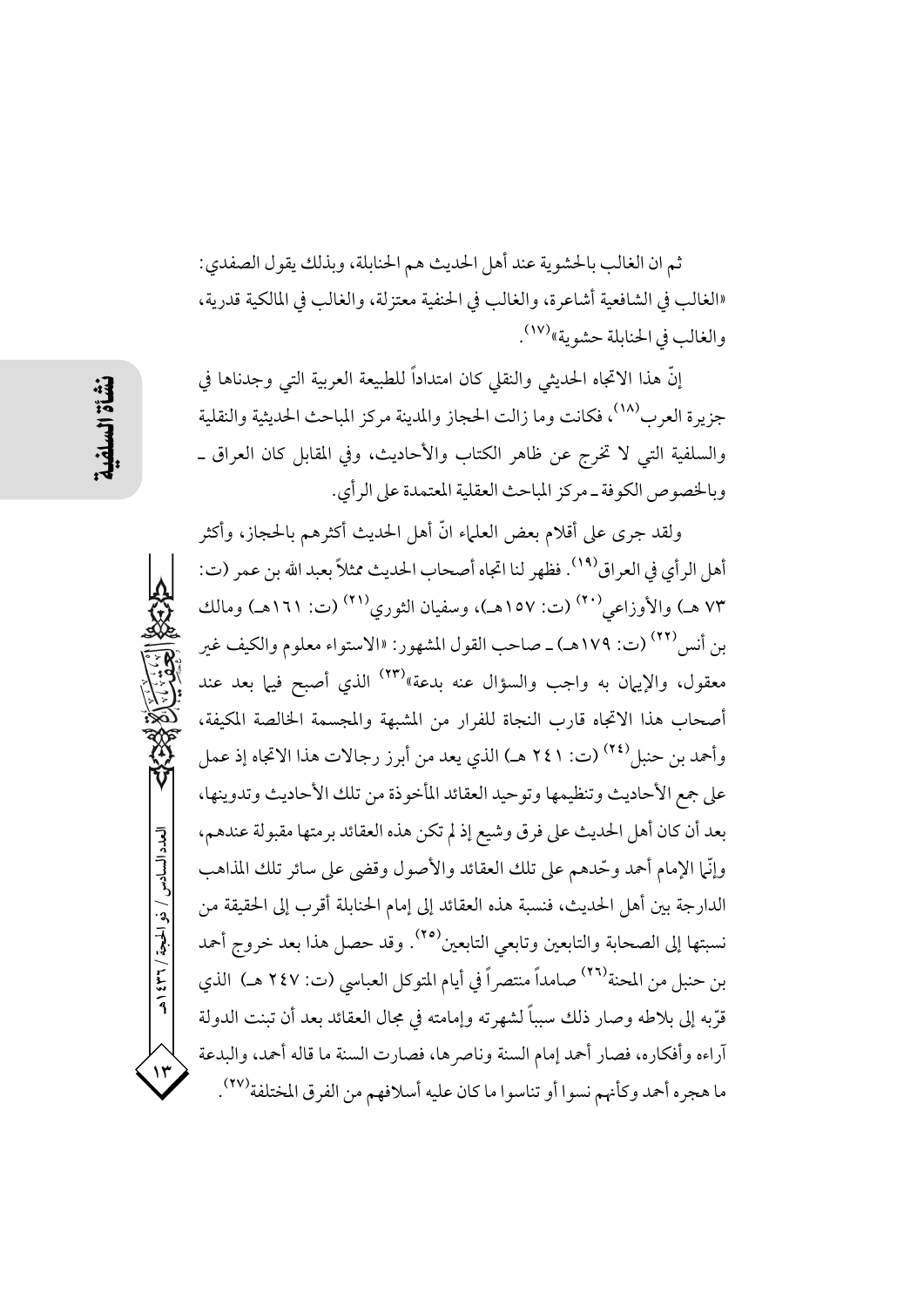وقد تطور هذا الاتجاه فيها بعد على يد ابن تيمية(٢٨) (ت: ٧٢٨ هـ) وتلامذته، ووضع موضع التطبيق على يد محمد بن عبد الوهاب(٢٩) (ت: ١٢٠٦ هـ) في جزيرة العرب(۳۰).

أهل السنة والجماعة: السنة في اللغة هي السيرة، حسنة كانت أو قبيحة، وفي الحديث «من سنَّ سُنة حسنة فله أجرها وأجر من عمل بها إلى يوم القيامة، ومن سنِّ سنة سيئة…» <sup>(٣١)</sup>.

وإذا اطلقت في الشرع فإنَّما يراد بها ما أمر به النبي ﷺ ونهى عنه وندب إليه قولاً وفعلاً، مما لم ينطق به الكتاب العزيز، ولهذا يقال في أدلة الشرع: الكتاب والسنّة<sup>(٣٢)</sup>.

فالسنة في المصطلح الإسلامي حديث الرسول وسبرته وتقريره، أن يرى رسول الله ﷺ عملاً من مسلم ولا ينهاه عن ذلك فإنّه قد أقرّ بسكوته صحّة ذلك الفعل. أما ما استحدث في الدين من أمر ولم يؤخذ من الكتاب والسنة فهو بدعة (٣٣).

مما تقدّم يتبيّن انّ السنة في الاصطلاح الإسلامي تطلق على معنيين: ١ – قول الرسول ﷺ وفعله وتقريره.

٢- ما يقابل البدعة وهو ما استحدث في الدين، أي لا أساس له في الشرع.

أما لقب أهل السنة فقد كان ابتداءً وصفاً لمجموعة من العلماء المشتغلين بتدوين الأحاديث النبوية، والذين عرف منهجهم في تحصيل العقائد والأحكام من ظواهر الآيات والروايات باسم فرقة «أهل الحديث» التي ظهرت في عهد الأمويين. ولأنّ موضوع الأحاديث هو السنة النبوية فان كلمة السنة أصبحت تستخدم أحياناً بديلاً عن كلمة الحديث. وهذا يظهر من رسالة لعمر بن عبد العزيز<sup>(٣٤)</sup> (ت: ١٠١ هـ) يرد

 $\frac{16}{16}$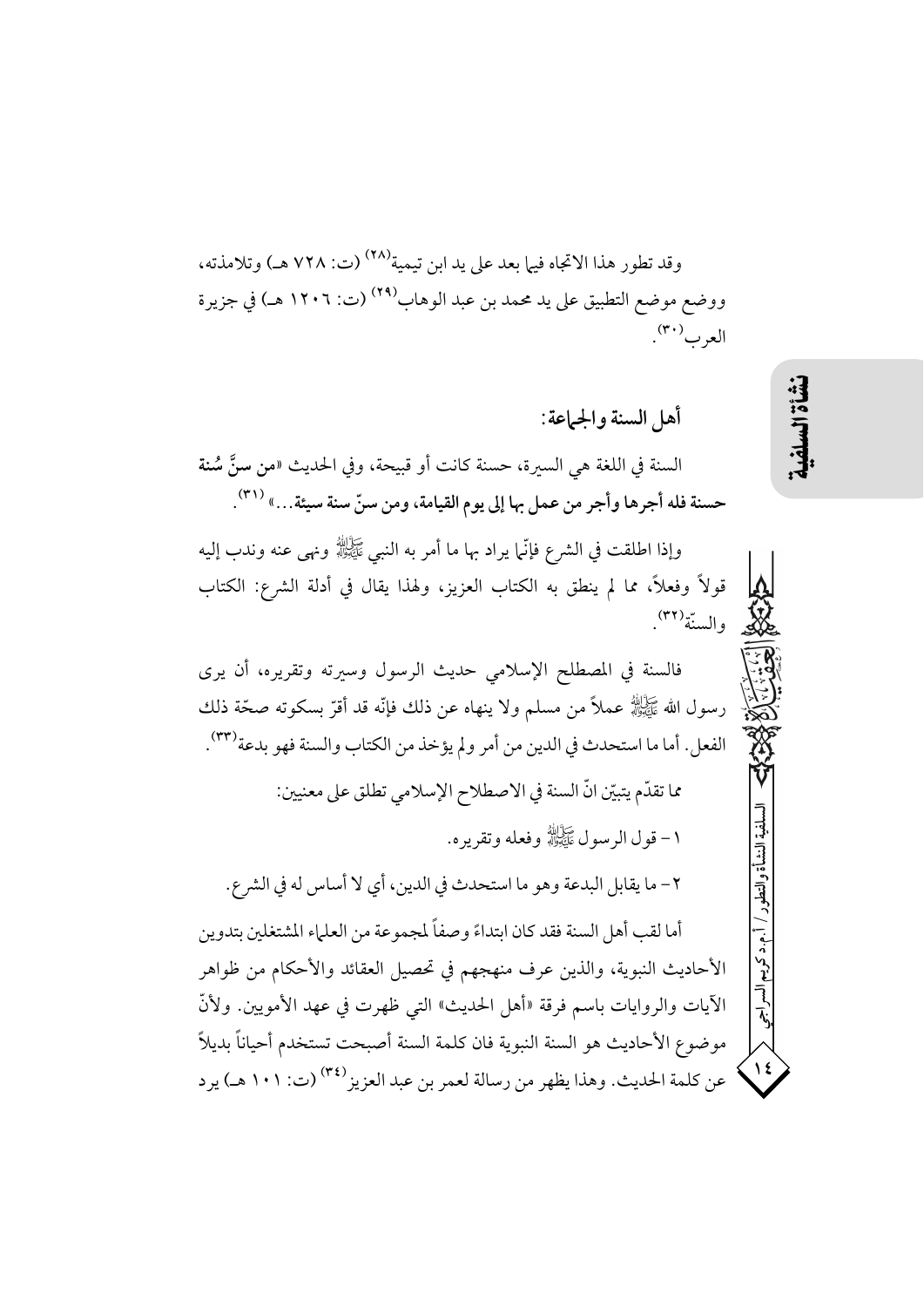العدد السادس / ذو الحجة / ٣٦ / ٤٣٩

 $\overline{\phantom{a}}$ 

فيها على القدرية قال: «وقد علمتهم أن أهل السنة كانوا يقولون الاعتصام بالسنة نحاة) (٣٥).

فمن الواضح هنا أن من يشير إليهم عمر بن عبد العزيز بوصف أهل السنة هم مدونو السنة النبوية (الحديث) وليس أية فرقة أُخرى، ومن المعلوم أن تدوين الأحاديث النبوية لم يبدأ إلا في مطلع القرن الثاني الهجري بأمر من الخليفة عمر بن عبدالعزيز إذ كان التدوين ممنوعاً قبله<sup>(٣٦)</sup>.

وعلى هذا فمصطلح أهل السنة يكون مرادفاً لمصطلح أهل الحديث. أي: المشتغلين بالحديث وليس المقصود أهل سنة النبي ﷺ أو غير ذلك من الادعاءات، وقد تعددت الأراء حول سبب التسمية بـ(أهل السنة):

الرأى الأول: إن الإمام أحمد بن حنبل عندما برز وتصدر العمل في تدوين العقائد والمعارف المأخوذة من الأحاديث النبوية في مطلع القرن الثالث الهجري أخذ يوسع استخدام لقب (أهل السنة) ـ الذي كان مخصوصاً بالعلماء مدوني الحديث الشريف ــ ليشمل أيضاً الأتباع المقلدين لمذهبه والعوام المؤيدين لمنهج أهل الحديث، وبهذا يكون أحمد بن حنبل قد احتكر اسم أهل السنة ليكون عنواناً خاصاً لبعض المسلمين دون سواهم من أهل القبلة.

وقد حصل هذا بعد خروج الإمام أحمد منتصراً من سجنه أيام المتوكل العباسي (ت: ٢٤٧ هـ) الذي قرَّبه إلى بلاطه وروَّج آراءه وحارب مخالفيه كالمعتزلة وغيرهم من الفرق الأُخرى، فصار أحمد إمام السنة والسنة ما قاله أحمد(٣٧).

الرأي الثاني: يقول الدكتور حسن إبراهيم حسن: «لم يطلق اسم أهل السنة إلا في العصر العباسي الأول في الوقت الذي تطور فيه مذهب المعتزلة حتّى أصبح يطلق اسم «أهل السنة» على كل من يتمسك بالكتاب والسنة، واسم «المعتزلة» على كل من يأخذ بالكلام والنظر، أما في صدر الإسلام فكان يطلق على كل من يتمسك بالكتاب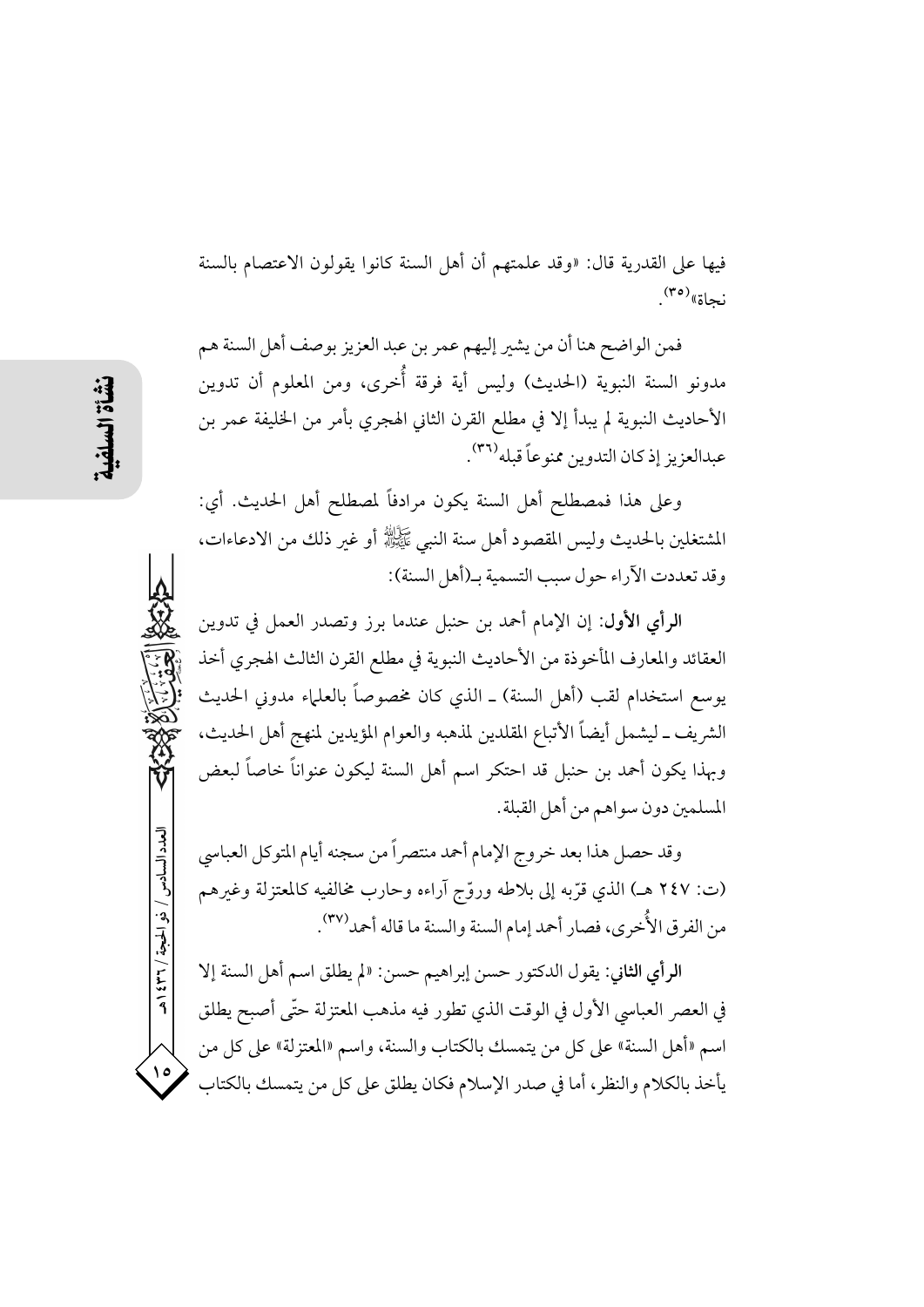والسنة اسم الصحابة لأنهم اجتمعوا مع الرسول وناصروه، كما أطلق على من أتبى بعدهم الاتباع وأتباع الاتباع. وظلت الحالة كذلك إلى أن انتصر أبو الحسن الأشعري واتباعه على المعتزلة، واضمحلت أكثر الفرق الإسلامية الأُخرى فلم يعد هناك سوى الشيعة وأهل السنة فيقال هذا شيعي وذاك سنّى، واستمرت هذه التسمية إلى الوقت الحاضر »(۳۸).

الرأى الثالث: يُذكر انه لما أمر معاوية بلعن الإمام على ﷺ على المنابر زعم انّ ذلك سنة يثاب فاعلها، وسمَّى ذلك العام «عام السنة». ولـمَّا قتل على ﷺ وصالح الحسن لِلتِّكَلِّ معاوية واستقرّ الأمر للأمويين، قام معاوية بتسمية ذلك العام «عام الجماعة) (٣٩).

الرأي الرابع: وهو قول ابن تيمية، يقول: «فلفظ أهل السنة يراد به من أثبت خلافة الخلفاء الثلاثة (أبو بكر وعمر وعثمان) فيدخل في ذلك جميع الطوائف إلا الرافضة<sup>(٤٠)</sup>، وقد يراد بأهل الحديث والسنة المحضة فلا يدخل فيه إلا من يثبت الصفات لله تعالى، ويقول: ان القرآن غير مخلوق وان الله يُرى في الآخرة ويثبت القدر وغير ذلك من الأمور المعروفة عند أهل الحديث والسنة»<sup>(٤١)</sup>.

ويعتقد الباحث ان الرأي الأول، قد يكون أقرب إلى الصحة، كما نعتقد ان الآراء الأُخرى، قد صبت في مصلحة الرأى الأول رغم الاختلاف البسيط في الرأي الثاني ، فان مورد الاختلاف فيه في جعل أبي الحسن الأشعري هو البداية لانطلاق لفظ أهل السنة والجماعة، ولكن المعروف والمشهور تاريخياً ان أحمد بن حنبل هو صاحب السبق في ذلك كما تقدم.

أما الرأى الثالث، فيصدق على جماعة خاصة ممن رفعت لواء البغض لعلى للَّيَّالِهِ وهم النواصب من أمويين وغيرهم.

والرأى الرابع ـ رأى ابن تيمية ـ إذ يقصر لفظ أهل السنة على من أثبت الخلفاء

أ.م.د كريم السراجى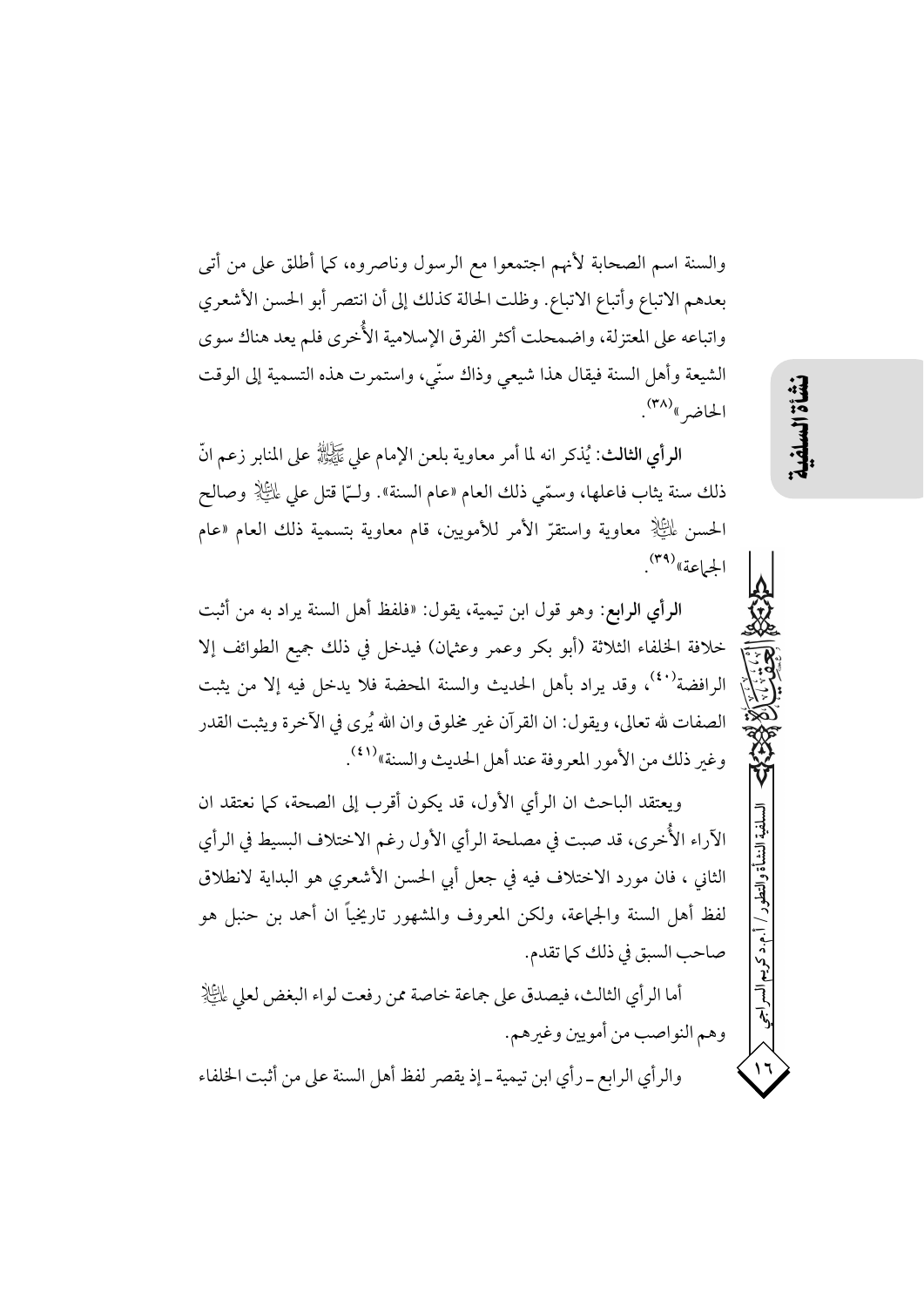الثلاثة دون خلافة علي لِمَائِيَلاٍ وهذا النهج كان هو السائد عند المنحرفين عن علي لِمَائِيَالِا من الأمويين والمتزلفين لهم كعبد الله بن عمر الذين أسقطوا اسم الإمام على الجِّالِ من الخلافة، ويروى عبد الله بن عمر في ذلك حديثاً موقوفاً عليه في التفضيل بين الصحابة، الذي يقول فيه إنهم كانوا على عهد رسول الله ﷺ يفاضلون فيقولون: «أبو بكر، ثم عمر، ثم عثمان ثم يسكتون»<sup>(٤٢)</sup>.

فابن تيمية في هذا الرأى يُقصر لفظ أهل السنة بخصوص النواصب والمبغضين لعلى لِلتِّلِلَّا وهم جماعة خاصة تابعت الأمويين في موقفهم من على وآل على لِلتِّلَلَّا .

أما لقب الجماعة فقد أطلقه الأمويون على العام الذي تم فيه تسليم الملك لمعاوية وانفراده به، فقالوا: عام الجماعة<sup>(٤٣)</sup>، وهو عام ٤١ هـ الذي تم فيه صلح الإمام الحسن لِلْتِلَلَّا مع معاوية. وهذه الجماعة التي أسست على الظلم والجور وقتل الصحابة ولعن أمير المؤمنين علي بن أبي طالب لِمَلِيَّلاٍ على المنابر، فقد كتب زياد إلى معاوية في حجر<sup>(٤٤)</sup> وأصحابه أنهم خالفوا الجماعة في لعن أبي تراب<sup>(٤٥)</sup> وأزروا<sup>(٤٦)</sup> على الولاة، فخرجوا بذلك من الطاعة، فقتلهم معاوية وكان ذلك سنة ٥٢ هــ (٤٧) .

يقول حسن فرحان المالكي ـ وهو من الحنابلة ـ: «الناس يعذرون الدول التي جاءت متأخرة ولا يعذرون الدولة الأموية التي سنت تلك السنن واضطهدت الصحابة من المهاجرين والأنصار وأبناءهم وكانت السباقة في محاربة أهل بيت النبيﷺ وتشويه صورتهم عند المسلمين حتّى أصبحت القلوب منقبضة عن أهل بيت النبوة فقتلوا الحسين لِمائِيَلاٍ وسمُّوا الحسن لِمائِيَلاٍ وقتلوا زيد بن على وقتلوا محبي أهل البيت كحجر بن عدي وكميل بن زياد وعمرو بن الحمق، وسليهان بن صرد الخزاعي وغيرهم، واستطاعت الدولة الأموية أن تفصل ـ إلى حد كبير ـ أهل البيت عن بقية الأمة فأصبحت النظرة لأهل البيت نظرة متوجسة من التشيع بينها النظرة المنحرفة عنهم أصبحت تدَّعي تمثيل (الجماعة) و(السنة)!! واستطاع بنو أمية بالترغيب

العدد السادس / ذو الحجة / ٣٦٦ / هـ

 $\mathsf{V}$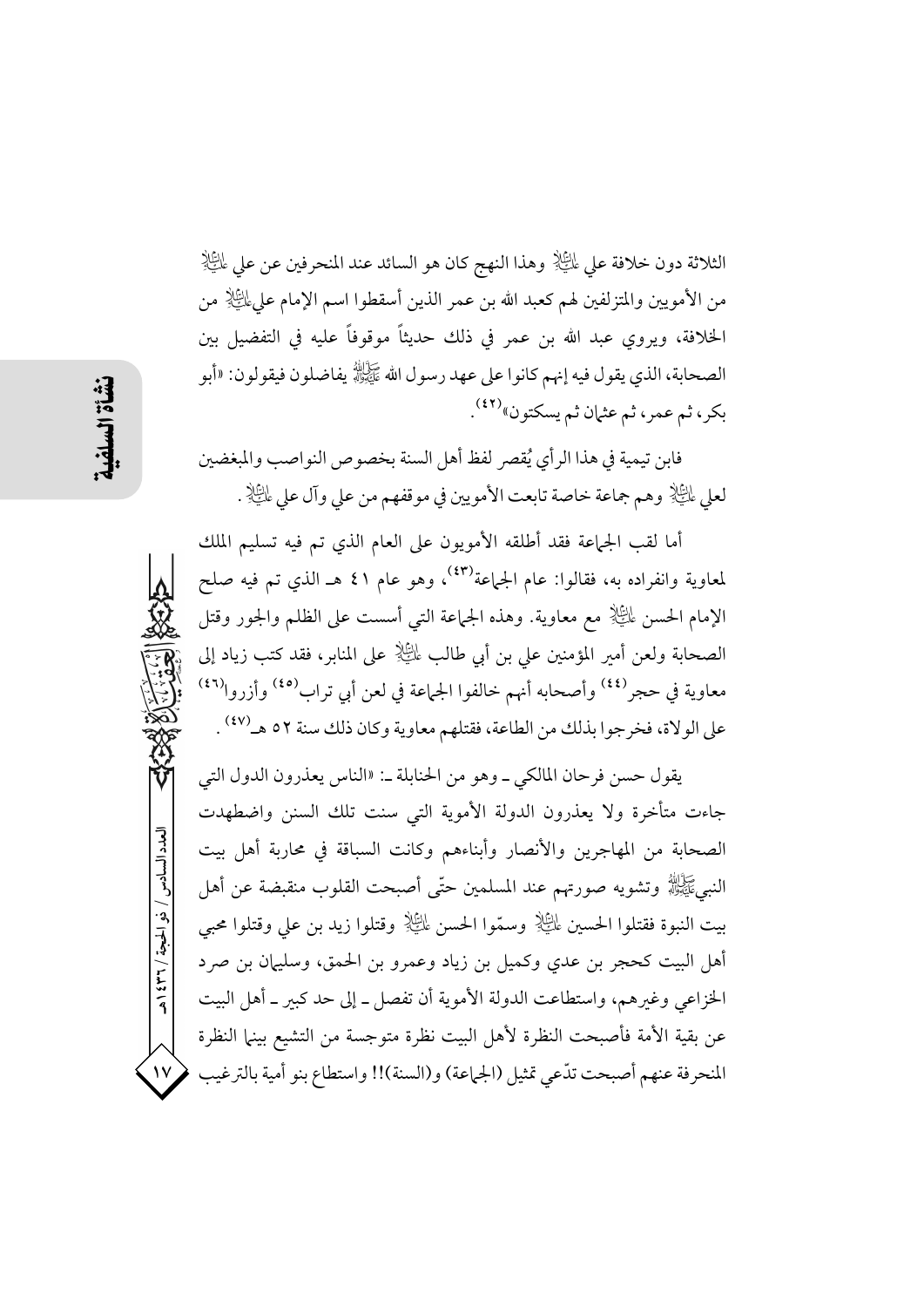والترهيب ضم بعض العلماء وطلاب العلم لنظرتهم كما فعلوا مع الشعبي والزهري وقبيصة بن ذؤيب وابن سيرين ورجاء بن حيوة وغيرهم فهؤلاء كان فيهم نفور عن ذكر أهل البيت بخبر أو بشر وكانوا يفضلون السكوت عنهم!! وهذا السكوت يعني الإهمال والإماتة لذكرهم وهذا يعني بروز رؤوس تمثل (أهل الجماعة وأهل السنة) مع استبعاد (أهل البيت وعلمائهم ومحبيهم) من هذا التمثيل!! فأصبحت (الجماعة) تعني الرأى الصواب وأن من خالف (الجماعة) فهو في النار!! ويقصدون بالجماعة الموالية للنظام الأموي من علماء وعوام وسلطة... وأصبح الذي ينكر الظلم أو ينقد الوالي شاذاً و(ضد الجماعة) ومن شذ شذ في النار!!» (<sup>٤٨)</sup>.

ثم يتكلَّم الباحث عن مكونات تيار السنة والجماعة فيقول: «ومن هنا تكوَّن تيار (السنة والجماعة) خليطاً من تيار العثمانية<sup>(٤٩)</sup> النواصب وتيار المحايدين وتم استبعاد العلوية من (السنة والجماعة) ووصفهم بـ(الشيعة والرافضة)»<sup>(٥٠)</sup>.

يشير الباحث في هذا النص إلى بداية انطلاق تيار السنة والجماعة فيقول: «إذن فتيار (السنة والجماعة) بدأت ملامحه الأولى مع صلح الحسن وانتشرت الأحاديث في التحذير من (مخالفة الجماعة) وحشروا في ذلك كل الأحاديث في وجوب التزام الجماعة وكأن المراد به الوقوف مع الحاكم في الخير والشر في الحق والباطل!! وكأن البدعة والضلالة في مفارقة (الجماعة والسلطات) وتم ذلك بانتقائية عجيبة!! ساعد الظل السياسي على انتشارها ووفَّر لها الحماية والصلابة أمام كل من أراد إنكار المنكر!! إذ أصبح مثل هذا يصنَّف على أنه ضد (وحدة الجماعة) و(ضدَّ السنة) ومن ثَمَّ (ضد الإسلام) وعلى هذا حكموا على ثورة الحسين بن على وابن الزبير وأهل المدينة وابن الأشعث وأصحابه وزيد بن على وأصحابه والنفس الزكية وأهل المدينة وأمثالهم باتمم أصحاب فتن وأنهم ماتوا ميتة جاهلية!!

ومن ثَمَّ أخرجوا هؤلاء الكبار من (السنة والجماعة) إلى (البدعة والضلالة)

نشأة السلف

لسلفية النشأة والتطور /

آ.م.د کریم السراجی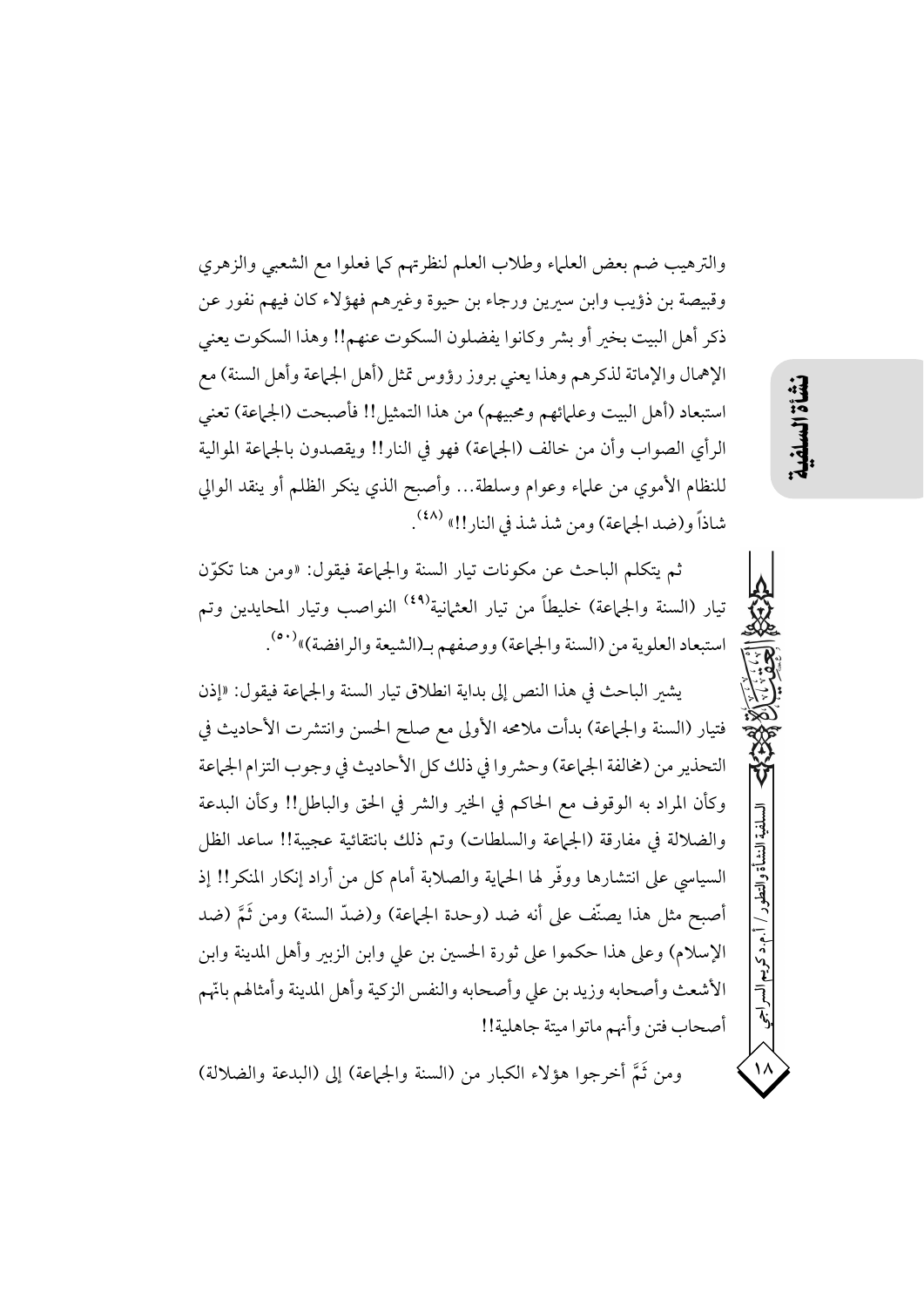لأنهم ثاروا على يزيد بن معاوية والحجاج بن يوسف وأبي جعفر المنصور...»(٥١).

وبكلمة: فإن لفظ أهل الحديث وأهل السنة كانا يطلقان على من يشتغل في الحديث النبوى جمعاً وتدويناً وحفظاً، ثم تطور وتوسع لفظ أهل السنة في زمن أحمد بن حنبل فأخذ يشمل عوام الناس من أتباعه ومقلديه، دون سواهم بمساعدة السلطات الحاكمة المتمثلة بالمتوكل ومن جاء بعده.

أمَّا لفظ أهلِ الجماعة فقد أطلقه الأمويون على العام الذي تم فيه الصلح بين الإمام الحسن ومعاوية عام ٤١ هـ ، والذي وظفه الأمويون للتنكيل بمعارضيهم ووصفهم بالخارجين عن جماعة المسلمين أي: جماعة الأمويين والسلطان، وبذلك يستحلون دماءهم وأموالهم وأعراضهم.

نشأة مفهوم السلفية وتطوره:

من خلال متابعتي لكتب المتقدمين في الفرق الإسلامية كالبغدادي (ت: ٤٢٩ هـ) في كتابه الفرق بين الفرق، وابن حزم (ت: ٤٥٦ هـ) صاحب كتاب الفصل في الملل والنحل، والشهرستاني (ت: ٥٤٨ هـ) في كتابه الملل والنحل، لم نجد عندهم ما يشير إلى اسم السلفية، ضمن فرق الإسلام، نعم تعرض لذكرها بعض المؤلفين في الفرق والمذاهب المعاصرين كأبي زهرة<sup>(٥٢)</sup>، والسبحاني<sup>(٥٣)</sup>، ومن قبلهم التهانوي<sup>(٥٤)</sup> (ت: ١١٥٨ هـ) على أنها فرقة من الإمامية!!! وهذا يدل على ان كلمة سلفية لم يكن لها مدلول اصطلاحي محدد يدل على فرقة أو جماعة معينة، وهذا يعني ان هذه الكلمة اكتسبت المعنى الإصطلاحي المحدد عبر التاريخ وفي فترة متأخرة، ومن خلال تتبعنا لبدايات استخدام لفظ السلف أو ما يؤدي معناه في كلمات المتقدمين، يبدو ان أول من استخدم هذا المفهوم هو الخليفة عمر بن عبد العزيز (ت: ١٠١ هـ) عندما سُئل عن القدر فقال: «... فارض لنفسك ما رضي به القوم لأنفسهم فانهم على علم وقفوا، وببصر نافذ كفوا، وانهم على كشف الأمور كانوا أقوى وبفضل ما كانوا فيه أولى…

العدد السادس / ذو الحجة / ٣٦ / ٤٣٩

 $\sqrt{9}$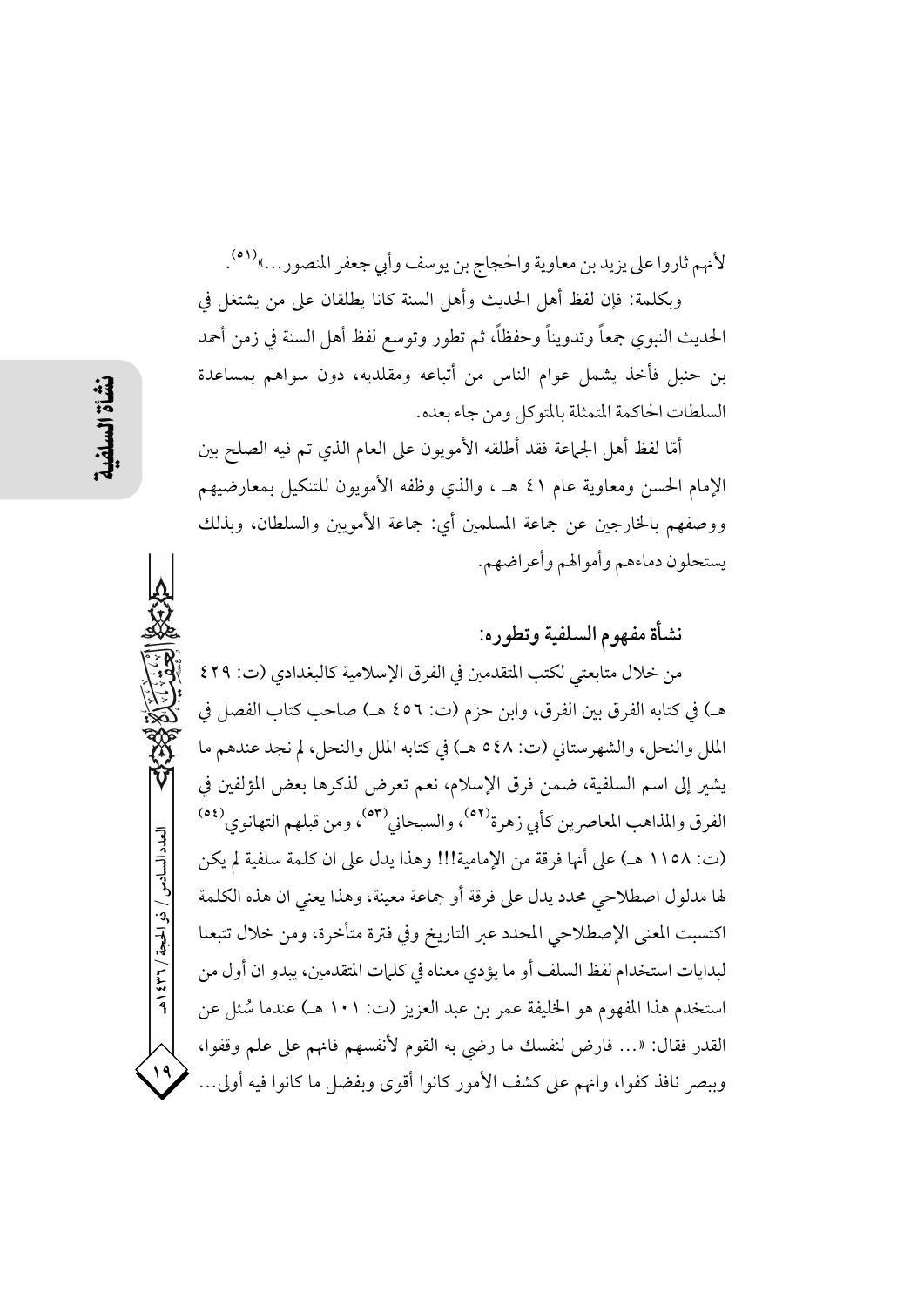فإنهم هم السابقون»<sup>(٥٥)</sup>.

وكان يقصد بالقوم الصحابة الموصوفين بالسابقين، فكان يرد على السائل ويأمره أن يقتفي أثر الصحابة فيها وقفوا عليه وكفوا عنه وهذا المعنى تنادى به السلفية و تر فعه شعار اً ظاهر ياً لها.

وورد لفظ السلف في كلام الحسن البصري<sup>(٥٦)</sup> (ت: ١١٠ هـ) في رسالته إلى عبد الملك بن مروان (ت: ٨٦ هـ) حول القضاء والقدر، وقد جاء فيها قوله: «لم يكن أحد في السلف يذكر ذلك ولا يجادل فيه، لأنهم كانوا على أمر واحد، وإنَّما أحدثنا الكلام فيه لما أحدث الناس من النكرة له، فلما أحدث المحدثون في دينه ما أحدثوه أحدث الله للمتمسكين بكتابه مايبطلون به المحدثات ويحذرون به من المهلكات» (٥٧).

يشير الحسن البصري في هذا النص إشارة مهمة، ترفع الَّلبس حول الخوض في مستجدات المسائل التي لم يخض فيها السابقون ـ السلف ــ وهي مسألة الحاجة وعدمها، فيقرر في النص المتقدم أن السابقين لم يخوضوا في مسألة القضاء والقدر؛ لعدم الحاجة إليها من قبل الناس؛ ذلك أن الناس كانوا على أمر واحد: أي لا يوجد اختلاف بينهم يستوجب السؤال والجواب في تفاصيل المسائل العقيدية، وهذا هو الجو السائد في وقت الصحابة الموصوف بالبساطة في استيعاب مسائل العقيدة وهو ما اصطلح عليه عند أهل الاختصاص بمرحلة الإيهان القلبي التي تُعد المرحلة الأولى من نشؤ العقيدة، ولكن عندما دبّ الاختلاف بين المسلمين نتيجة توسع الدولة الإسلامية بعد الفتوحات الكبيرة والاختلاط الثقافي مع الديانات الأُخرى وأسباب كثيرة أُخرى أدّت إلى ظهور كثير من الشبهات حول الدين الإسلامي احتاج معها المسلمون ان يردوا عليها ويبطلوها. ومن غير المعقول ان يكتفي المسلمون بالقول ان هذه المسائل والشبهات لم يخض بها السابقون من المسلمين ويسكتون. فيبدو انَّ الحسن البصري هو أول من استخدم لفظ السلف في كلامه، ويقصد

لسلفية النشأة والتطور

أ.م.د كريم السر اجي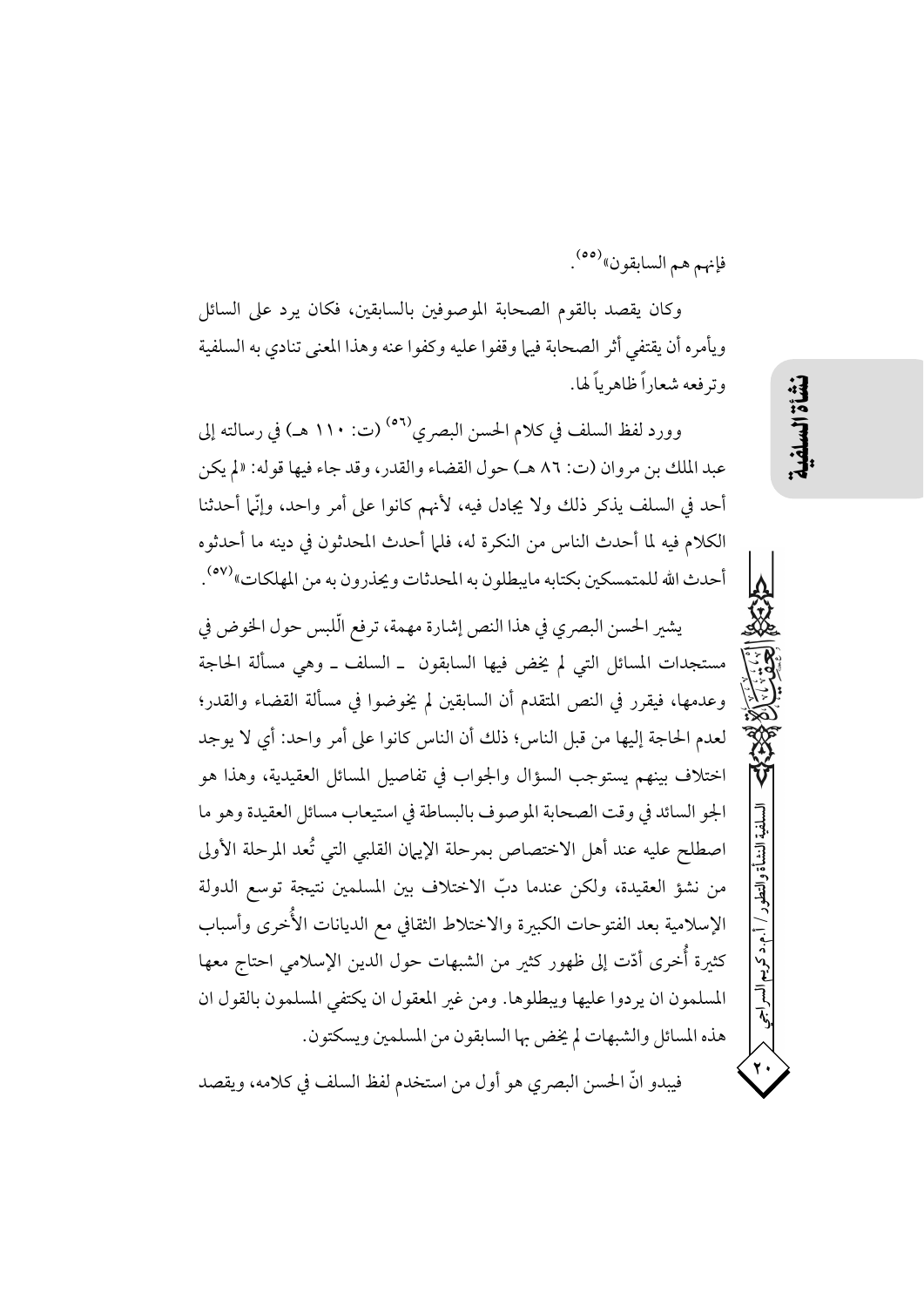به الصحابة الذين تقدموا عليه.

وقول الأوزاعي: «اصبر نفسك على السنة وقف حيث وقف القوم، وقل بها قالوا، وكف على كفوا عنه، واسلك سبيل سلفك الصالح فإنَّه يسعك ما وسعهم»(٥٨).

وهذا نص واضح في الإشارة إلى اقتفاء آثار السابقين فيها تكلموا فيه وفيها سكتوا عنه، وفيه تأسيس المنهج السكوت عما سكتوا عنه، الذي سار عليه من بعده مالك بن أنس وأحمد بن حنبل وآخرون، سوف تأتي الإشارة إلى أقوالهم.

فمالك بن أنس قال: «إياكم والبدع، قيل: يا أبا عبدالله، وما البدع، قال: أهل البدع الذين يتكلمون في اسماء الله وصفاته وكلامه وعلمه وقدرته، لا يسكتون عما سكت عنه الصحابة والتابعو ن»<sup>(٥٩)</sup>.

وهكذا بدأ يتجذَّر هذا المعنى السكوت عما سكت عنه الصحابة والتابعون عند هذا الاتجاه، وأصبح شعاراً يرفع بوجه أي تغير أو تجديد، وصار ديناً يدان به عندهم.

ثم تجذر هذا المعنى وتخصص على يد أحمد بن حنبل الذي أصبح له تأثير كبير على العامة في زمن المتوكل العباسي ولقَّب بإمام السنة، وأصبحت أقواله عند هذا الاتجاه الميزان الذي توزن به الأشياء والمرجع فقال قوله المشهور: «لست بصاحب كلام، ولا أرى الكلام في شيء من هذا إلا ما كان من كتاب الله أو في حديث عن النبِيﷺ أو عن الصحابة، فأما غير ذلك فان الكلام فيه غير محمود»(٦٠).

وفي حديث<sup>(٦١)</sup> آخر لأحمد بن حنبل زاد فيه بعد ذكر الصحابة التابعين، فحصر الإمام أحمد الكلام المحمود بالكتاب، وحديث النبي، والصحابة والتابعين، فالأول والثاني\_الكتاب وحديث النبي\_ مما لا خلاف فيه بين المسلمين، أما الثالث والرابع \_ الصحابة والتابعون\_فإن ثبتت أقوالهم عن رسول الله ﷺ فترجع إلى حديث النبي، وان كانت أقوالهم ناتجة عن فهمهم واجتهادهم فموضع خلاف بين المسلمين.

حتَّى ان أحمد بن حنبل في مسألة التابعين ورد عنه رأيان: الأول، يعتبر رأى

العدد السادس / ذو الحجة / ٣٦٦ هـ

 $\mathbf{y}$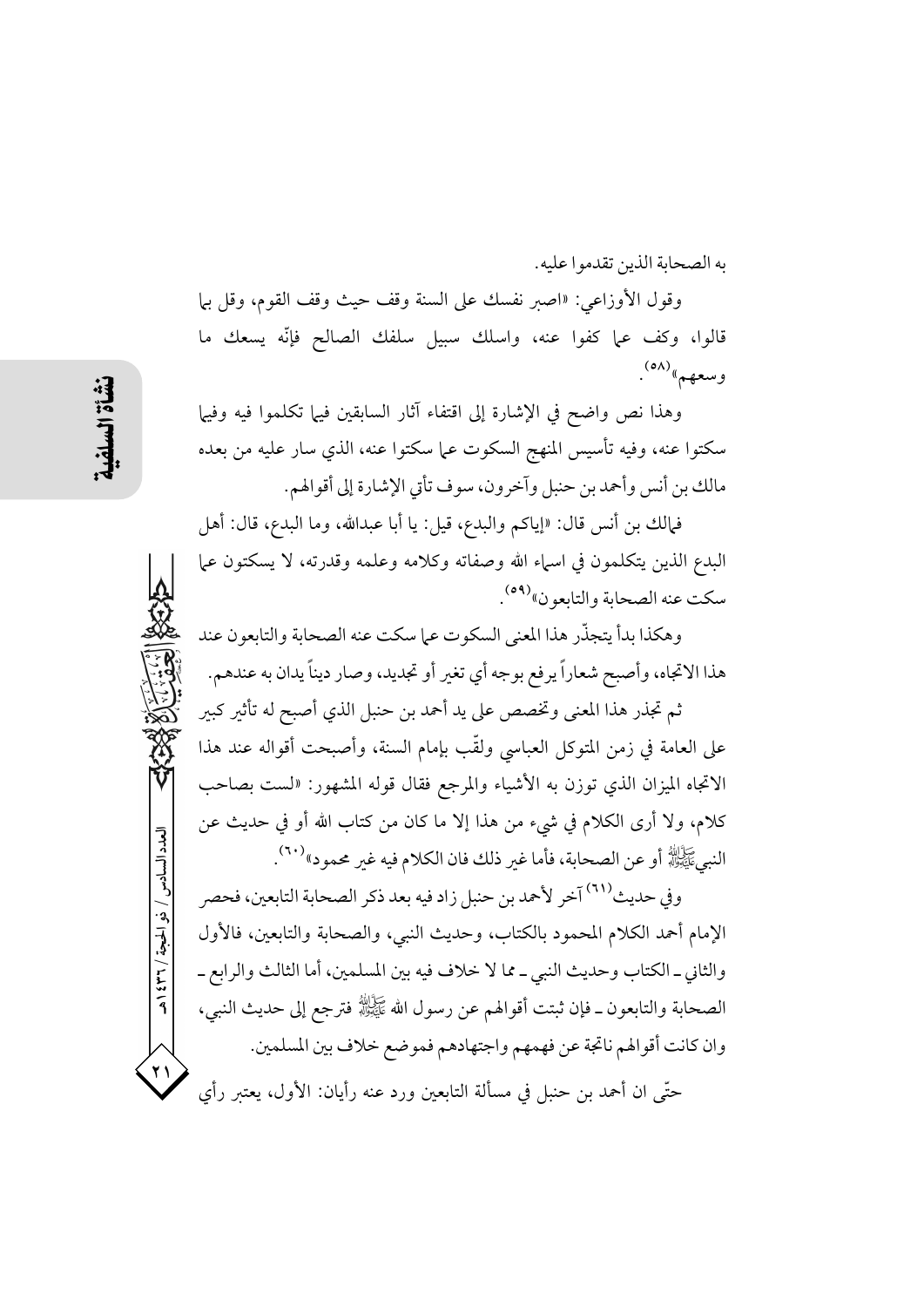التابعي حجة يجب الأخذ به، والثاني، لا يُلزِم الأخذ به، قال أحمد بن حنبل: «الاتباع أن يتبع الرجل ما جاء عن النبي وعن أصحابه، ثم هو من بعد في التابعين مخير»<sup>(٦٢)</sup>.

وهذا نص منه بعدم الالزام برأى التابعين، ويؤيد هذا القول رواية أُخرى واردة عنه يصرّ ح فيها بلفظ السلف ويخصه بالصحابة فقط دون التابعين، قال ـ ضمن كلام طويل في بيان اعتقاداته-: «صفة المؤمن من أهل السنة والجماعة من شهد أن لا إله إلا الله وحده لا شريك له، وأن محمداً عبده ورسوله، وأقر بجميع ما أتت به الأنبياء والرسل... وعرف حق السلف الذين اختارهم الله لصحبة نبيّه ﷺ» (٦٣).

وأرى انَّ نظرية الأخذ عن التابعين وتابعي التابعين جاءت واكتملت بعد أحمد ابن حنبل عند هذا الاتجاه، هذا من جهة ومن جهة أُخرى فان المتعارف به عند أهل العلم من الجمهور هو اعتماد أقوال الصحابة بصورته التقليدية باعتباره الهوية التي لاتنفصل عن هوية المرسَل محمد ﷺ الذي مثل حقيقة السلف التي أصبحت فيها بعد ضرورة من ضرورات هذا الاتجاه لصياغة موقف هذا الاتجاه على المستويين النظري والتطبيقي.

ومن هنا ان معنى السلف أخذ منحى آخر بعد أحمد بن حنبل، فأصبح يشمل التابعين وأئمة الحديث، وفي مقدمتهم أحمد بن حنبل.

يقول أبو الحسن الأشعري<sup>(٢٤)</sup> (ت: ٣٢٤ هـ): «قولنا الذي نقول به، وديانتنا التي ندين بها، التمسك بكتاب ربّنا ﷺ، وبسنة نبيّنا ﷺ وما روى عن السادة الصحابة والتابعين وأئمة الحديث، ونحن بذلك معتصمون وبها كان يقول به أبو عبد الله أحمد بن حنبل نضر الله وجهه، ورفع درجته وأجزل مثوبته قائلون ولمن خالف قوله مجانبون لأنه الإمام الفاضل والرئيس الكامل...» <sup>(٦٥)</sup>، فأصبح قول أحمد بن حنبل ديناً يدان به عند الذين جاءوا بعده من الحنابلة السلفية. مع ان أحمد بن حنبل لا يلزم بقول التابعي ـ كيا تقدم ـ ويقول أيضاً: «لا

نشأة السلف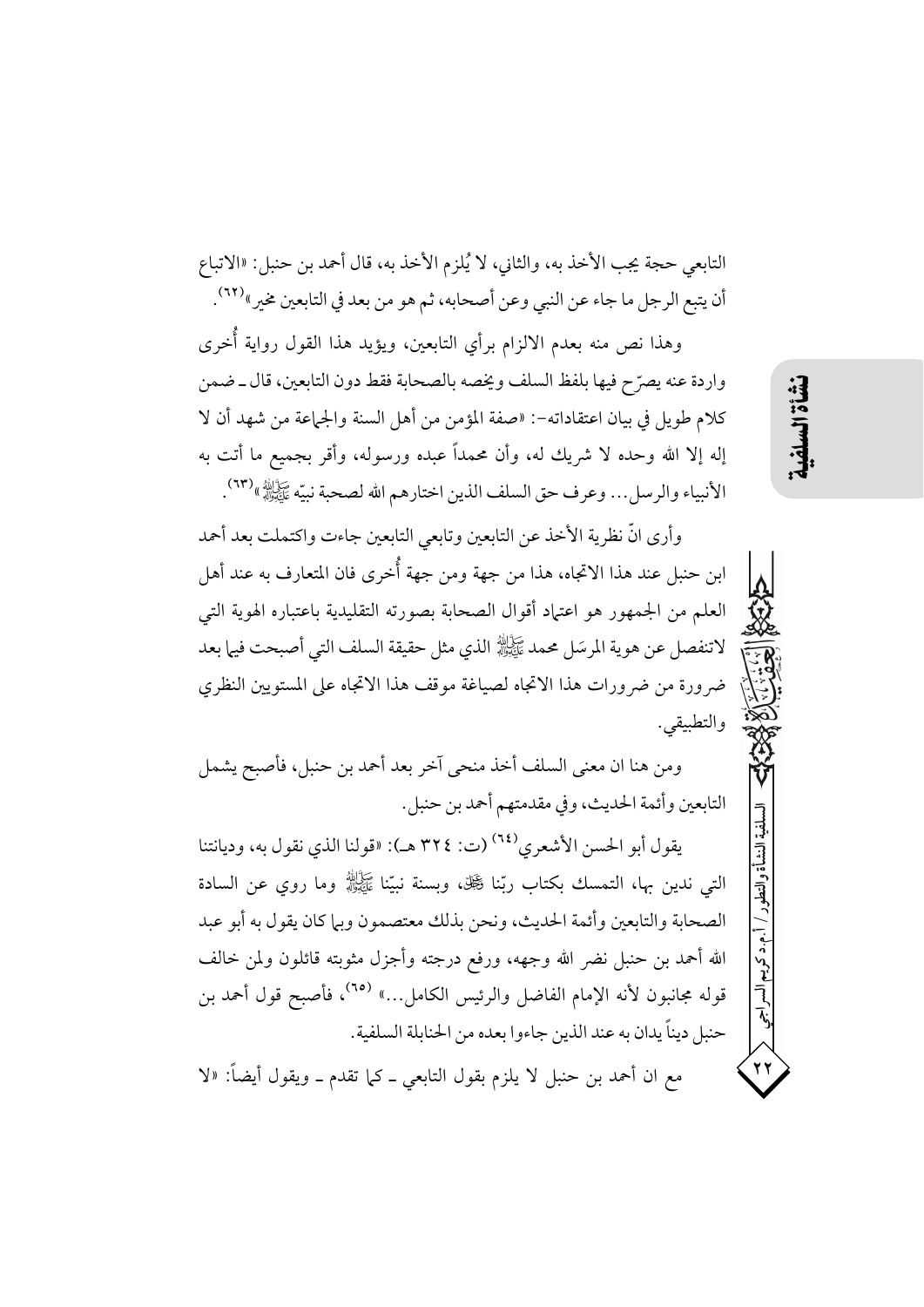تقلدوني ولا تقلدوا مالكاً ولا الثوري ولا الأوزاعي وخذ من حيث أخذوا، وقال: من قلّة فقه الرجل أن يقلد دينه الرجال»<sup>(٢٦)</sup>.

وتركز هذا المعنى ــ الدين ما قاله أحمد بن حنبل ــ أكثر عند غلاة الحنابلة كالبربهاري<sup>(٦٧)</sup> (ت:٣٢٨ هـ)، المعاصر لأبي الحسن الأشعري والذي يُروى<sup>(٦٨)</sup> انّ الأشعري لما قدم بغداد جاء إلى أبي محمد البربهاري فجعل يقول: رددتُ على الجبائي، رددتُ على المجوسي وعلى النصاري فقال أبو محمد البربهاري: لا أدري ما تقول ولا نعرف إلا ما قاله الإمام أحمد.

وابن بطة الحنبلي<sup>(٢٩)</sup> (ت:٣٨٧هـ) الذي يقول: «إذا رأيت الرجل البغدادي يحب أبا الحسن بن بشار<sup>(٧٠)</sup> وأبا محمد بن البربهاري فاعلم أنه صاحب سنة»<sup>(٧١)</sup>.

فالسنة عنده ما كان عليها أبو الحسن بن بشار وأبو محمد البربهاري الحنبليان!!

ثم تطور مصطلح السلف على يد إسهاعيل الصابونى<sup>(٧٢)</sup> (ت: ٤٤٩ هـ) ـ صاحب كتاب عقيدة السلف وأصحاب الحديث ــ فأخذ يشمل كل من تقدمه من أصحاب الحديث وأنصارهم، يقول الصابوني: «سألنى اخواني في الدين أن أجمع لهم فصولاً في أصول الدين التي استمسك بها الذين مضوا من أئمة الدين وعلماء المسلمين والسلف الصالح...» (٧٣).

ويقول أيضاً: «إذا رأيت الرجل يحب سفيان الثوري ومالك بن أنس، والأوزاعي، وشعبة<sup>(٧٤)</sup>، وابن المبارك... وأحمد بن حنبل... فهو صاحب سنة»<sup>(٧٥)</sup>.

أما ابن تيمية الحراني فيبدو أنه أول من استدل على التزام حرفية أقوال، وأفعال، وتصرفات، واعتقادات وعادات، الصحابة، والتابعين، وتابعي التابعين، بحديث القرون الثلاثة<sup>(٧٦)</sup>، إذ يقول: (المعلوم بالضرورة لمن تدبر الكتاب والسنة، وما اتفق عليه أهل السنة والجماعة من جميع الطوائف: أن خير قرون هذه الأمة، في الأقوال والأعمال والاعتقاد وغيرها من كل فضيلة، أن خيرها القرن الأول، ثم الذي يلونهم،

العدد السادس / ذو الحجة / ٣٦ / ٤٣٩

 $rr$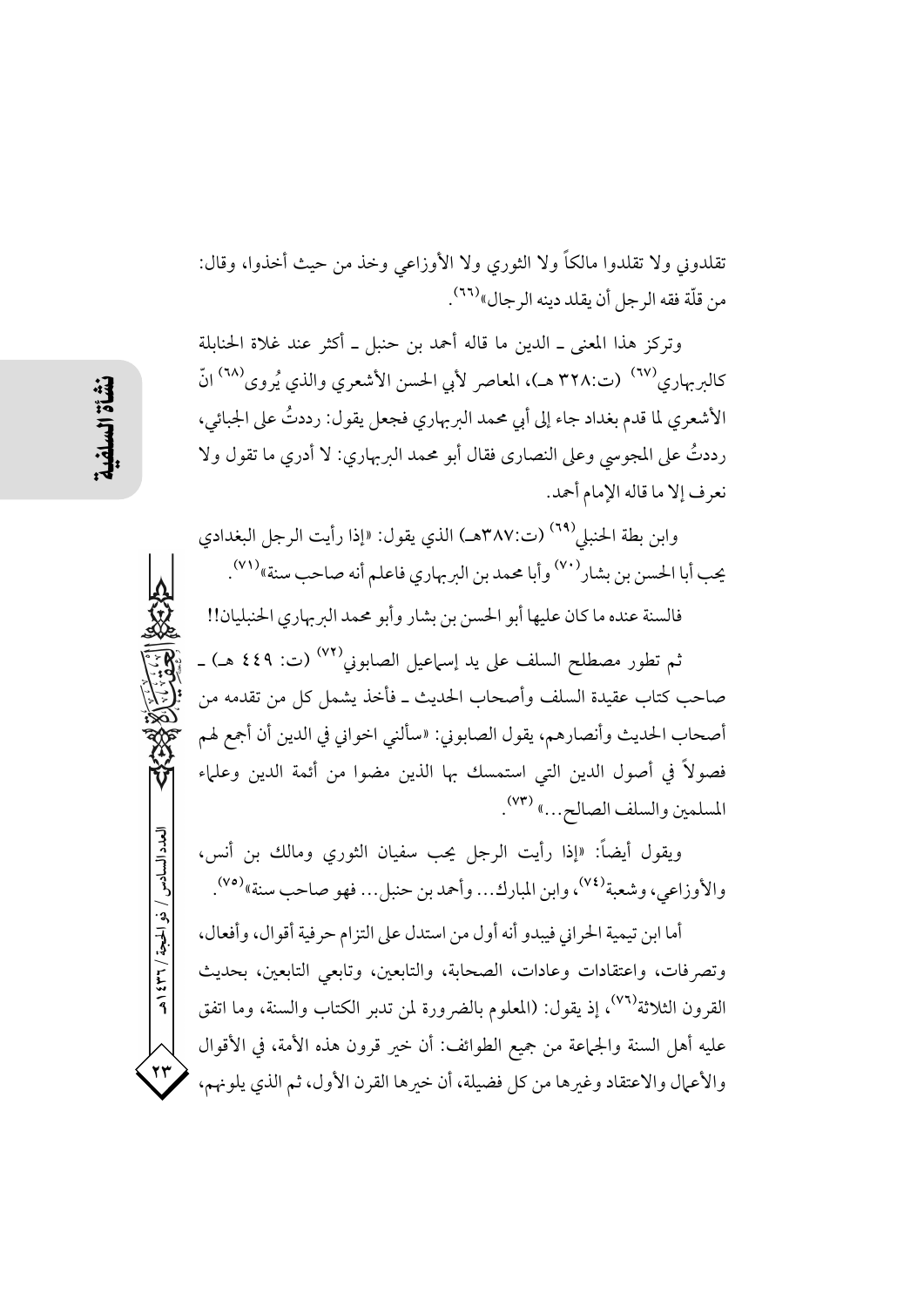ثم الذين يلونهم، كما ثبت ذلك عن النبي ﷺ من غير وجه، وأنهم أفضل من الخلف في كل فضيلة: من علم، وعمل، وإيهان، وعقل ودين وبيان، وعبادة وأنهم أولى بالبيان لكل مشكل. هذا لا ينفيه إلا من كابر المعلوم من الدين بالضرورة من دين الإسلام، وأضله الله على علم...) <sup>(٧٧)</sup>.

وقد سار على خطى ابن تيمية كل من الوهابية ـ أتباع محمد بن عبد الوهاب ـ والسلفية<sup>(٧٨)</sup> الجهادية في تبديع كل قولٍ أو فعل، لم يعرف عند أهل القرون الثلاثة، فهذا ابن تيمية، يصف الاحتفال في مولد النبي بدعة؛ بحجة أنه لم يفعله السلف<sup>(٧٩)</sup>. أما الوهابية، فقد قام أحد رجالاتها وهو عبد الله بن سليهان بن بليهد، باستفتاء علماء المدينة بتخريب قباب الصحابة وأئمة أهل البيت إيتيلا في بقيع الغرقد عام ١٣٤٤ هـ، وقد نشر مقالاً في جريدة أم القرى في عدد جمادي الآخرة سنة ١٣٤٥ هـ، جاء فيه: لم نسمع في خير القرون عن هذه البدعة ـ البناء على القبور ـ بل بعد القرون الخمسة (^^).

أما السلفية المعاصرة التي تعتبر أحمد بن حنبل، وابن تيمية أبرز الشخصيات السلفية في التاريخ<sup>(٨١)</sup>. إذ يصفها الدكتور القرضاوي في بعض مشاهداته بقوله: «ولقد راعني أن وجدت بعض الشباب المخلصين من بعض الجماعات الإسلامية في أمريكا قد أثاروا جدلاً عنيفاً في أحد المراكز الإسلامية؛ لأن المسلمين يجلسون على الكراسي في محاضرات السبت والأحد، ولا يجلسون على الحصير أو السجاد كما يجلس أهل المسجد.. وأنهم يلبسون البنطلونات لا الجلاليب البيض، ويأكلون على المناضد لا على الأرض....» (٨٢).

الظاهر أن هذه الأمور لم تكن متداولة عند أهل القرون<sup>(٨٣)</sup> الثلاثة ولذلك أصبحت عندهم محل جدال ونزاع!!!

والذي يبدو للباحث أنّنا أمام مؤسسين لمنهج سلفي جديد قائم على ضيق الأفق وتحجر الرؤية التي يتبناها هؤلاء الجدد والتي يمكن أن نفسرها بالانعطافة الكبرى التي تعاصرت مع التغيرات الكبيرة التي يشهدها الغرب بخاصة والعالم النشأة والتطو

`.م.د کریم السر اجي

۲٤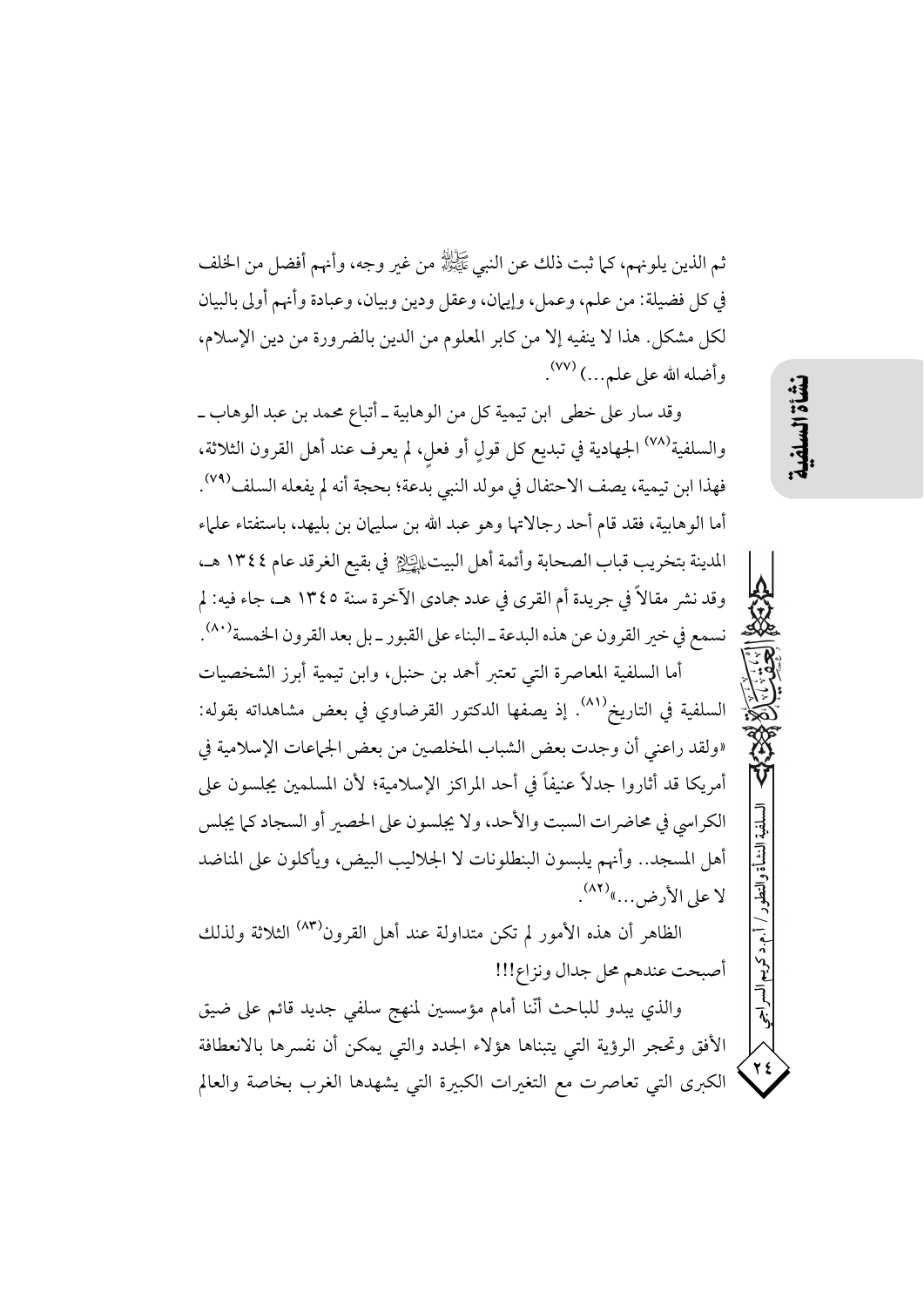العربي عامة تمثلت بالآراء المتضاربة في الواقع العقائدي للسلفية.

وعلى هذا الأساس فإن ابن تيمية ومن سار على أثره من الوهابية والجماعات السلفية المتأخَّرة قد اعتمدوا على حديث القرون الثلاثة في الحكم على تبديع وتحريم مستحدثات الأمور التي لم تكن عند أصحاب القرون الثلاثة، صحيح أن حديث القرون الثلاثة قد رواه البخاري<sup>(٨٤)</sup> ومسلم<sup>(٨٥)</sup> وغيرهم<sup>(٨٦)</sup> من أصحاب السنن، إلا أن الحديث عليه إشكالات كثيرة تمنع من الاحتجاج به في إثبات ما يدّعون؛ منها:

**أولاً**: انه خبر آحاد<sup>(٨٧)</sup> لا يوجب علماً ولا يجوز أن يحتج به في المسائل العقيدية (٨٨).

وهذا ما ذهب إليه ابن كلاب<sup>(٨٩)</sup> (ت:٤٠١هـ)، والقلانسي<sup>(٩٠)</sup> (ت:٢٥٥هـ) وهما من أعمق محدثي أهل السنة كما يقول النشار<sup>(٩١)</sup>.

وأيضاً ذهبت الشيعة الإمامية إلى أن خبر الواحد لا يحتج به في المسائل العقائدية وبذلك يقول السيد المرتضى: (خير الناس قرني… أول ما فيه أنه خبر واحد لا يوجب علماً ولا يجوز أن يحتج به...) (٩٢).

ثانياً: انه معارض بأحاديث كثيرة صحيحة منها: قالﷺ: «مثل أمتى مثل المطر لا يدري أوله خير أم آخره»<sup>(٩٣)</sup>، وقولهﷺ: «ليردنَّ عليَّ الحوض غداً رجال من أصحابي ثم ليختلجن عن الحوض فأقول: يا ربّ أصحابي، فيقال: إنَّك لا تدرى ما أحدثوا من بعدك، فأقول: سحقاً سحقاً»<sup>(٩٤)</sup>.

وحديث عن أبي جمعة قال: (تغدينا مع رسول الله ﷺ ومعنا أبو عبيدة بن الجرّاح، قال: فقلنا: يا رسول الله أحدٌ خير منا أسلمنا معك وجاهدنا معك، قال: نعم قوم يكونون بعدكم يؤمنون بي ولم يروني) (٩٥).

ثالثاً: ان الحديث من خلاله، لو عممنا الحكم بأفضلية وعدالة كل فرد منهم على كل فرد من القرون اللاحقة، فانه يجب أن نعمم على كل فرد من أفراد القرن الرابع الهجري فما فوق بانه يمينه يسبق شهادته وشهادته يمينه كما في عجز الحديث،

العدد السادس / ذو الحجة / ٣٦ / ٤٣٩

 $rac{1}{1}$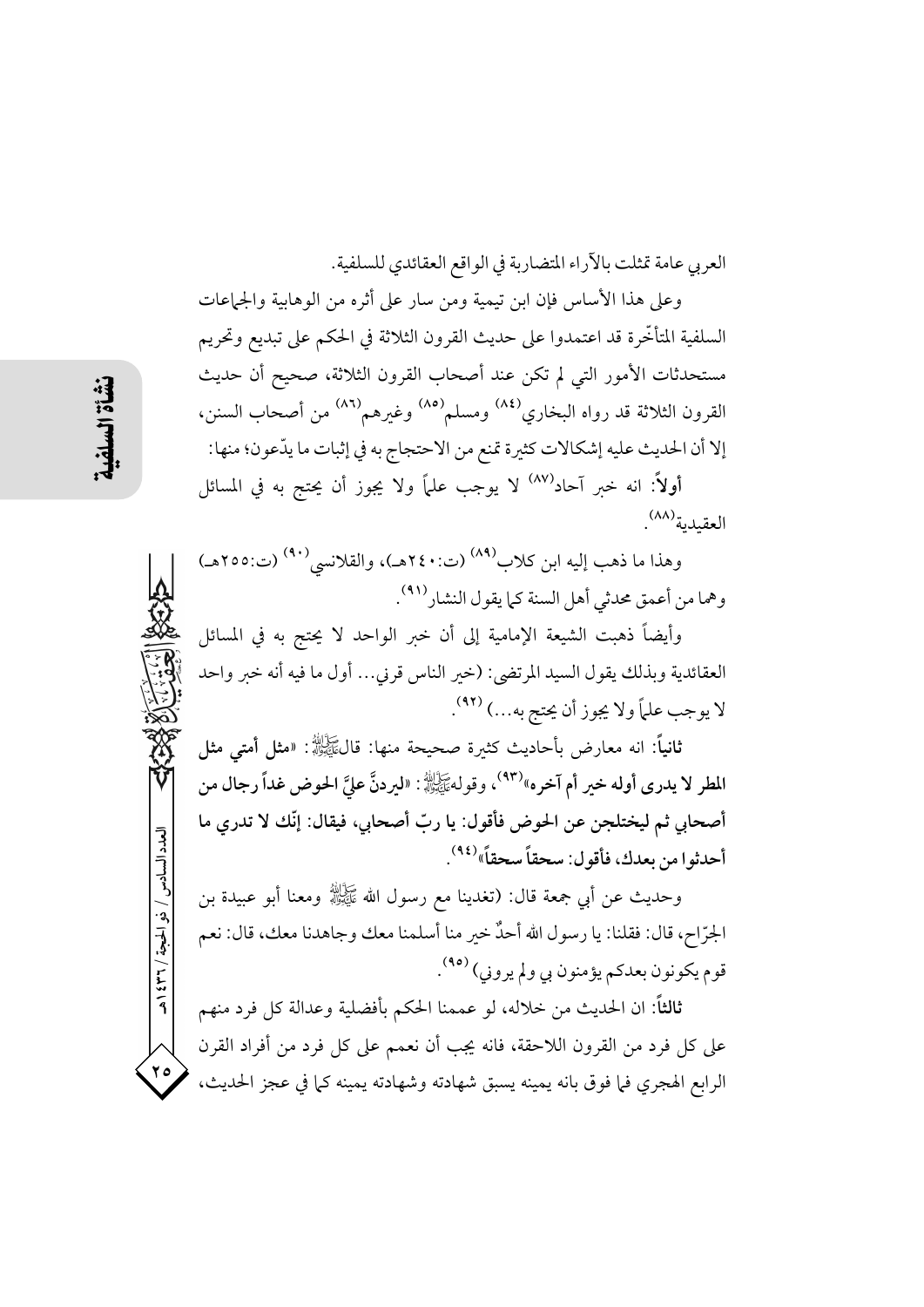وهذا معارض بحديث عن رسول الله ﷺ: «خبر الشهود من أدى شهادته قبل أن ىسألھا»<sup>(٩٦)</sup>.

رابعاً: ان عمدة الاحتجاج بحديث القرون الثلاثة أن يشمل بالخيرية جميع أفراد القرن وهذا لا يقول به أحد، قال ابن عبد البر: (وخير الناس قرني… ليس على عمومه لأنه جمع المنافقين وأهل الكبائر الذين قامت عليهم وعلى بعضهم الحدود)<sup>(۹۷)</sup>. ثم ان القرون الثلاثة شهدت ظهور كثير من الفرق المنحرفة كالخوارج والمرجئة والمجبرة!!

خامساً: ان حديث خبر القرون قد اضفى الشرعية بل العصمة على جيل الصحابة والتابعين وتابعيهم، «ولكن السلف أنفسهم لم يكونوا ينظرون إلى ما يصدر عنهم من أقوال وأعمال أو تصرفات، هذه النظرة القدسية الجامدة التي تقتضيهم أن يسمّروها بمسامير البقاء والخلود، ويجعلوا من شأنهم معها ما يشبه المدينة المسحورة»<sup>(۹۸)</sup>.

فالخليفة الثاني عمر بن الخطاب مع مكانته وصحبته المعروفة عندهم يخاف أن يذكره رسول اللهُﷺ مع المنافقين فيقول لحذيفة اليهان: «أنشدك بالله هل سمَّاني لك رسول الله ﷺ مع من سمّى من المنافقين»<sup>(٩٩)</sup>.

ومن هذا حاله، كيف يكون معياراً للحق والباطل!!

وأخيراً فان هذا الحديث ـ القرون الثلاثة ـ لا ينسجم مع روح الاسلام وتعاليمه ﴿إِنَّ أَكْرَمَكُمْ عِنْدَ اللَّهَ أَتْقَاكُمْ﴾ (الحجرات/ ١٣) ، «ليس السلف بافضل من الخلف بالضرورة ولا الخلف أشر من السلف بالضرورة لكن لكل عصر اجتهاداته، ولكل جيل ابداعاته»<sup>(۱۰۰)</sup>.

كما إن قضية التراث تطرح عادة طرحاً مضاعفاً الخطأ: فمن جهة يتضمن الطرح اتخاذ موقف من التراث كلَّه بصورة قبلية ومن جهة ثانية تُغفل فيه عند طرحه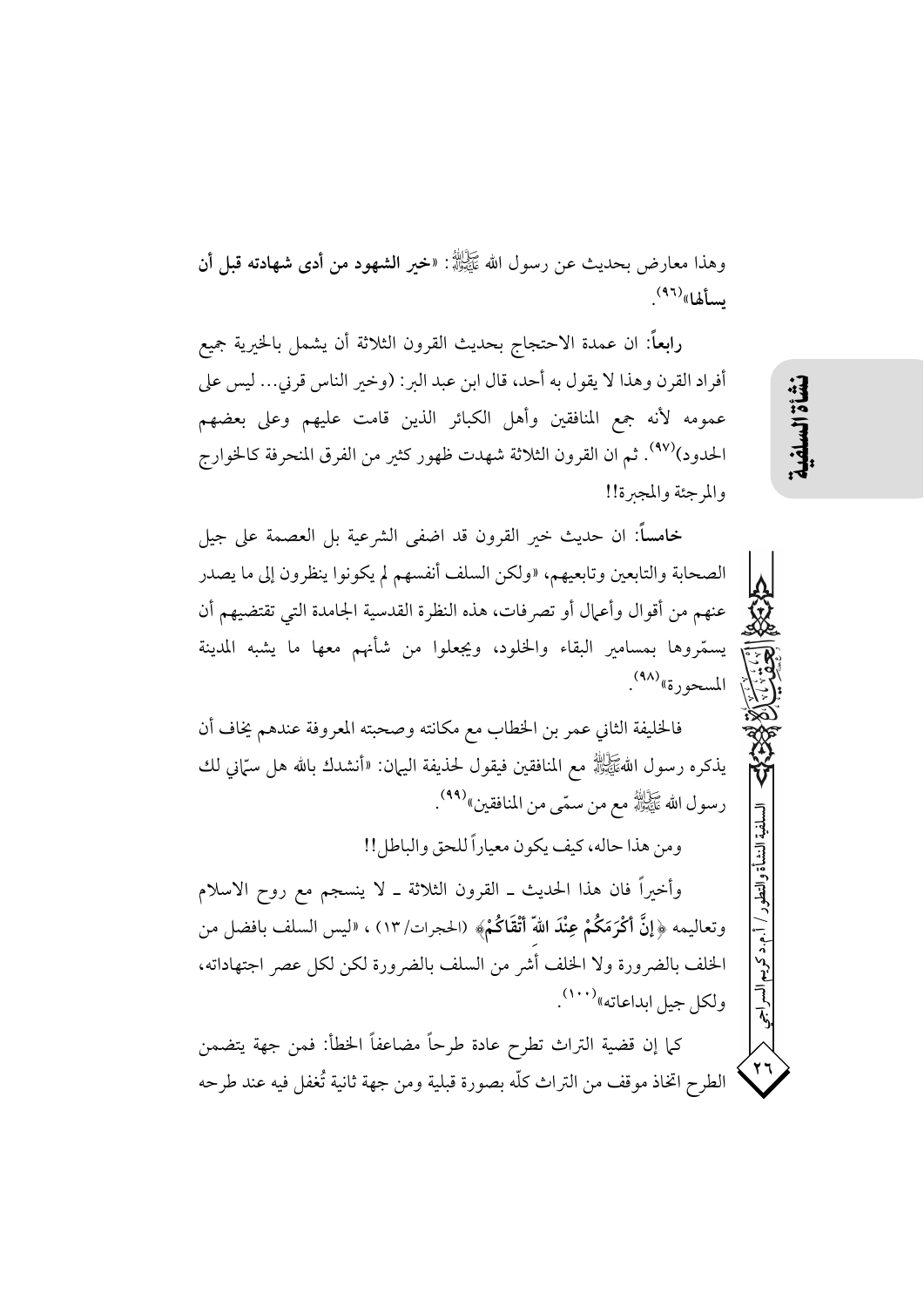خاصيتاه الأساسيتان: عالميته وشموليته، من ناحية، وتاريخيته من ناحية ثانية فمن الناحية المبدئية لا يمكن تبني التراث كلَّه لأنَّه ينتمي إلى الماضي؛ ولأن العناصر المقومة للماضي لا توجد كلها في الحاضر. وليس من الضروري أن يكون حضورها في المستقبل هو نفس حضورها في الحاضر .

وبالمثل لا يمكن رفض التراث كلَّه للسبب نفسه، فهو شئنا أم كرهنا مقوم أساسي من مقومات الحاضر، وتغير الحاضر لا يعني البداية من الصفر(١٠١٠).

والواقع ان الفكر الإسلامي يتقدم بعنصرين أساسيين: عنصر الثبات والحركة، فمن جهة فيه عناصر ثابتة لا تتغير بتغير الزمان والمكان، ومن جهة أُخرى فيه عناصر متحركة ومتغيرة مع الزمان والمكان. وهذا هو سر قوة الفكر الإسلامي أنه خليط من هذين العنصرين. فمن الخطأ ان نتعامل مع الفكر والتراث الإسلامي على أنَّ جميعه ثابت أو جمعه متحرّك.

فمشكلة السلفية مع الفكر والتراث الإسلامي اتما تعاملت معه على أنَّ جميعه ثابت فلم تميز بين الشكل، والمضمون، وبين الغاية والوسيلة فحكمت عليهم بحكم واحد. «فالسلفية تعني، حضور الماضي في الحاضر حضور السلف في الخلف، حضور الأب في الابن، حضور الماضي في الحاضر بكل تفاصيله وأشكاله وصوره، لا الوقوف على المضمون هكذا يرى البعض من السلفية المتطرفة»(١٠٢).

فالسلفى هو إنسان مقلد اضافة إلى أنه أهمل الزمان والمكان واغتال التاريخ وأسقط العقل ويعيش السلفى في القرن العشرين مقلداً القرن السابع، والتقليد مستحيل لأن ظروف القرن السابع تختلف عن ظروف القرن العشرين..» (١٠٣).

وأمام هذا التردي واللامسؤولية في الموقف نجد السلفية المعاصرة نشأت بوصفها ردّ فعل للرؤية المتمدنة التي طبقتها أوربا خاصة ــ والعالم العربي عامة ــ بعد عصر التنوير حتَّى أخذت توجه ضربتها القوية لكل التوجهات التي لا تتناغم

العدد السادس / ذو الحجة / ٣٦ / ٤٣٩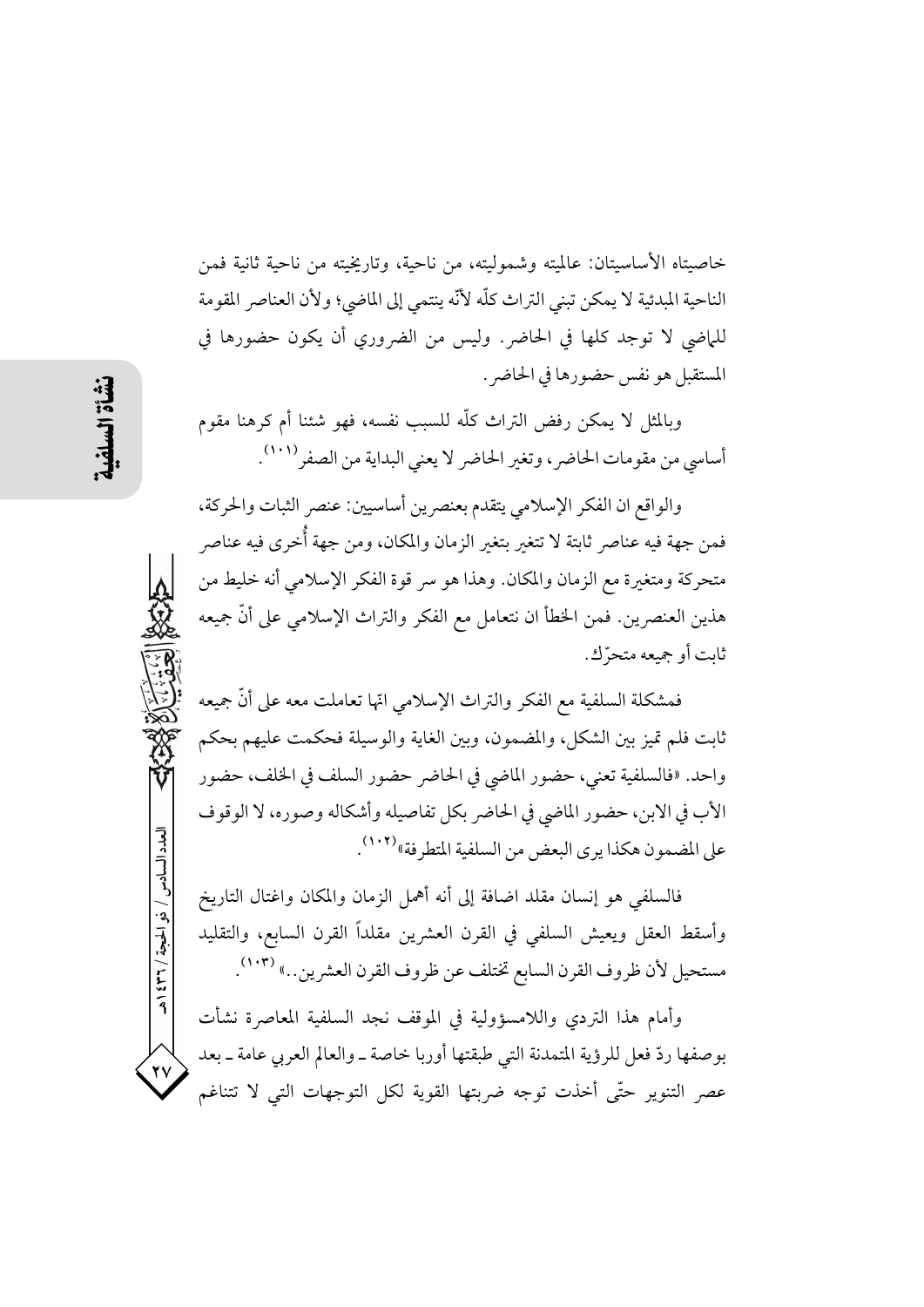والواقع المعاصر الذي يتعاكس تماماً مع توجهاتها ورؤاها. يظهر مما تقدم ان السلفية، بوصفها فرقة أو جماعة إسلامية، لم يرد لها ذكر، عند مصنفي الفرق والمذاهب الإسلامية، سوى المعاصرين منهم.

كيا ان كلمة السلفية لم يكن لها مدلول اصطلاحي محدد، أو ذات معنى واحد عند الجميع، بل تطورت من خلال الحقب المتلاحقة، فالسلفية عند الاتباع تعني، اتباع السلف الصالح من الصحابة، وعند اتباع الاتباع، تعني اتباع السلف الصالح من الصحابة، والتابعين، ثم تطور المصطلح، فأخذ يشمل أئمة الحديث، وفي مقدمتهم أحمد بن حنبل، ثم أضيف إلى أحمد بن حنبل لاحقاً ابن تيمية الحراني، وأصبحا معاً، أبرز رجالات السلفية الوسيطة (الوهابية) والسلفية المعاصرة.

يبدو ان أول من نظَّر، واستدل على التزام حرفية أقوال وأفعال أهل القرون الثلاثة ـ الصحابة والتابعين وتابعي التابعين ـ هو ابن تيمية الحراني، وحكم بتبديع كل قول، أو فعل لم يعرف عندهم.

إن أحمد بن حنبل، على الرغم من روايته حديث القرون الثلاثة، إلا أنه لم يذهب إلى ما ذهب إليه ابن تيمية، ولم يستدل بالحديث ـ القرون الثلاثة ـ على الزام إتباع أهل القرون الثلاثة، بل ورد الالزام عنه في اتباع الصحابة فقط. إن حديث القرون الثلاثة عليه من الاشكالات ما يمنع من الاحتجاج به والالتزام بمضمونة، وهذا ما أشار إليه جمع من علماء المسلمين.

# المبحث الثاني السلطين الأولى

كان المسلمون في عهد النبي ﷺ على دين واحد، وهو التسليم بها جاء من عقائد التوحيد، والنبوة، واليوم الآخر، وأحكام الدين، كأحكام الصلاة، والصيام... نشأة ال

۲۸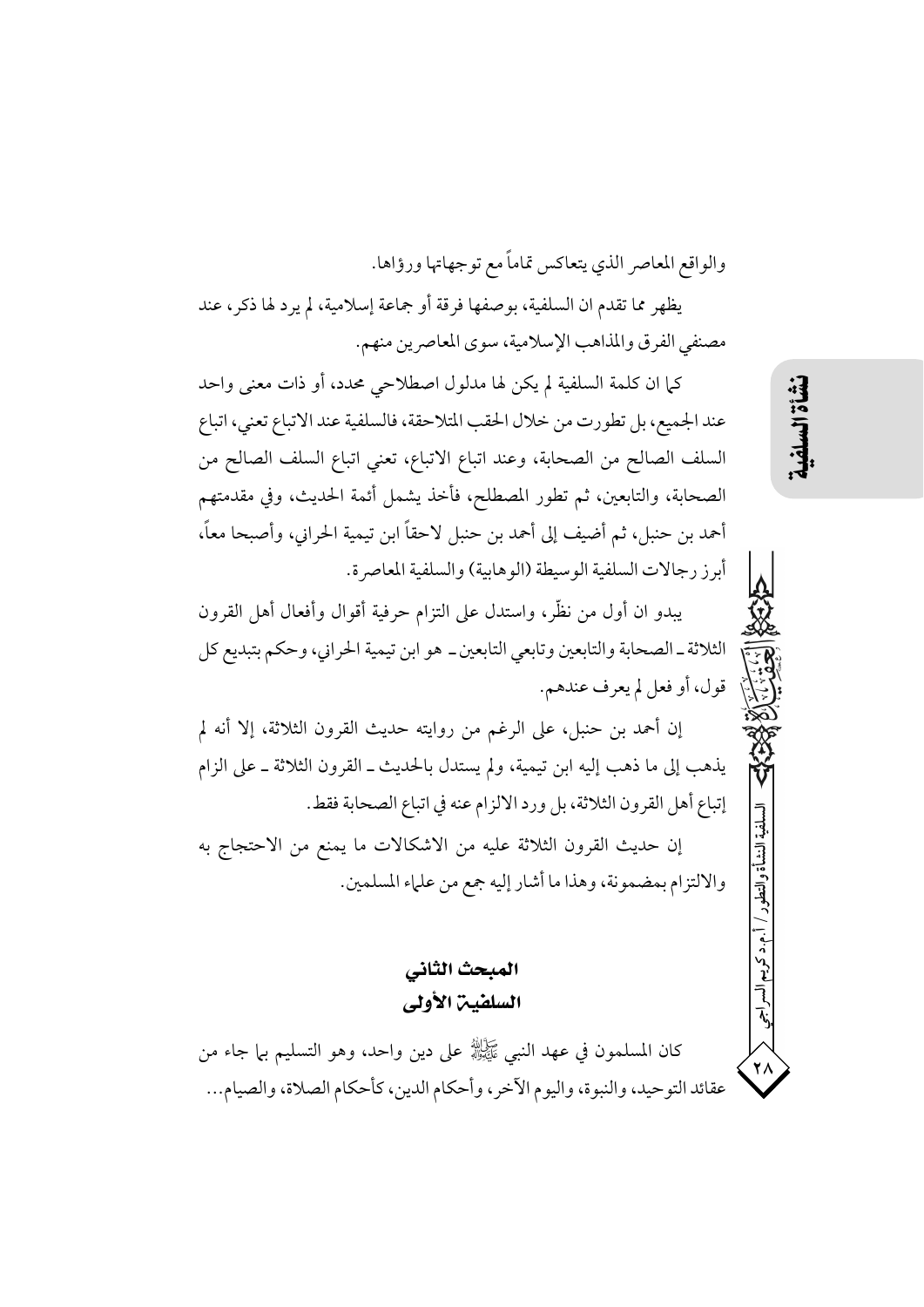وكانوا يرجعون فيها اختلفوا فيه إلى الرسول ﷺ الذي كان عندهم المرجع في حل مسائلهم وفض نزاعاتهم وهم راضين بذلك ومسلِّمين.

كان إيهانهم إيهاناً عفوياً، خالياً من الخوض في صعاب التساؤلات الفكرية المتصلة بصفات الله، وأحوال القيامة، والجنة والنار والقضاء والقدر… كل هذا كان نتاج واقع المجتمع العربي الذي اكتفى بالتعاليم الأولى من دون الخوض في أمهات المسائل التي شكلت فيها بعد عصب الحياة العقدية عند المسلمين، ولكن بعد وفاة الرسول الأكرم ﷺ بدأ النزاع على خلافته ومن يكون زعيهاً للمسلمين بعد رسول الله ﷺ وهذا ما حدث في سقيفة بني ساعدة<sup>(١٠٤)</sup>.

ثم بعد ذلك تتابعت الفتن والخلافات السياسية وخصوصاً في خلافة عثمان (ت: ٣٥ هـ) وخلافة أمبرالمؤمنين على لِمانِيَّالٍا (ت: ٤٠ هـ) حيث قتل عثمان وحدثت معارك طاحنة في زمن الإمام علي لِمَلِئِلِلَّا تمثلت في معركة صفَّين، ومعركة الجمل والنهروان.

وعلى أثر هذه الخلافات السياسية، والمعارك الطاحنة ظهرت مجموعة من المسائل العقائدية، والدينية، فكان أول الأمر جدل الخلافة، وأيهما أحق بالخلافة بعد رسول الله، ثم جرَّ ذلك الناس إلى الحديث فيها تمر به الأمة من أحداث ونكبات، أهي بقضاء الله وقدره أم هي من فعل الناس وعملهم؟ ومن ثَمَّ هل الإنسان مجبر في أفعاله أو مخير؟ وهؤلاء المسلمون الذين يتساقطون صرعى وهم يقاتلون في صفَّ على لِلتِّلِلِّإِ أو صفَّ معاوية ما حكمهم؟ وما رأي الدين فيهم؟

هذا من جانب، ومن جانب آخر الفتوحات الإسلامية الكبرى التي نقلت المسلمين إلى طور جديد حيث دخول شعوب وأقوام تحمل ثقافات وأدياناً مختلفة، مما جعلٍ من المسلمين يقفون عند هذه الثقافات، موقف الناظر المتفحص لطبيعة تلك الثقافات، وكيفية الجمع التوظيفي بين ما تحمله الحضارة العربية الإسلامية، وبين

العدد السادس / ذو الحبجة / ٣٦ × ٤ ٩ هـ

 $\mathbf{y}$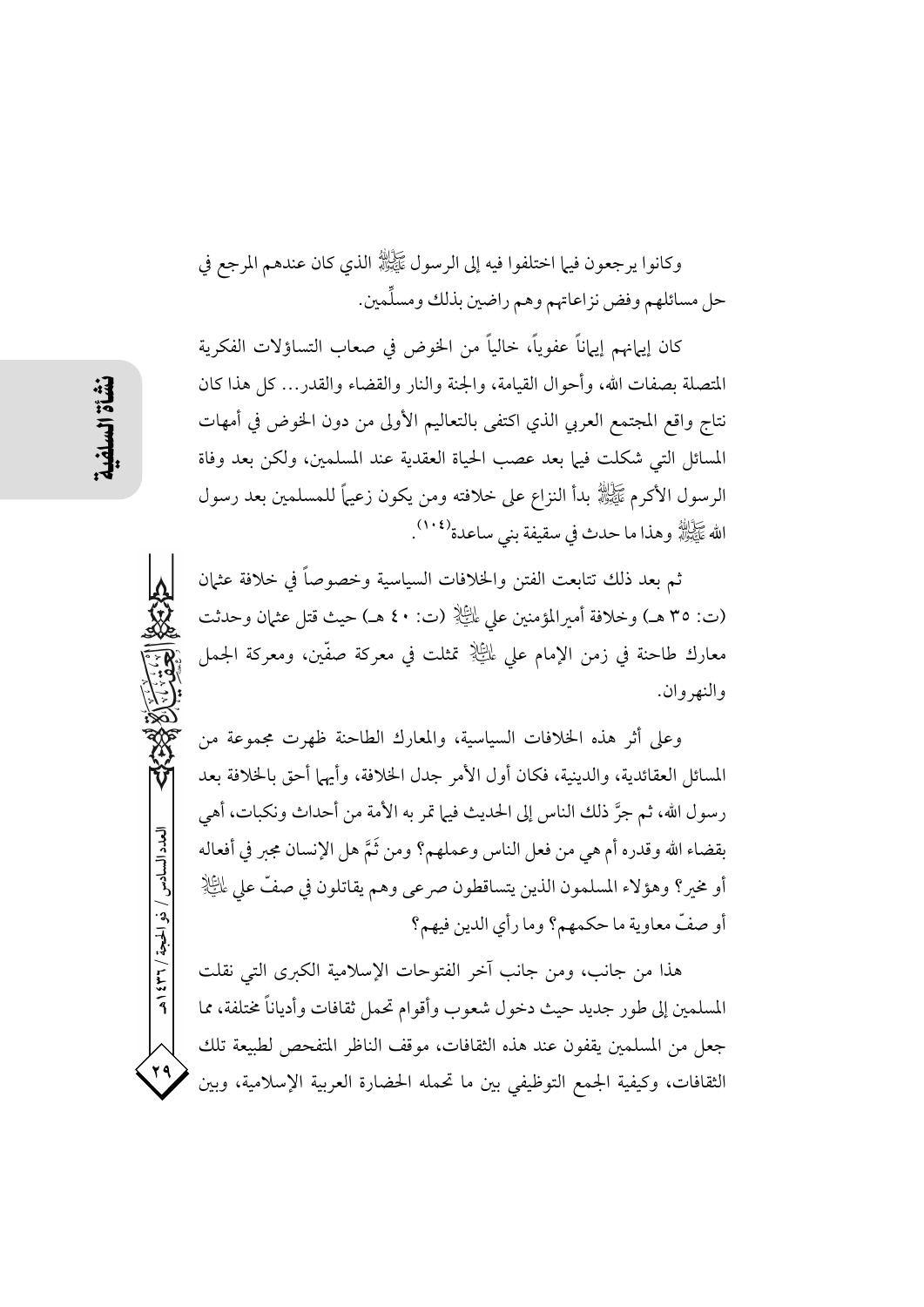متناقضات الأمم الأُخرى، الموصوفة بأنها دخيلة وغير معدودة على الواقع الإسلامى (١٠٥).

وهكذا نجد إن ما بدأ بسيطاً كان الزمن كفيلاً بتعقيده جراء العوامل آنفة الذكر ، والبعد الزمني عن صاحب الدعوة، أضف إلى ذلك ظهور مستجدات كثيرة في الحياة السياسية، والاجتماعية، والفكرية، مضافاً إلى كلِّ ذلك التلاقح الفكري الفلسفي الذي تم بين هذا الخضم من المؤثرات حتى لوَّن لنا العقيدة بأشكال ربِّما جرِّ تها إلى متاهات لم تقصدها أصلاً(١٠٦).

نشأة السلف

سلفية النشأة والتطو

وإزاء هذه المستجدات والأحداث والشبهات انقسم أصحاب رسول الله ﷺ إلى فريقين: فريق آثر السكوت والابتعاد عن الجدل في هذه المسائل، وعدَّ ذلك بدعة منكرة، من هؤلاء عمر بن الخطاب (١٠٧) (ت: ٢٣ هـ) وعبدالله بن عمر (ت: ٧٣ هـ) وزيد بن ثابت (ت: ٤٥ هـ)، وجمع كبير من الصحابة، وقد درج على منوالهم من التابعين ومن بعدهم سفيان الثوري والأوزاعي، ومالك بن أنس وأحمد بن حنبل، وفريق آخر آثر البحث والنقاش ومعالجة الشبهات، أياً كانت في رؤوس أصحابها، ومن هؤلاء الإمام على بن أبي طالب١٠٨)، وعبدالله بن عباس، وعبدالله بن مسعود (ت:٣٢ هـ)، وجمع كبير من الصحابة، ودرج على مناولهم جملة من التابعين ومن بعدهم الحسن البصري<sup>(١٠٩)</sup> وأبو حنيفة… فقد كان على لِلنَيْلَا ِ يشجع دعوة المبتدعة إلى الحق بمجادلتهم في باطلهم الذي تعلقوا به، وقد ناظر لِلتِّيالِ قدرياً في القدر، وأرسل ابن عباس ليناظر بعض المبتدعة، وناظر عبد الله بن مسعود يزيد بن عميرة في الإيهان. هذا في حين أن كثيراً من الصحابة كانوا يرون أن الدخول في مناقشة هؤلاء الناس بدعة يجب تجنبها(١١٠).

وظل هذا التيار مستمراً في القرن الثالث الهجري، وصار معتقد أهل السنة جميعاً بعد أن ارتبط باسم الإمام أحمد بن حنبل (١١١). الذي ظهرت وتبلورت السلفية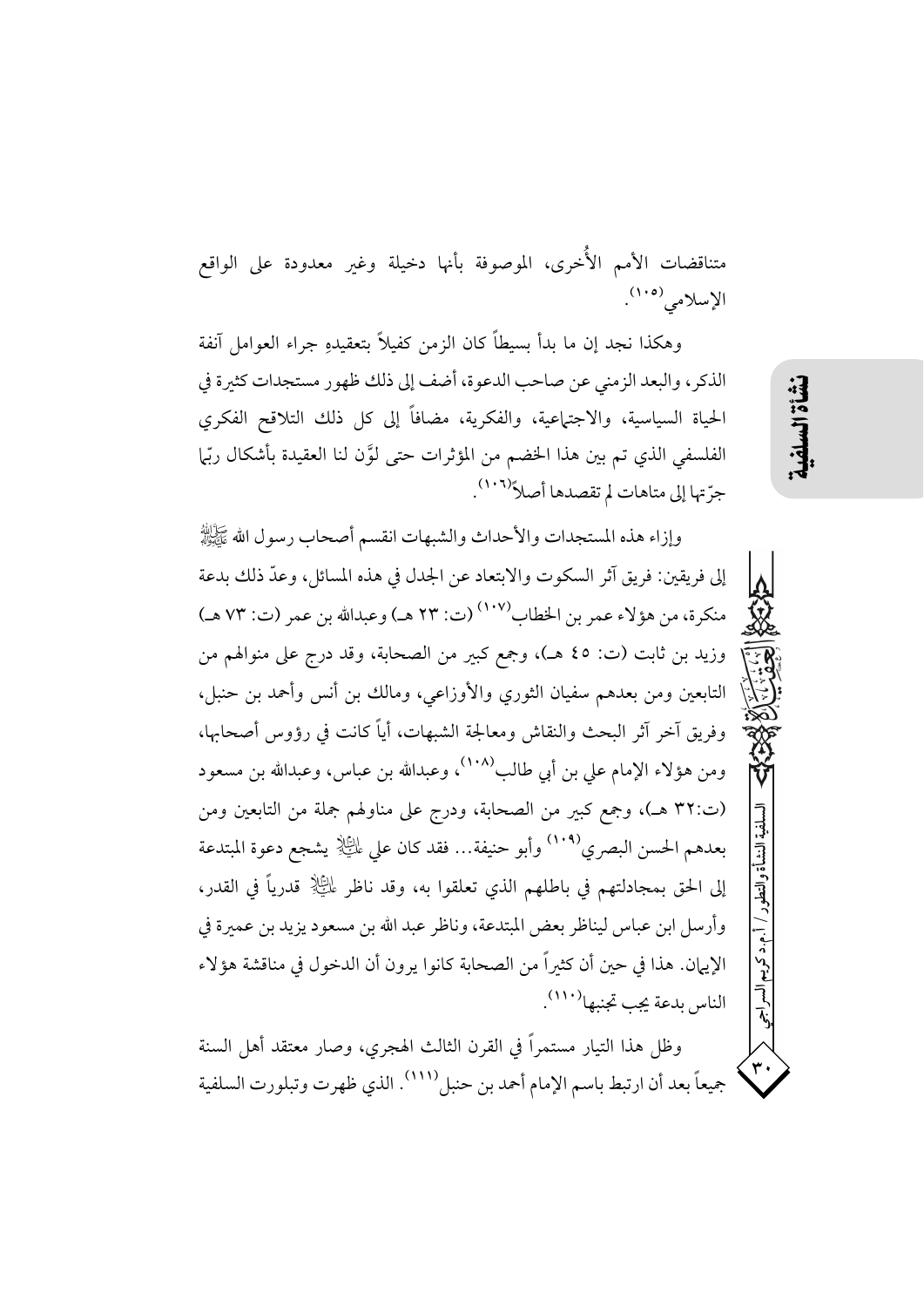الأولى على يديه. حيث تبلور وعي سلفي، أعلى من شأن السلف الصالح، ووضعهم في موضع الجماعة الذهبية صاحبة الوصاية في تأويل النص وتفسيره.

وتعدُّ محنة القول بخلق القرآن في عام ٢١٨ هـ ، الظهور التاريخي الأول لبدايات التبلور المذهبي لدعاة السلفية والفرصة الأولى التي هيأت الشروط الموضوعية لتبلور النزعة السلفية في تيار متميز لأول مرّة''''.

## العوامل التي ساعدت على ظهور التيار السلفي:

وقد تضافرت عوامل عدَّة، ساعدت على ظهور هذا التيار منها: وصول المتوكل العباسي إلى السلطة (٢٣٢ ـ ٢٤٧ هـ) الذي انتصر لأهل الحديث، وإمامهم أحمد بن حنبل، وتبنَّى أفكارهم، إذ أمعن في اضطهاد المعتزلة، وألقى بهم في دياجير السجون، وأعلن براءة الإمام أحمد بن حنبل، وكرمه لقاء ما لقى من سلفه من عنت وقسوة'```. وقد رد أحمد بن حنبل هذا الجميل على المتوكل العباسي من خلال فتواه بحرمة الخروج على الحاكم ولو كان فاجراً، يقول أحمد بن حنبل: «السمع والطاعة للأئمة وأمير المؤمنين البر والفاجر»<sup>(١١٤)</sup>، ومُنح المتوكل من قبل هذا التيار لقب ناصر ومحيى السنة<sup>(١١٥)</sup>.

أمَّا العامل الآخر فهو ما قامت به المعتزلة ـ عندما كان لها حظوة ومكانة، وجاه، وسعة نفوذ عند خلفاء بني العباس ـ المأمون، المعتصم، الواثق ـ من امتحان الناس في خلق القرآن، وأخذوا بالعقاب الشديد، من تسول له نفسه معارضة هذه المقالة، وضغطهم على رجال الحديث، وأئمتهم حتى زجوا بهم في السجون<sup>(١١٦)</sup>. هذا من جهة ومن جهة أُخرى فان المعتزلة قد بالغت في الاعتياد على العقل والمنطق والقياس على حساب النصوص، والمأثورات، وخاضوا وتعمقوا في المسائل العقلية الدقيقة، مما جعل فكرهم فكر صفوة لا فكر عامة وجمهور<sup>(١١٧)</sup>. ذلك ان العامة

العدد السادس / ذو الحجة / ٣٦٦ هـ

 $\uparrow$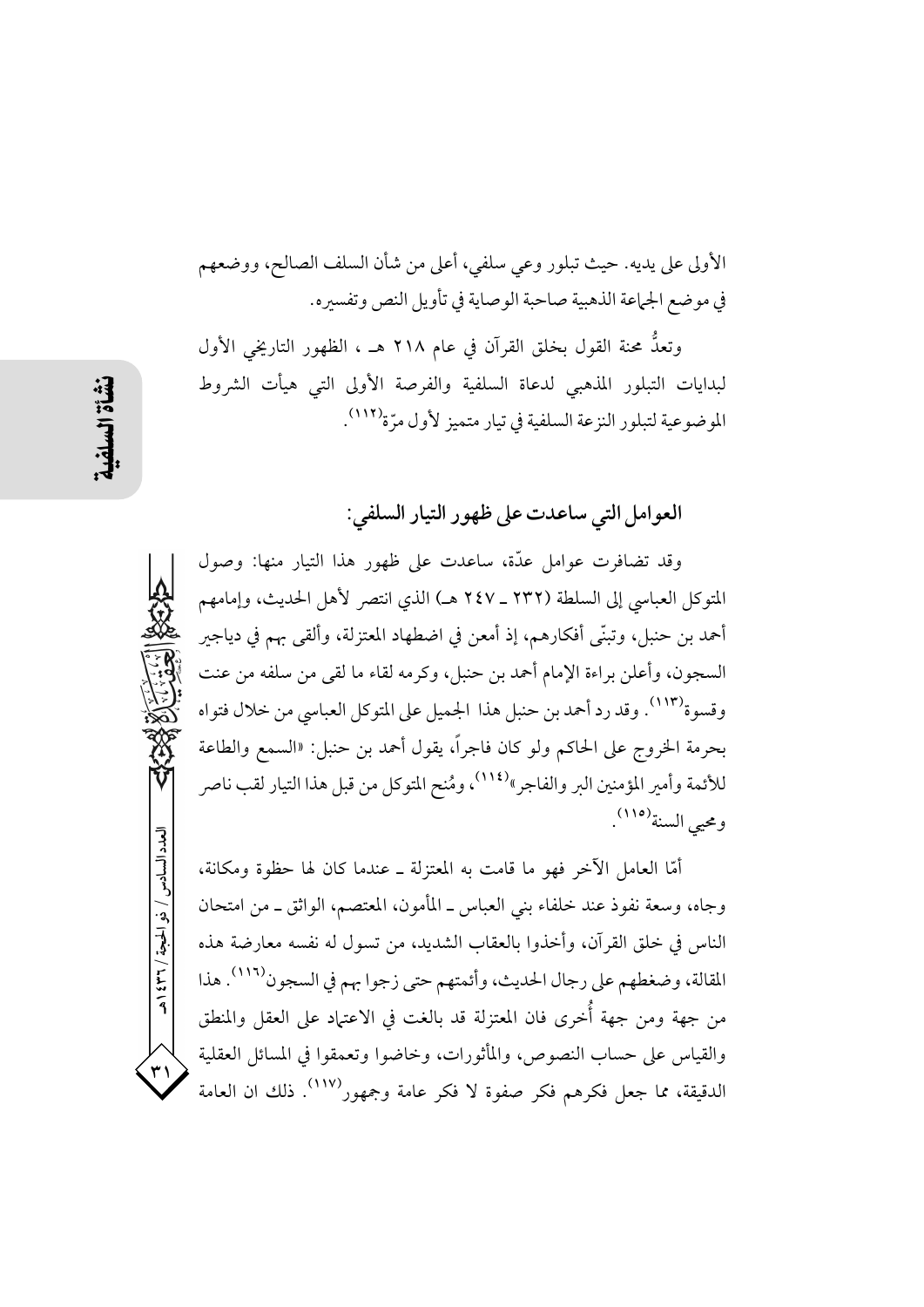والجمهور تميل إلى الأخذ بظواهر النصوص، والمحسوس، مما جعل فكر السلفية النصي الحرفي الظاهري، أقرب إلى العامة والجمهور.

وهذا ما يفسر انتشار الفكر السلفي في الأوساط الاجتماعية الفقبرة التي تكره كلِّ ما هو جديد، أو لا يتناسب مع ظواهر النصوص وقد يكون هذا نتيجة طبيعية لضيق الأفق ومحدودية التوجه، أضف إلى ذلك شعورهم المتشدد الرافض للعقل خشية انسحاب العقل على موروثهم العقائدي القائم على ظاهر القرآن والسنة من دون اعتباد العقل في تأويل ما يمكن تأويله شريطة أن لا يضر بجوهر الإسلام وثوابته المعتمدة.

وبرزت لهذا الجمهور قيادات تنادي بالعودة إلى إسلام السلف، الإسلام الذي أصبح غريباً في مناخ متفلسف، يقدم العقل وبراهينه على النصوص وكان على رأس هؤ لاء الإمام أحمد بن حنبل (١١٨)، خصوصاً بعد خروجه من المحنة منتصر أ بمساعدة المتوكل العباسي، الذي تبني هذا الفكر، وآزره بكل قوّة.

والناس على دين ملوكهم: «فاستبدل السلفية بالمعتزلة، وحلَّت النصوص محل العقلانية والرأي والتأويل، وخرج المحدِّثون من محابسهم، وحل محلهم فيها علماء الكلام»<sup>(١١٩)</sup>. ثم ان المتوكل العباسي أشخص الفقهاء والمحدّثين، فقُسّمت بينهم الجوائز، وأُجريت عليهم الأرزاق، وأمرهم المتوكل أن يجلسوا للناس وأن يحدثوا الأحاديث التي فيها الرد على المعتزلة والجهمية، وأن يحدثوا بأحاديث الرؤية'''''. فوضعت أحاديث كثيرة في الصفات تفيد التجسيم، وفي الرؤية، وفي قدم القرآن مما ليس له أصل في الإسلام، ولم يُعرف قبل هذا التاريخ. وفي هذه الأجواء نشطت عقيدة التشبيه والتجسيم (١٢١) وذم الكلام ، والقول بقدم القرآن.

وهكذا انتعشت الحركة السلفية، وانتشرت في الأفاق، وساد نهجها النصي الحديثي في مرافق الحياة العلمية والبحثية، وأصبحت مذهباً للدولة آنذاك. نشأة المه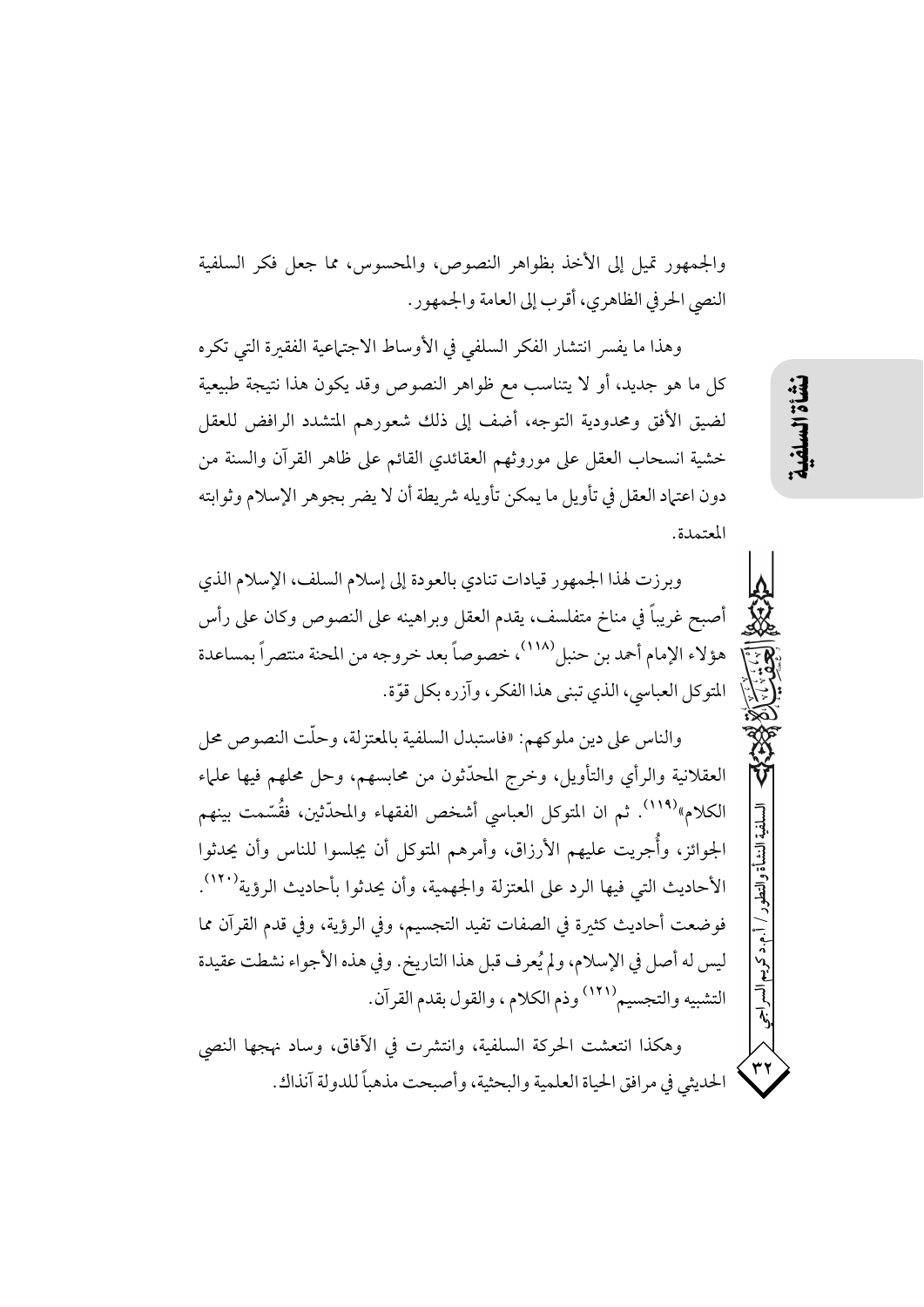وعلى هذا الأساس فقد أسهمت العوامل السياسية في وضع القواعد المنهجية التي تم على أساسها تأسيس الفكر السلفي الذي نشأ وترعرع في أحضان الساسة الذين التزموا ورتّبوا عليه كثيراً من الثمرات والنتائج التي أصبحت ذات قيمة ذاتية عند الأوائل من السلف، ومن بعدهم من بناة هذا الفكر الذين أخذوا على عاتقهم نشر الوعي الثقافي السلفي على الصعيد العالمي.

وقد واصلت الحركة السلفية بعد أحمد بن حنبل السير على منوال العقائد التبي صاغها، متمثلة بابنه عبد الله(ت: ۲۹۰ هـ) <sup>(۱۲۲)</sup>، والبربهاري (ت: ۳۲۲ هـ)، وابن بطة (ت:٣٨٧هـ) والقاضي أبي يعلى(١٢٣) الحنبلي (ت:٥٨هـ)، وابن الزاغوني(١٢٤) (ت: ٥٢٨هـ) وفي هذه الفترة امتازت الحركة السلفية، بالمغالاة الشديدة بإمامهم أحمد بن حنبل، في تسطير المناقب له، والدعوة إلى مذهبه، عن طريق المنامات والرؤى، وفي هذا الصدد يقول عبد الوهاب الورّاق<sup>(١٢٥)</sup> (ت: ٢٥١ هـ): «رأيت النبيﷺ أقبل فقال لي: مالي أراك محزوناً؟ فقلت: وكيف لا أكون محزوناً وقد حل بأمّتك ما قد ترى؟ فقال لي: لينتهينَّ الناس إلى مذهب أحمد بن حنبل، لينتهينَّ الناس إلى مذهب أحمد بن حنبل»<sup>(١٢٦)</sup>، وعلى هذا المنوال أخذت تنسج القصص والأساطير حول شخصية أحمد بن حنبل.

أضف إلى ذلك فإن هذه الفترة قد امتازت باستخدام العنف والقوَّة لكلٍّ من لايري رأيهم أو لا يسير على مذهبهم حتى ان الإمام الطبري (ت: ٣١٠ هـ) صاحب التفسير والتاريخ ظل حبيس داره مدَّة ولما توفي حالوا دون تشييعه ودفنه، لأنَّه صنَّف كتاباً للفقهاء ولم يذكر فيه أحمد بن حنبل، فقيل له في ذلك فقال: لم يكن فقيهاً وإنَّما كان  $(111)^{2}$ 

ويروي أيضاً: ان نائحة في بغداد كانت تنوِح على الحسين لِلتِّالِ من غير تعريض بالسلف، فسمع بها الحنابلة أيام البربهاري الحنبلي فقال: بلغني أن نائحة يقال لها خلب تنوح، اطلبوها فاقتلوها(١٢٨).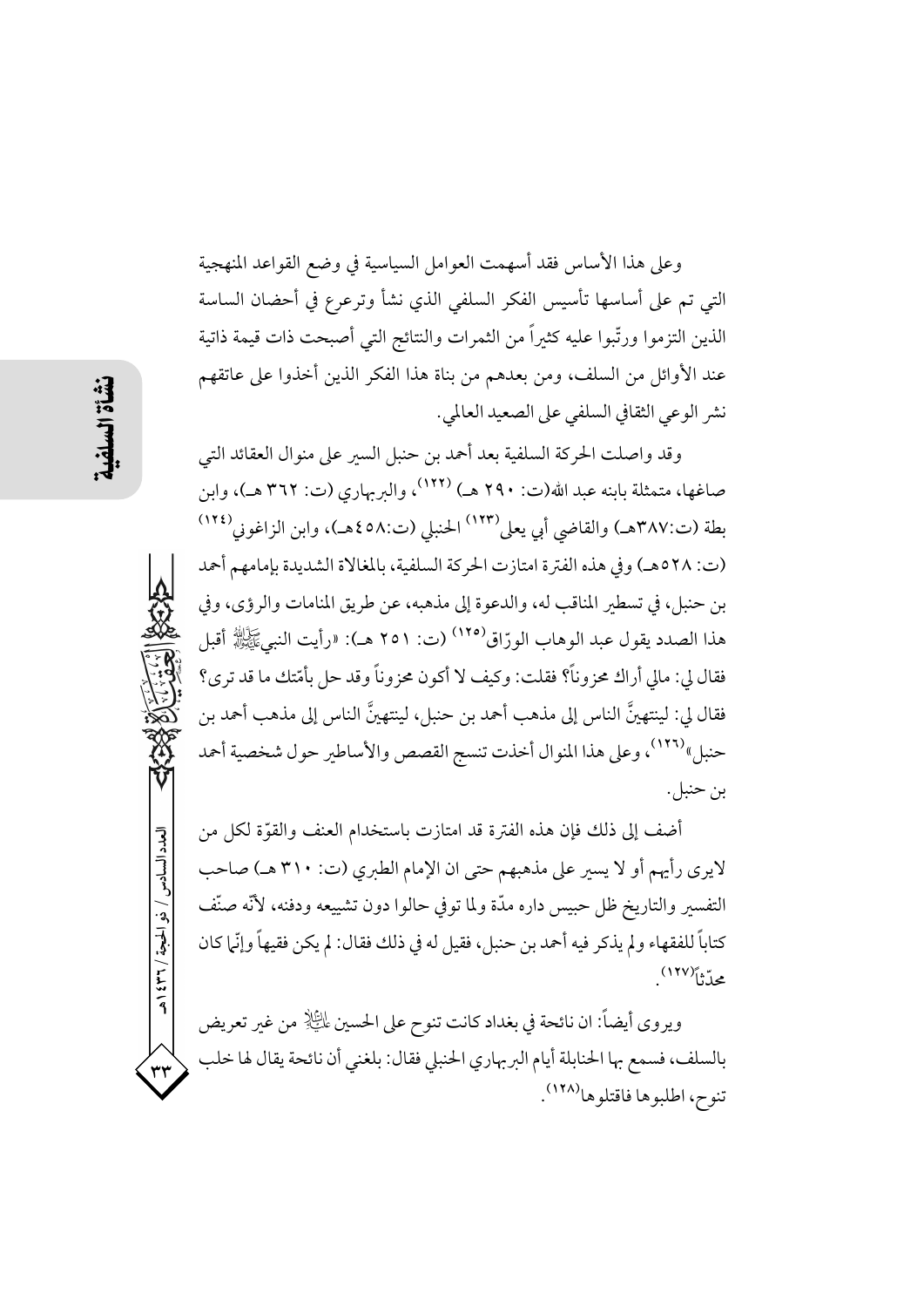بعد أحمد بن حنبل خفَّ صوت السلفية، وابتعدت عن دائرة التأثير بين الناس، خصوصاً بعد ظهور دعوى أبي الحسن الأشعري (ت: ٣٢٤ هـ) وانتشار مذهبه بين الناس، إذ أصبح بديلاً عن أحمد بن حنبل في ساحة العقائد، عند أهل السنة، يقول المقريزي (ت: ٨٤٥ هـ) بعد الإشارة إلى عقائد الإمام أبي الحسن الأشعري: «هذه جملة من أصول عقيدته التي عليها الآن جماهير أهل الأمصار الإسلامية، والتي من جهر بخلافها أريق دمه»<sup>(۱۲۹)</sup>.

الأسباب التي أدت إلى انحسار الفكر الحنبلي:

ان من الأسباب التي أدّت إلى انحسار الفكر العقائدي الحنبلي عن الساحة السنية هو المبالغة في إقصاء العقل، والحرفية في التعامل مع النص، فجاء أبو الحسن الأشعري بمنهج فيه شيء من الوسطية بين المعتزلة أصحاب العقل، والحنابلة النصيين فأصبح له نفوذ وتأثير في الساحة السنية العقيدية، استطاع من خلالها أن يكون البديل عن أحمد بن حنبل، ويلقّب بإمام السنة.

يعرض عرفان عبد الحميد الأسباب التي أدّت إلى انحسار عقائد أحمد بن حنبل، فيقول: مع سلامة هذه العقيدة، وارتباطها بإمام أهل السنة ـ أحمد بن حنبل ــ فإنها لم تستمر طويلاً لأنها تتضمن الإحالة إلى المجهولات، لا تفهم مؤداها ولا غايتها. وهاجمها كثير من العلماء حتى عدّها ابن حزم الأندلسي مدخلاً لطريق ينتهي بالتشىبه.

ومن جهة أُخرى ظهور المدارس التوفيقية كمدرسة أبي الحسن الأشعري (ت:٣٢٤هـ)، ومدرسة أبي منصور الماتريدي(١٣٠) السمرقندي (ت:٣٣١هـ)، الذين أخذوا بالتأويلات المجازية، متبعين الاسلوب الذي بدأه المعتزلة من قبل (١٣١).

# نشأة السلف

 $\left\langle \mathbf{r}\right\rangle$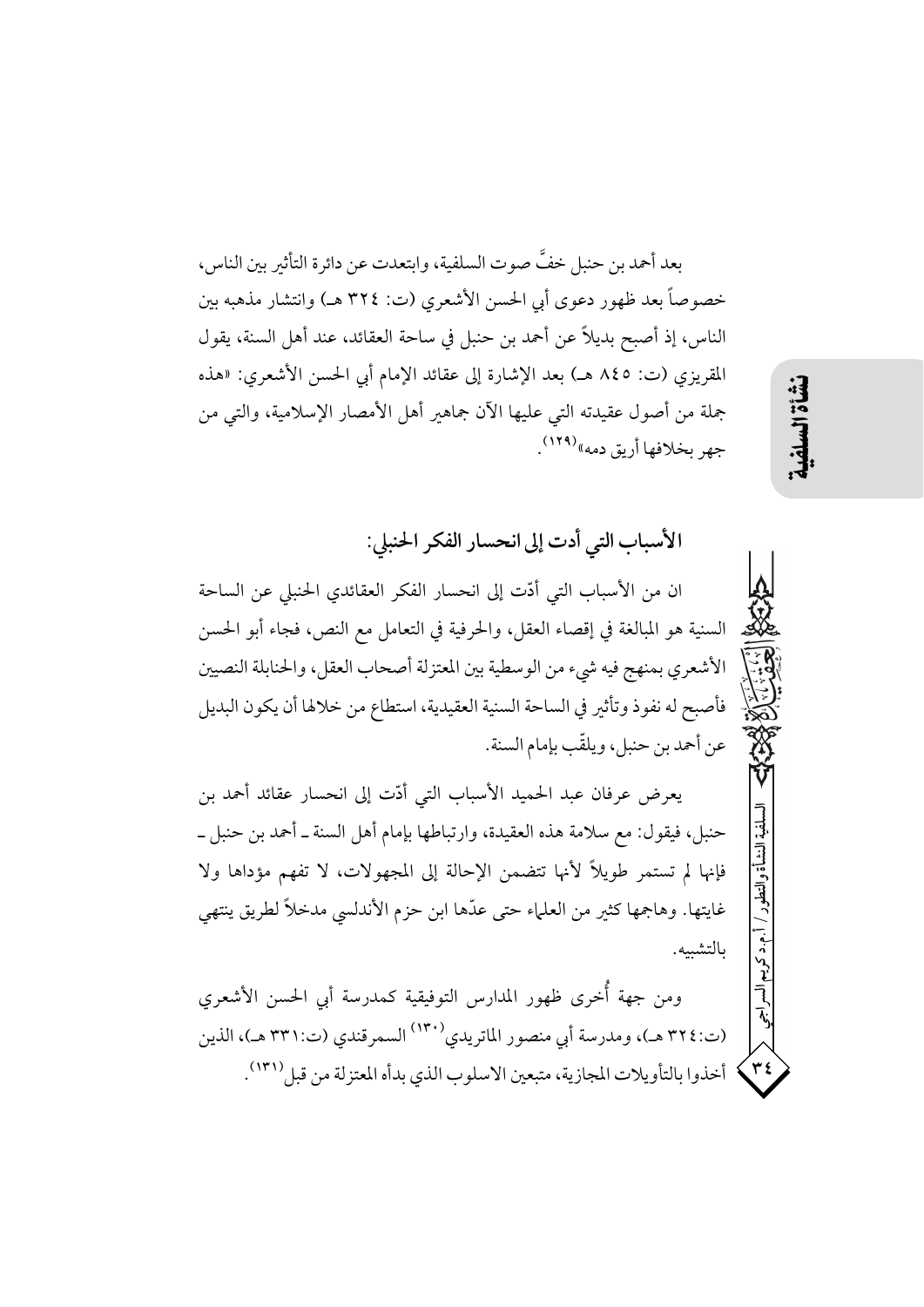## الظهور الثاني للسلفية الأولى:

أما الظهور الثاني للسلفية الأولى<sup>(١٣٢)</sup>، فكان على يد ابن تيمية الحراني (ت:٧٢٨ هـ) عند نهاية الخلافة العباسية، وعقيب سقوط بغداد عام ٦٥٦ هـ . إذ يحمَّل ابن تيمية أهل البدع ــ على حد تعبيره ــ من جهمية وقدرية وباطنية، وصوفية وفلاسفة مسؤولية السقوط، ويشنُّ عليهم حملة عنيفة، داعياً إلى إحياء عقيدة السلف ومنهجهم فيتبعه نفر كثير.

ويمكننا القول ان السلفية الأولى بلغت مع ابن تيمية أوج نضوجها، واكتهالها، وغاية مداها،، ومعه اتخذ المنهج السلفي صورته البينة التي أبانت عن قواعده، وقضاياه بصورة حاسمة، وحددت الطريق لكل الذين جاءوا من بعده، أما آراؤه في الإيهان والكفر والقتال فستجعلها الجهاعات الإسلامية المعاصرة ـ من السلفية الجهادية ـ عمدة حراكها، وسنداً لفعلها المباشر (١٣٣).

فابن تيمية هو الذي أصّل الأصول وقعّد القواعد للسلفية، فهو بحق المنظر، والمشبد للبنيان القاعدي لأفكارها.

يصف عرفان عبد الحميد الحركة السلفية في زمن ابن تيمية وتلميذه ابن قيم الجوزية<sup>(١٣٤)</sup> فيقول: «وقد قوى هذا التيار في القرن السابع للهجرة على يد الإمام تقي الدين ابن تيمية الحراني (ت: ٧٢٨ هـ) وتلميذه ابن قيم الجوزية (ت: ٧٥١ هـ) وصار يعرف بالعقيدة السلفية، وقد حاول كل من ابن تيمية، وابن قيم الجوزية دفع الشبه التي ألقيت عليه، وذلك بإيجاد أساس فكرى، مبنى على مبدأ عام، يقضي بان لا ضبر من إثبات ظواهر الصفات الخبرية، وإن ذلك لن يؤدي إلى التشبيه، ما دامت الماثلة منفية، وغير واردة بين الله الخالق والإنسان المخلوق»<sup>(١٣٥</sup>).

فالحركة السلفية انتشرت بقوة في زمن ابن تيمية الذي أعلن هذا المذهب في «جرأة وقوَّة وزاد آراءه انتشاراً اضطهاده بسببها، فإنَّ الاضطهاد يُذيع الآراء

العدد السادس / ذو الحجة / ٣٦٦ / هـ

 $r \circ$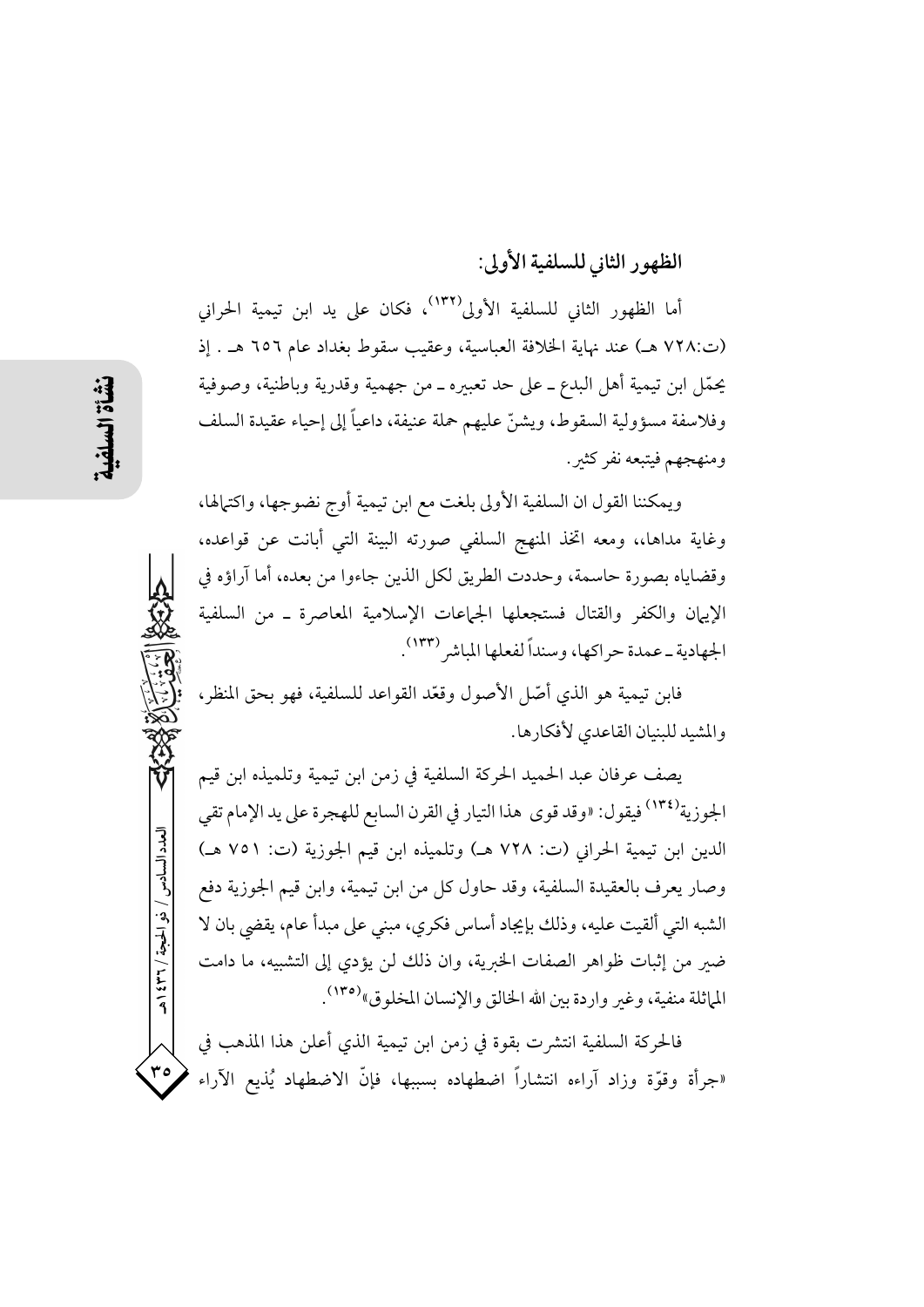وينشرها»<sup>(١٣٦)</sup> لكن هذه الصحوة السلفية لم تنجح فيها نجح فيه ابن حنبل، فلم تصبح مذهباً للدولة، وإنَّما ظلت حركة، يلقى اعلامها السجن والعنت والاضطهاد (۱۳۷).

وقد تميزت السلفية في عصر ابن تيمية وتلميذه ابن قيم الجوزية، باتساق المنهج ووحدة الأصول الاعتقادية والفكرية لأن ابن قيم الجوزية كان تلميذاً مخلصاً لشيخه ابن تيمية، ومن أكثر الناس التصاقاً به، يقول ابن حجر (ت: ٨٥٢ هـ): «غُلب عليه حب ابن تيمية حتى كان لا يخرج عن شيء من أقواله، بل ينتصر له في جميع ذلك، وهو الذي هذَّب كتبه، ونشر علمه، … واعتقل مع ابن تيمية بالقلعة»<sup>(١٣٨)</sup>.

#### المبحث الثالث

### السلفين الوسيطن (الوهابين)

السلفية الوسيطة، هي السلفية التي تمثلها الوهابية، والتي تكونت في شبه الجزيرة العربية، في البيئة النجدية<sup>(١٣٩)</sup> البدوية<sup>(١٤٠)</sup>، وهي سلفية نصوصية صلبة <sup>(١٤١)</sup>، ارتبطت باسم مؤسسها محمد بن عبد الوهاب (١١١٥ ـ ١٢٠٦ هـ)، والتي قامت على بناء العقيدة في ضوء احيائها لمدرسة أحمد بن تيمية الحراني (٦٦١ ـ ٧٢٨ هـ)، وتلميذه ابن قيم الجوزية (ت: ٧٥٨ هـ)، وإضافتها عنصر مدرسة الحديث الم تبط باسم أحمد بن حنبل.

وما يميز السلفية الوسيطة عن السلفية الأولى، هو أنها أدمجت اتجاه أهل الحديث بشكل عضوى في مسائلها الاعتقادية، والعبادية، لكنها من ناحية رؤيتها الاعتقادية، لمفهوم التوحيد كانت تعيد إحياء المنظومة الفكرية لابن تيمية<sup>(١٤٢)</sup>، فلقد تابعت الوهابية<sup>(١٤٣)</sup> تقسيم ابن تيمية<sup>(١٤٤)</sup> للتوحيد ـ الربوبية، الالوهية، الأسماء والصفات ــ بشكل أكثر تشدداً، وحكمت على أغلب المسلمين بالكفر والخروج من النشأة والتطور

أكسراجي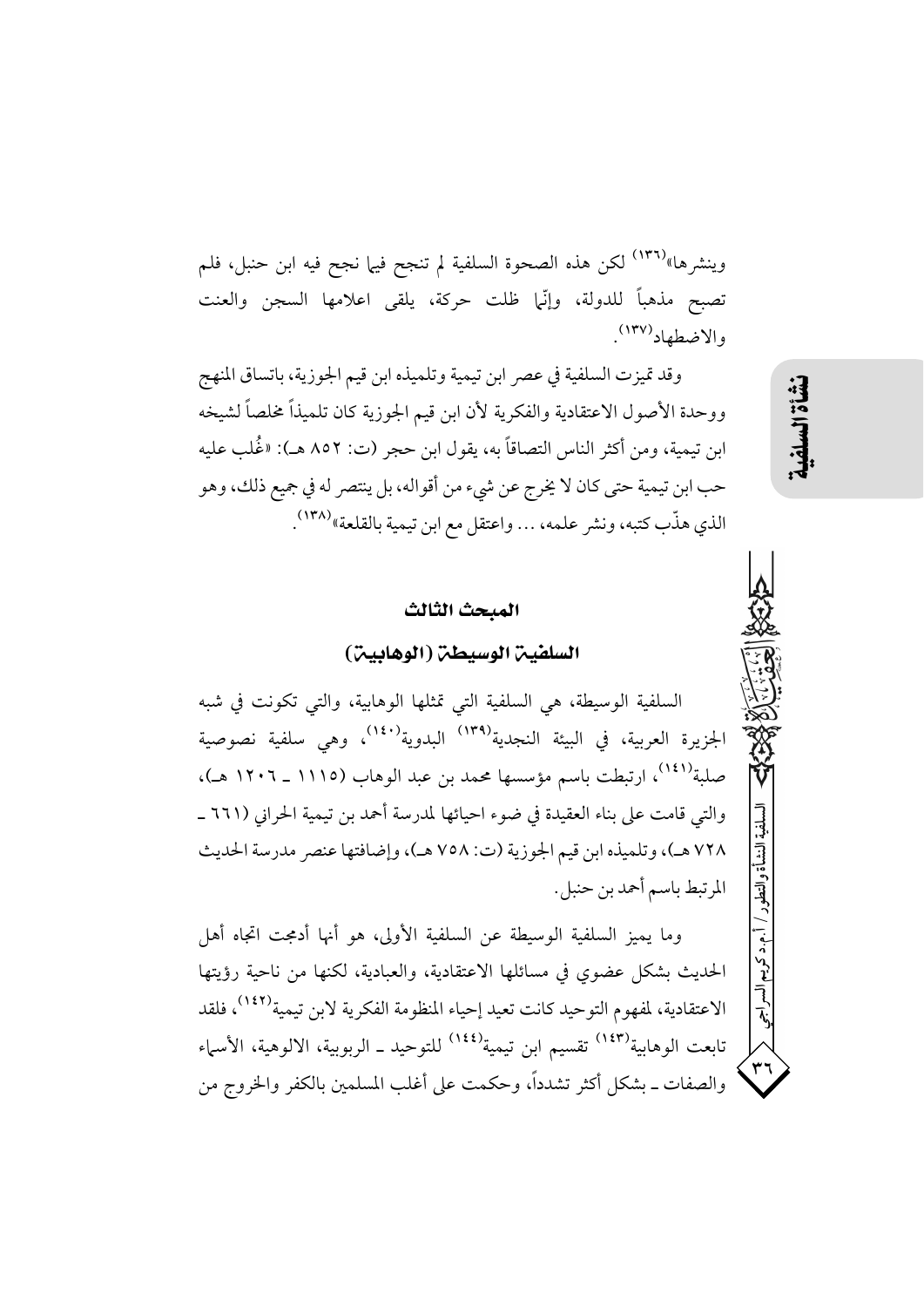الملة، لمارستهم بعض العبادات، كالتوسل بالأنبياء والصالحين، والتشفع بهم عند الله، وزيارة القبور، يقول محمد بن عبد الوهاب: «إن الذين قاتلهم رسول الله ﷺ أصح عقولاً، وأخف شركاً من هؤلاء"<sup>(١٤٥)</sup>. ويعني بهم المسلمين باستثناء أتباعه!!

كما تدعى الوهابية: أنَّ العبادة مبنية على أصل توحيد الآلوهية، لا على توحيد الربوبية، وان المشركين كانوا يوحدون في الربوبية، ولكنهم يشركون في الالوهية<sup>(١٤٦)</sup>.

وقد طبق الوهابية هذه المقولة على المسلمين، وقالوا: ان المسلمين كالمشركين في عصر الجاهلية، موحدين في الربوبية، مشركين في الالوهية<sup>(١٤٧)</sup>، وبذلك وضعوا قواعد للتكفير، وحددوها بعشرة، فمنها: الذبح لغير الله، والاستعانة، والاستعاذة، والاستغاثة، والنذر لغير الله، والدعاء من غير الله...<sup>(١٤٨</sup>).

وإذا نظرنا في كتب محمد بن عبدالوهاب<sup>(١٤٩)</sup>، وبالخصوص كتابيه، التوحيد وكشف الشبهات نجدها مليئة بالعبارات الصريحة في تكفير المسلمين، وكذلك الاستشهادات والاقتباسات التي تؤكد مرجعيته الحنبلية التيمية المتشددة حتى انّ أحمد بن حنبل لم يرد عنه نهى في مسألة التوسل بالأولياء وزيارة الأضرحة، التي تعرض لها ابن تيمية<sup>(١٥٠)</sup> بالنقد والتخطئة، وصولاً إلى استخدام العنف وهدم الأضر حة في زمن الوهابيين<sup>(١٥١)</sup>، بحيث لم يبق في نجد والحجاز أي قبر من قبور الصحابة والأولياء، بِاسْتِنْنَاءَ قَبْرِ النَّبِيِّ ﷺ الَّذِي يُعِدُّ فِي نَظَّرِ الوهابِيِّينِ صِنْمٍ يَعْبِدْ مِنْ دُونِ الله، ولولا صيحات المسلمين في كل أنحاء العالم لهدم قبر الرسول ﷺ في ذلك الوقت (١٥٢).

يقول محمد أبو زهرة عن الوهابية وهدم الأضرحة: «إنها كانت كلما مكن لها من قرية أو مدينة أتت على الأضرحة هدماً وتخريباً حتى أطلق عليها بعض الكتّاب الأوربيين وصف هدامي المعابد»<sup>(١٥٣)</sup> ويضيف قائلاً: «لقد درس محمد بن عبدالوهاب مؤلفات ابن تيمية، فراقت في نظره، وتعمق فيها، وأخرجها من حيز النظر إلى حيز العمل"<sup>(١٥٤)</sup> خصوصاً تلك التي تتصل بالمجتمع والدولة، وركز على

العدد السادس / ذو الحجة / ٣٦ ٤ ٩ هـ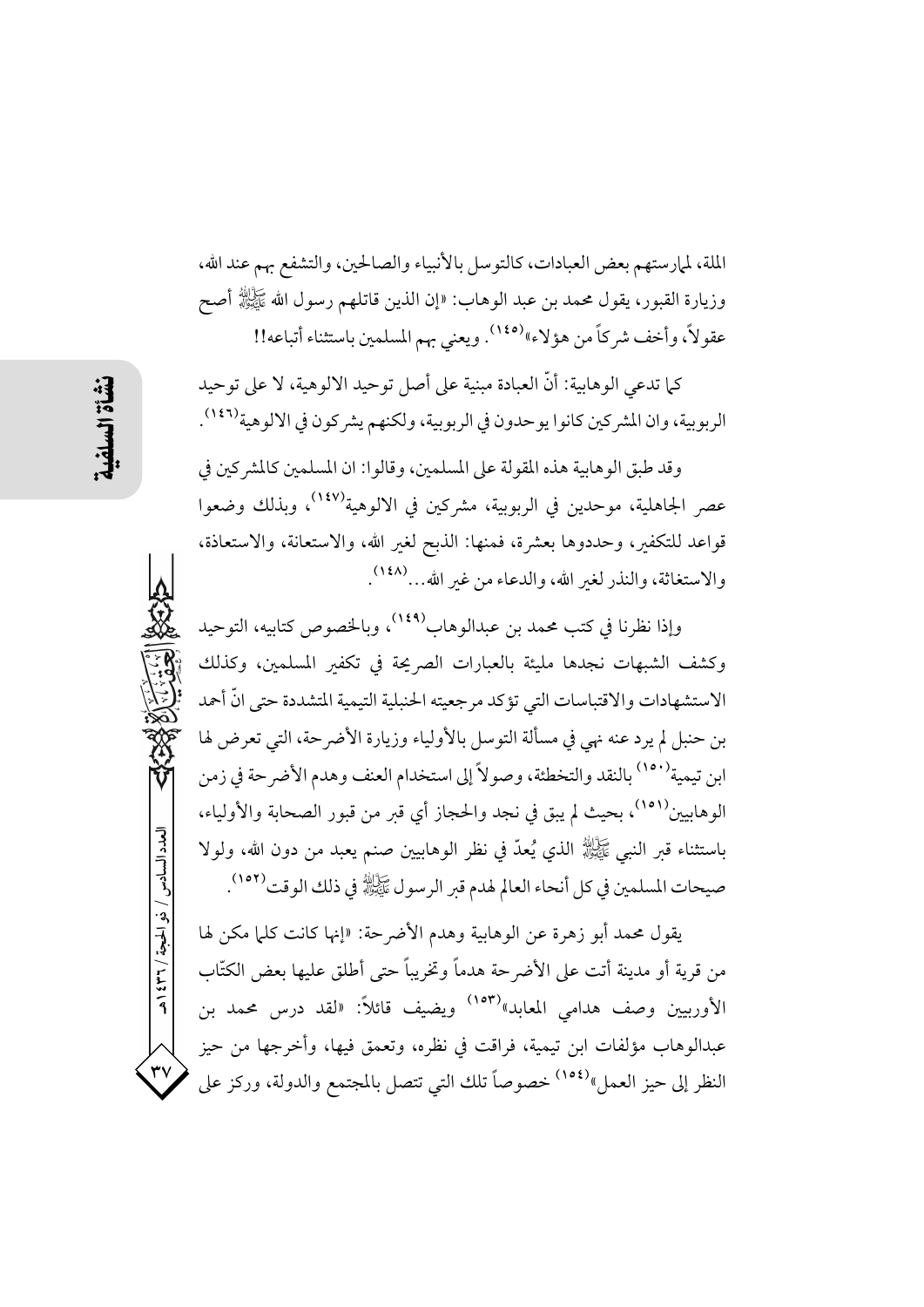فكرة ابن تيمية، التي تدعو إلى التعاون بين أهم فئتين في المجتمع وهما، الأمراء والعلماء، والتي تعرض لها ابن تيمية في كتابه الراعي والرعية، وقد ترجم محمد بن عبد الوهاب هذا التعاون بالاتفاق الذي تم بينه وبين الأمير محمد بن سعود حاكم الدرعية<sup>(١٥٥)</sup> في نجد عام (١٧٤٥م) ويُعدّ هذا حجر الزاوية في الحلف الوهابي السعودي الذي قامت على أساسه، ولا تزال المملكة العربية السعودية<sup>(١٥٦</sup>).

يقول عثمان بن بشر النجدي في كتابه المجد في تاريخ نجد، عن الاتفاق بين محمد بن عبد الوهاب، ومحمد بن سعود أمير نجد ب<sub>ع</sub>ا نصّه: «وصل الشيخ ابن عبد الوهاب الدرعية بعد خروجه من العيينة<sup>(١٥٧)</sup>، فالتقى ببعض رجالها، وقرر لهم التوحيد، واستقر في قلوبهم، فأرادوا أن يخبروا محمد بن سعود (أمير الدرعية) ويشيروا عليه بنصرته فهابوه، فأتوا إلى زوجته موضى، وكانت ذات عقل ومعرفة فأخبروها بمكان الشيخ، وصفة ما يأمر به، وينهي عنه، فوقر في قلبها معرفة التوحيد، وقذف الله في قلبها محبة الشيخ فلما دخل عليها زوجها محمد، أخبرته بمكانه، وقالت إن هذا الرجل، أتى إليك وهو غنيمة، ساقها الله لك، فأكرمه وعظَّمه، واغتنم نصرته، عمل أمير الدرعية بما أشارت عليه زوجته، فتوجه إلى الشيخ ورحّب به وأكرمه، وأمنه على نفسه، وبشَّره بالنصرة والدفاع، ثم أخبره الشيخ بـما كـان عليه الرسول ﷺ وما دعا إليه، وما عليه أصحابه من بعده، وما أمروا به، وما نهوا عنه، وان كل بدعة بعدهم ضلال، وما أعزهم الله به بالجهاد في سبيل الله وأغناهم به، ثم أخبره بها عليه أهل نجد اليوم من مخالفتهم بالشرك بالله تعالى، والبدع، والاختلاف والجور والظلم.

فلما تحقق محمد معرفة التوحيد وعلم ما فيه من المصالح الدينية والدنيوية، قال له: يا شيخ إن هذا دين الله ورسوله الذي لا شك فيه، وابشر بالنصرة لك، ولما أمرت به، والجهاد لمن خالف التوحيد، ولكن أريد أن اشترط عليك اثنين، نحن إذا قمنا في نصرتك والجهاد في سبيل الله، وفتح الله لنا ولك البلدان، أخاف أن ترحل عنا، و تستىدل ينا غىر نا. لنشأة والتطور

۳۸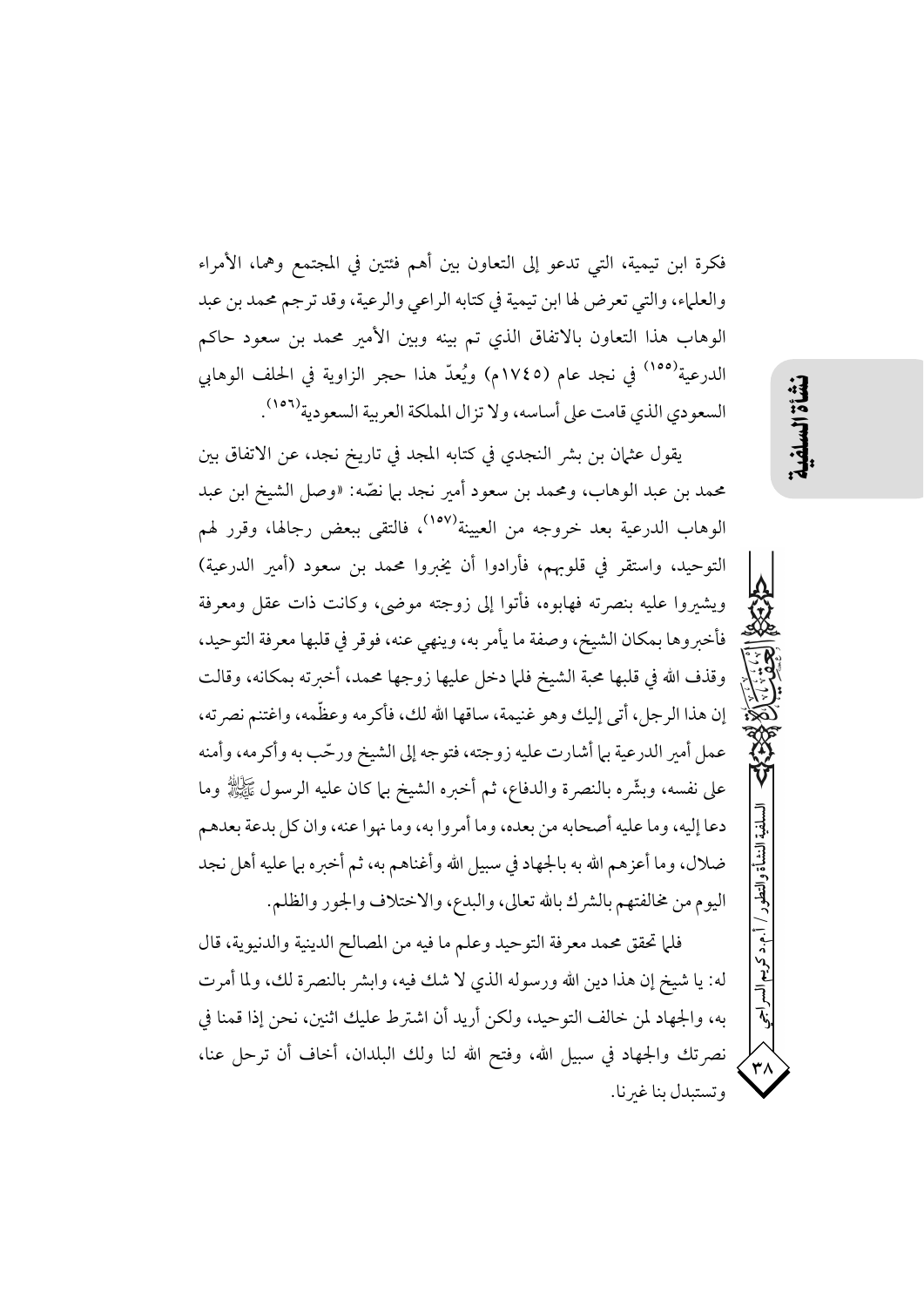والثانية: ان لي على الدرعية قانوناً أخذه منهم في وقت الثمار وأخاف أن تقول، لا تأخذ منهم شيئاً، فقال الشيخ: أما الأولى فابسط يدك الدم بالدم والهدم بالهدم، وأما الثانية، فلعل الله يفتح لك الفتوحات فيعوضك الله من الغنائم ماهو خير منها»(<sup>١٥٨)</sup> .

الملاحظ على هذا الاتفاق على ما يراه الباحث: ان نصر ة محمد بن سعود، وقبو ل دعوة محمد بن عبد الوهاب، لم تكن لوجه الله، بل لتوسعة السلطان والملك، والسبب في ذلك، ان دولة الخلافة الإسلامية المتمثلة بالدولة العثمانية كانت قائمة، ويتربص بها الأعداء من كل مكان، فكان الأولى لابن سعود أن ينصر دولة الخلافة على المشركين من الصليبيين المتمثلين آنذاك بالعدوان الإنكليزي والفرنسي، لا أن ينصر محمد بن عبد الوهاب على المسلمين، من أبناء جلدته ويُعمل فيهم السيف، والسلب والنهب.

ثم ان رد محمد بن عبد الوهاب على طلب ابن سعود، كان رداً مثىراً حيث قال: الدم بالدم والهدم بالهدم، وهو شعار خطير، يُرفع ويُعمل به مع المسلمين، وكان الأجدر به أن يرفعه بوجه الإنكليز والفرنسيين، ثم من أين لابن عبد الوهاب نبوءة فتح البلدان، والحصول على الغنائم!!

هذه الملاحظات وغيرها تؤيد الرأي القائل، ان مشروع ابن عبد الوهاب وابن سعود، كان مشروعاً بريطانياً<sup>(١٥٩)</sup>، أراد تفتيت وحدة المسلمين، وإشغالهم ببعضهم البعض، من باب فرق تسد، الشعار البريطاني المعروف، تمهيداً للسيطرة عليهم.

كان لاتفاق محمد بن عبد الوهاب، وابن سعود، أثر مهم في وضع الأساس لقيام الدولة السعودية'''') الوهابية في بلاد نجد والحجاز، وأخذت الدعوة الوهابية، تنتشر في بلاد نجد بشكل واسع وسريع يدعمها السيف والسلطان.

يقول محمد أبو زهرة: «لقد قاد الفكرة الوهابية في ميدان الحرب والصراع، محمد بن سعود جد الأسرة السعودية الحاكمة للأراضى العربية، وقد كان صهراً للشيخ محمد بن عبد الوهاب، واعتنق مذهبه وتحمس له وأخذ يدعو إلى الفكرة بقوّة

العدد السادس / ذو الحبجة / ٣٦ / ٤٣٩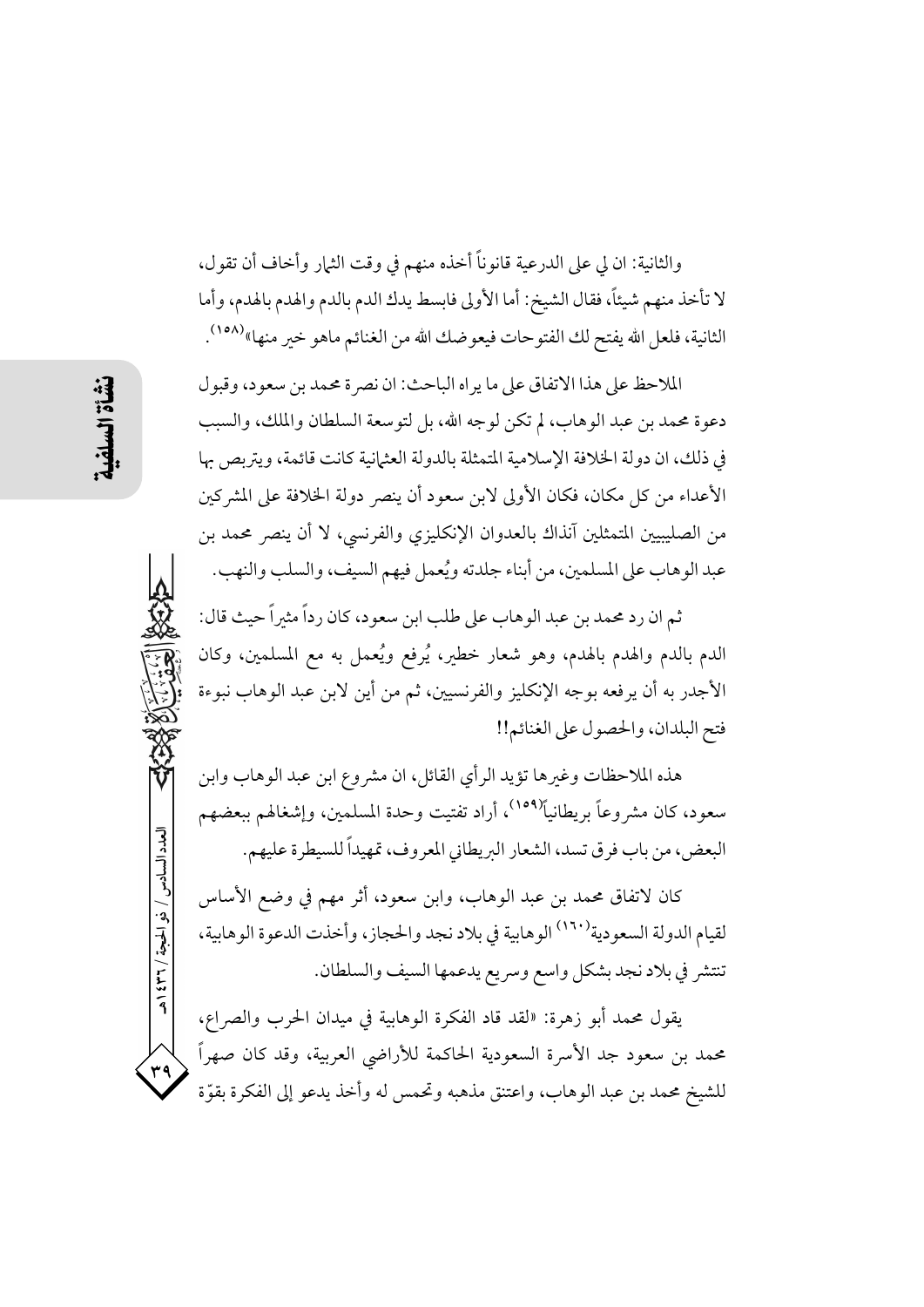السيف، وأعلن أنه يفعل ذلك لإقامة السنة، وإماتة البدعة، ولعلَّ هذه الدعوة الدينية التي أخذت طابع العنف كانت تحمل معها تمرداً على حكم العثمانيين، ومهما يكن من أمر فقد استمرت الدعوة مؤيدة بقوّة السلاح، فجرّدت الدولة العثمانية لها القوّة، ولكنها لم تنتصر عليها، ولم تقو على القضاء على قوتها، حتى تصدى والي مصر محمد على لها، فانقضَّ على الوهابية بجيشه، وهزمهم في عدَّة معارك، وعندئذ انقبضت القوَّة المسلحة واقتصرت على القبائل العربية، وكانت الرياض وما حو لها مركزاً لهذه الدعوة المستمرة التي كانت تعنف ان وجدت قوّة، وتنقبض ان وجدت مقاومة عنيفة»<sup>(١٦١)</sup>.

ان جنود محمد على هم الذين هزموا الوهابيين في ١٨١١ م، واستعادوا مكة والمدينة، ودفعوا بهم نحو الحجاز، وفي عام ١٨١٨م انقضَّ ابنه إبراهيم باشا على القوات الوهابية ـ السعودية، في عقر قاعدتهم في نجد، ودمّر عاصمتهم الدرعية، لقد أعيد تأسيس السيطرة العثمانية، حتى أنهم لم يتمكنوا من إعادة تأسيس أنفسهم كسلطة محلية إلا بعد مائة عام، عندما تحالفوا مع الإمبراطورية البريطانية، لاسترجاع نجد بإشعال الجهاد ضد مسلمي الخلافة<sup>(١٦٢</sup>).

لقد تقاسم آل الشيخ وآل سعود أمور الدولة السعودية الوهابية، منذ البداية، فما تعلق بالهوية والأحوال الشخصية والدينية تولاه آل الشيخ، وما تعلق بتسيير أُمور الجماعة العامة (الدولة) تولاه آل سعود، ومعلوم ان موقف السلفية الوسيطة (الوهابية) من السلطة السياسية هو امتداد طبيعي لموقف السلفية الأولى، الداعي إلى وجوب طاعة أولي الأمر في السراء والضراء، بمعنى ان السلفي لا يتجه في الأصل لإنقاذ نفسه عن طريق تولي السلطة، بل يسلَّم به للقائم على الأمر، أو يكتفي هو بأمره بالمعروف ونهيه عن المنكر بالحسنى، وبيا لا يخل بالهيبة والسلطان(١٦٣).

ومع مرور الوقت تميّزت وهابيتان، الوهابية الرسمية التي تلعب دور وعّاظ السلاطين للحكام السعوديين، والوهابية المنشقة المنتمية للسلفية الجهادية (١٦٤).

 $\mathcal{L}$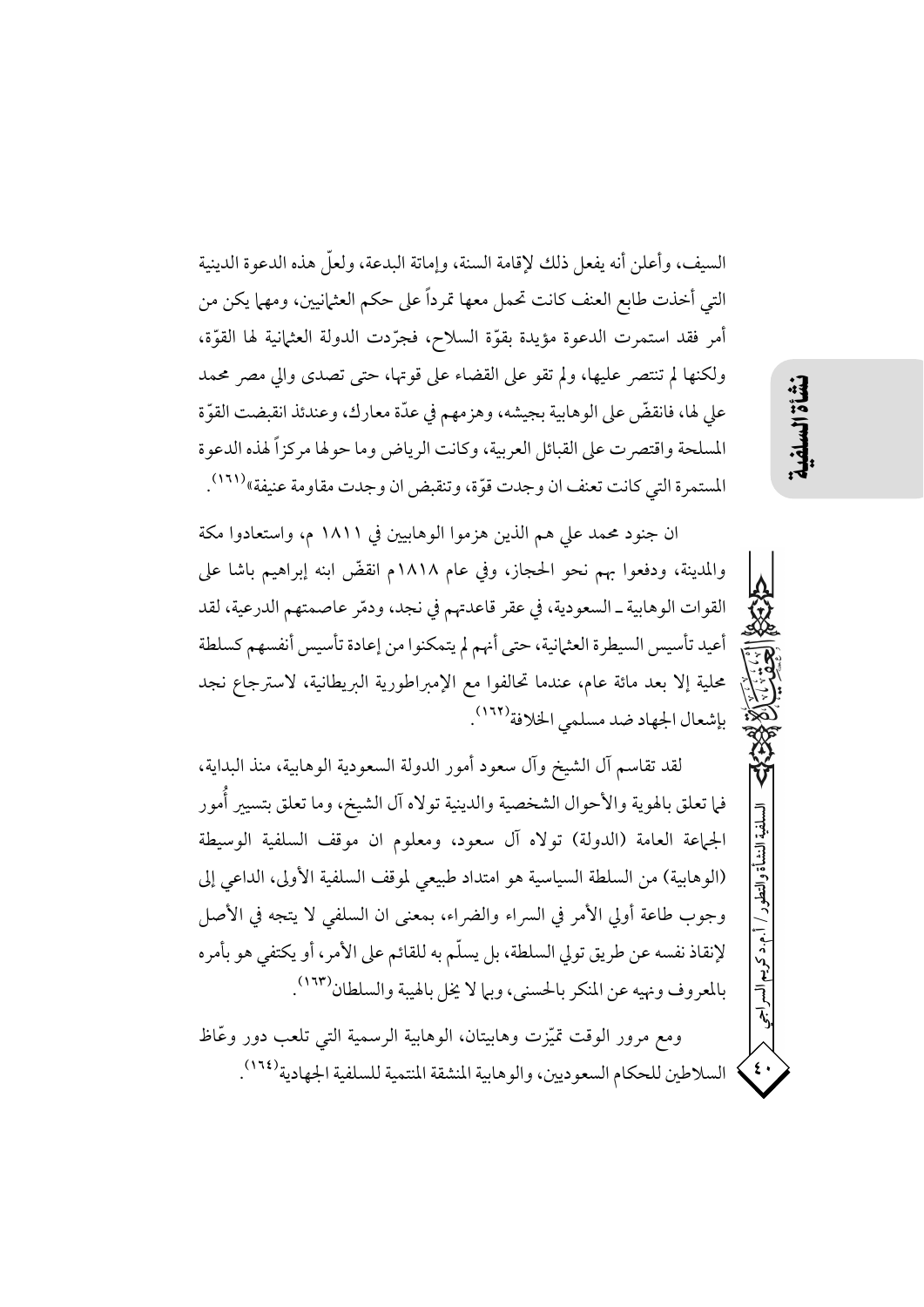لقد تعرَّض الفكر الوهابي من قبل علياء المسلمين ــ السنة والشيعة ــ للردِّ والمناقشة، والتفنيد والاستنكار، وكان على رأس قائمة الرادّين عليه، أخوه الشيخ سليهان بن عبد الوهاب (ت: ١٢١٠هـ) في كتابه الصواعق الإلهية، حيث جاء فيه: «ان هذه الأمور \_ التي كفر بها الوهابيون المسلمين \_ حدثت من زمن الإمام أحمد بن حنبل، في زمان أئمة الإسلام، وأنكرها من أنكرها منهم، ولازالت حتى ملأت بلاد الإسلام كلَّها، وفعلت هذه الأفاعيل كلَّها التي تكفرون بها، ولم يروَ عن أحد من أئمة المسلمين أنهم كفروا بذلك، ولا قالوا هؤلاء مرتدون، ولا أمروا بجهادهم، ولا سموا بلاد المسلمين بلاد شرك وحرب كما قلتم أنتم، بل كفَّرتم من لم يكفر بهذه الأفاعيل وإن لم يفعلها...»<sup>(١٦٥)</sup>.

## المبحث الرابع

## السلفين المتأخرة (الجهادين)

تُعدّ السلفية الجهادية امتداداً طبيعياً للسلفية الأولى والوسيطة، ويُعد المودودي<sup>(١٦٦)</sup> (ت:١٩٧٩م)، وسيد قطب<sup>(١٦٧)</sup> (ت: ١٩٦٦م) الركيزة الأساسية لهذا الاتجاه الفكرى (١٦٨).

فالمودودي أول من نظَّر مسألة الحاكمية، التي من خلالها حكم على المجتمعات المسلمة بالجاهلية، معللاً ذلك باتّها لا تطبق الشريعة الإسلامية، وعلى الأنظمة بالكفر، لأنها تحكم على وفق القانون الوضعي<sup>(١٦٩)</sup>، وعلى هذا الأساس فهو «يربط بين مفهومي الوحدانية والاستخلاف ربطاً محكماً»<sup>(١٧٠)</sup> إذ يقول المو دودي في هذا الصدد: «إنَّ الدولة الإسلامية تقوم على أساس واحد، هو حاكمية الله الواحد الأحد، إنّ نظريتها الأساسية، تقوم على أنَّ الأرض كلَّها لله، وهو ربَّها، والمتصرف في شؤونها، فالأمر والتشريع والحكم، كلَّها مختصة بالله وحده، وليس لفرد أو أسرة أو طبقة أو

العدد السادس / ذو الحجة / ٣٦ / ٤٣٩

 $\left( \epsilon \right)$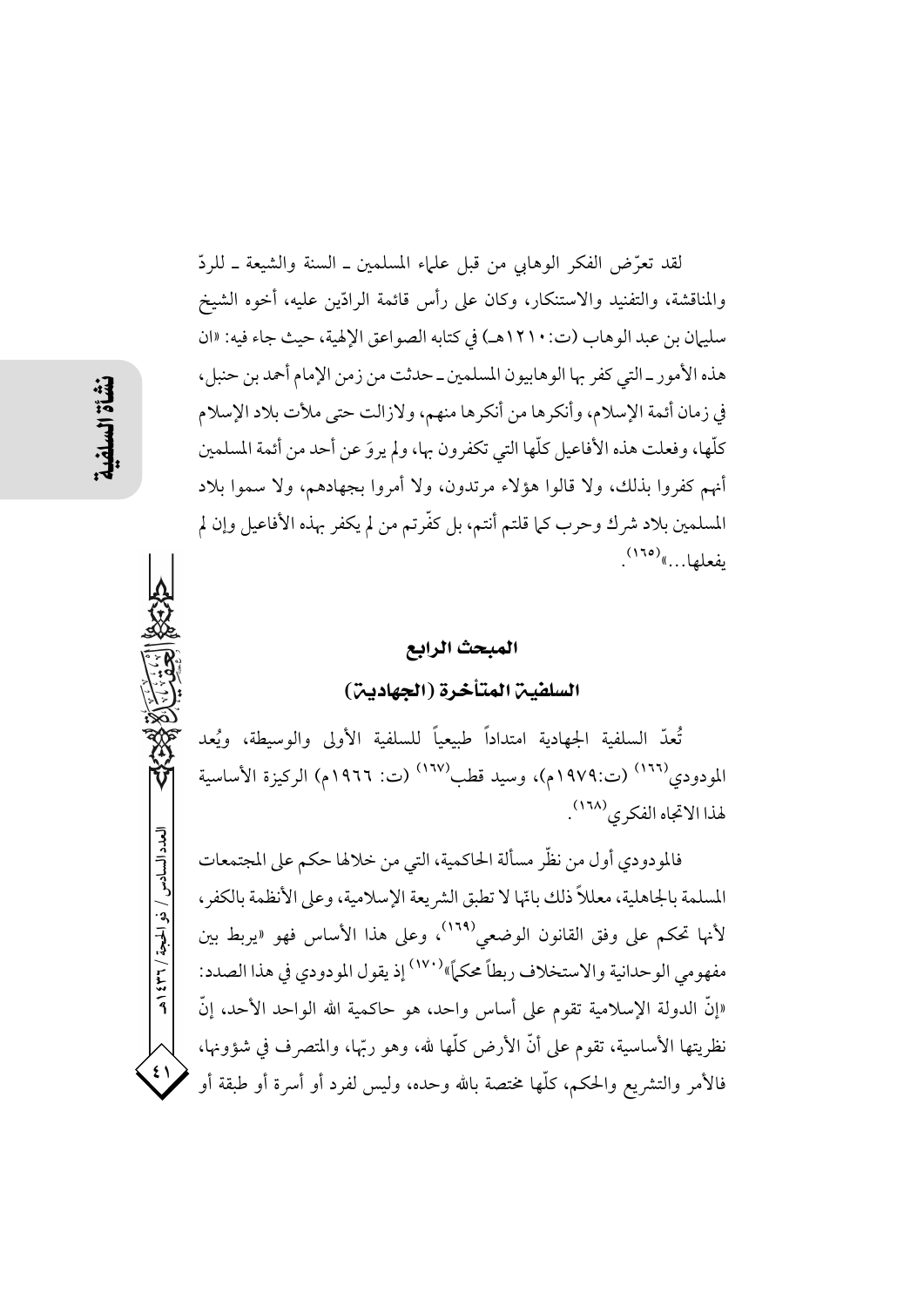شعب، ولا للنوع البشري كافة شيء، من سلطة الأمر والتشريع، فلا مجال في حظيرة الإسلام، ودائرة نفوذه إلا لدولة يقوم فيها المرء بوظيفة خليفة الله»<sup>(١٧١)</sup>.

استعمال المودودي، ومن بعده سيد قطب مفهوم الجاهلية<sup>(١٧٢)</sup>، سلاحاً معرفياً لرفض كل نمط من أنباط الحياة غير الإسلامية، ومفهوم الحاكمية<sup>(١٧٣)</sup> لرفض كل حكم لا يستند على شريعة الله (عزّ وجلّ) ومنهاجه.

ففي مسألة الجاهلية يؤسّس المودودي لظاهرة خطيرة، وهي رمي المجتمع المسلم بصفة الجاهلية التي هي على النقيض من الإسلام، إذ يقول من كلام طويل له: فإن عشرتنا ومواكبنا كلَّها مصطبغة بصبغة الجاهليتين القديمة، والجديدة متلونة بلونها، ثم يقول: وجملة القول: إنَّ كلَّ فرعٍ من فروعٍ حياتنا الاجتهاعية يناقض الإسلام ويعارضه، وناهيك به حجة للناس، والعالم على أن أتباع الإسلام أنفسهم يؤثرون الجاهلية على الإسلام (١٧٤).

ويضيف المودودي في مسألة الحاكمية والخلافة، فيقول: «الحاكم الحقيقي في الإسلام، إنَّما هو الله وحده، فإذا نظرت إلى هذه النظرية الأساسية، وبحثت عن موقف الذين يقومون بتنفيذ القانون الإلهي في الأرض تبين لك أنه لا يكون موقفهم إلا كموقف النواب عن الحاكم الحقيقي، فهذا هو موقف أولى الأمر في الإسلام بعينه»(١٧٥)<sub>.</sub>

وفي موضع آخر يقرر المودودي ان الحاكمية قد أجاب عليها القرآن بشكل قطعي وواضح كل الوضوح، وهو ان الحاكمية بكل معنى من معانيها فهي لله تعالى وحده فانه هو الحاكم الحقيقي، في واقع الأمر، ولا يستحق أن يكون الحاكم الأصلي إلا هو وحده<sup>(١٧٦)</sup>.

أمَّا سيد قطب فقد تأثَّر كثيراً بآراء المودودي، وأعطى لمفاهيمه بعداً حركياً، وذهب بها إلى المدى الأقصى <sup>(١٧٧)</sup>. وقد نقل سيد قطب كثيراً من آراء المودودي، النشأة والتطه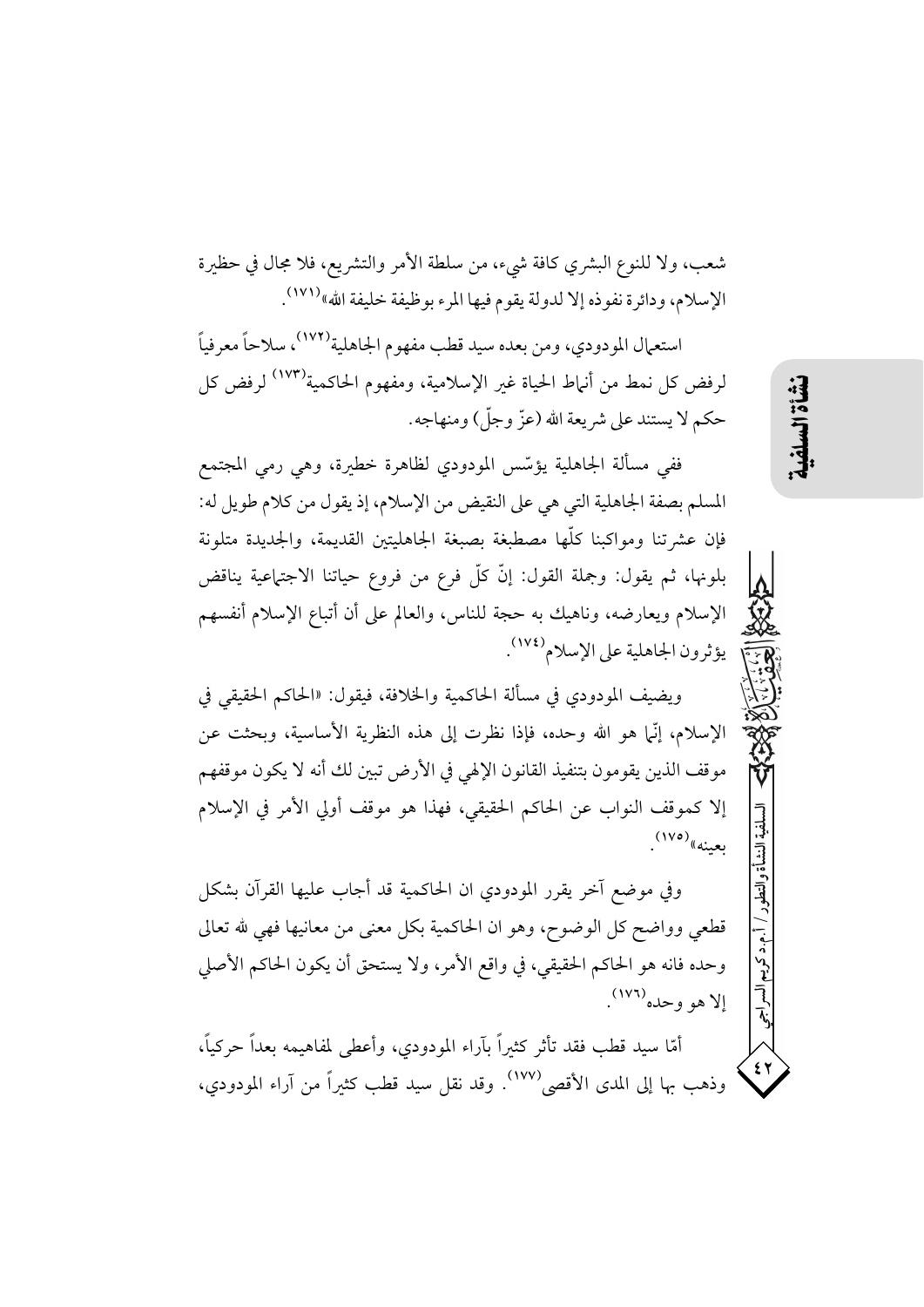وأودعها تفسيره في ظلال القرآن وكتابه معالم في الطريق، «الذي وصف بأنه زنزانة فكرية مغلقة، فهو بيئة العذابات التي شُكلت في السجون»<sup>(١٧٨)</sup>.

وقد اشتمل كتابه الموسوم بـ(معالم في الطريق) على رؤية نوعية للمجتمع، وللعلاقات القائمة في إطاره، وهو يُعدُّ دليلٍ ومشروعٍ عملٍ للجماعات الجهادية، ومحور رؤية سيد قطب تقوم على أساس الاعتداء على سلطان الله في الأرض، وعلى أخصّ خصائص الالوهية، وهي الحاكمية'<sup>(١٧٩)</sup>.

فالمجتمع والنظام ـ على وفق هذا المنظور ـ الذي لا يتخذ من التشريع والقانون الإلهي حكماً ومنهجاً، فهو مجتمع جاهلي ونظام كافر، ومفهوما الجاهلية، والحاكمية، ولدا على يد أبي الأعلى المودودي، وأشاع استخدامهما سيد قطب، ومن ثم تعاقب منظَّرو السلفية الجهادية على توسعتهما، وصولاً إلى مفهومي الولاء والبراءة```` عند تنظيم القاعدة (١٨١).

ومفهوم الجاهلية هو توصيف للواقع الاجتهاعي والسياسي المعاش، إذا كان لايستقيم ومفاهيم السلفية الجهادية، تجاه المجتمع والدولة، وغدا اطلاقه، على هذا الواقع، لا بوصفه توصيفاً سلبياً فحسب بل تم إدخاله في المنظومة العقدية والفقهية بوصفه حكماً شرعياً يُرمى به الأفراد والجماعات والمجتمعات<sup>(١٨٢)</sup>، يقول سيد قطب في هذا الوصف: «ان العالم يعيش اليوم في جاهلية، من ناحية الأصل الذي تنبثق منه مقومات الحياة، وأنظمتها جاهلية، لا تخفف منها شيئاً هذه التيسبرات المادية الهائلة، وهذا الابداع المادي الفائق هذه الجاهلية تقوم على أساس الاعتداء على سلطان الله في أرضه، وعلى أخص خصائص الالوهية، وهي الحاكمية، إنها تسند الحاكمية إلى البشر ، فتجعل بعضهم لبعض أرباباً، لا في الصورة البدائية الساذجة التي عرفتها الجاهلية الأولى، ولكن في صورة ادعاء حق وضع التصورات والقيم، والشرائع والقوانين، والأنظمة والأوضاع بمعزل عن منهج الله للحياة، وفيها لم يأذن به الله»٬۱۸۳٬

العدد السادس / ذو الحجة / ٣٦٦ / هـ

٤٣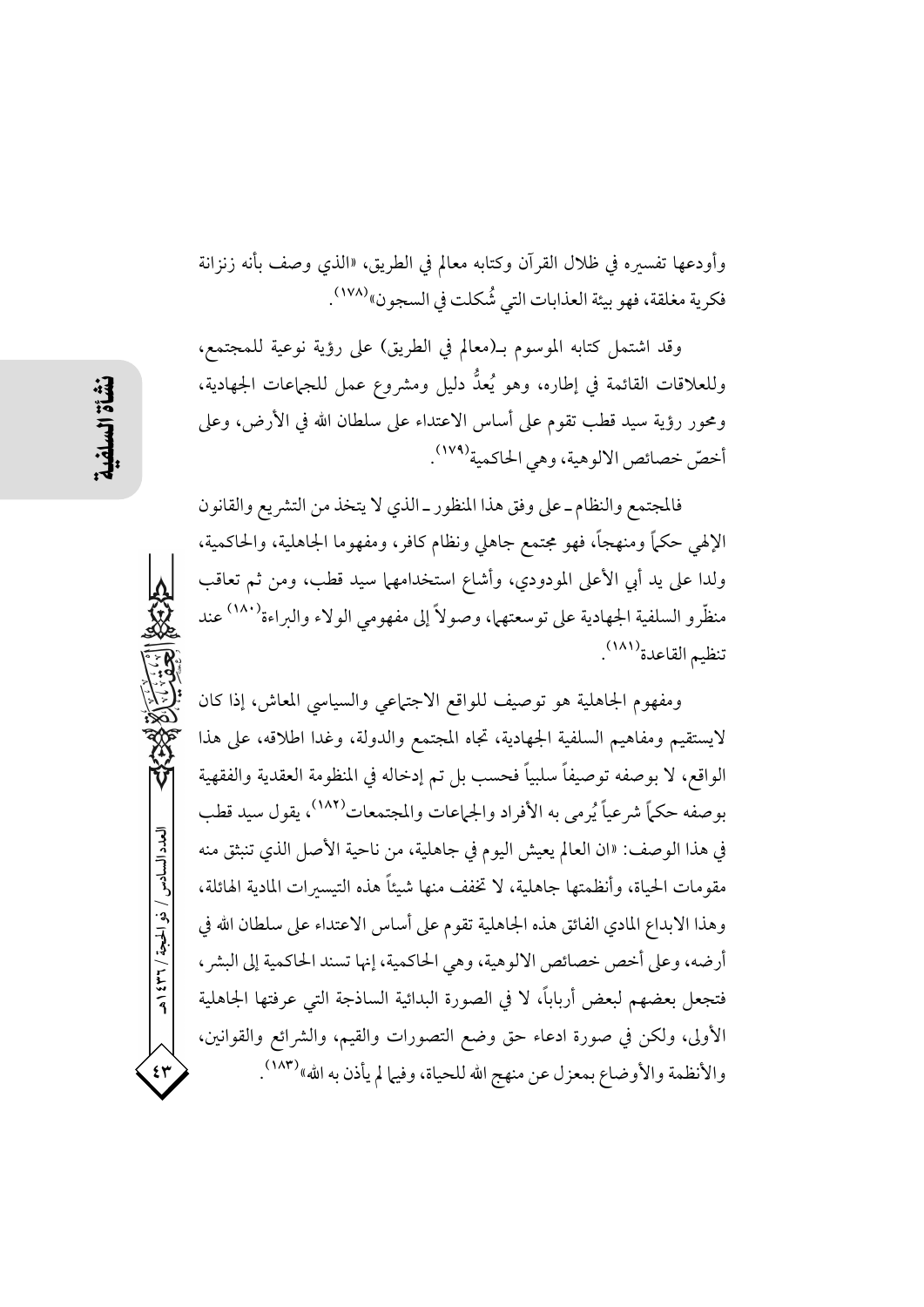وفي ضوء ما تقدم يعتقد الباحث ان سيد قطب لم يفرق بين مجتمع الجاهلية الأولى الوثنية المشركة في عبادة الله تعالى، والمتخذة لنفسها منهجاً لا يقوم على شرعية الله، وبين المجتمعات المسلمة التي اعتمدت في قوانينها ودستورها على القانون الوضعي، فالمجتمعات المسلمة، على الرغم من اعتقادها بالإله الواحد وإيهانها بالإسلام ديناً، إلا أنها في نظر سيد قطب، تعدُّ مجتمعات جاهلية كافرة، كالجاهلية الأولى، لأنها نازعت الله في سلطانه، وعلى أخص خصائص الالوهية، وهي الركون والاستناد إلى حاكمية البشر دون حاكمية الله تعالى وتشريعه.

فسيد قطب يُعدّ رائد التحول الكبير في الحراك الإسلامي المعاصر، عندما تحول في مطلع الستينات عن النهج الإخواني<sup>(١٨٤)</sup> الداعي إلى التغيير السلمي، والتدرج، واضعاً كتابه (معالم في الطريق) الذي أصبح برنامج عمل لكثير من الجماعات السلفية المعاصرة، كما أسس سيد قطب في معالمه لفكر الثورة ونهج الخروج على الحكام وأولي الأمر (١٨٥)، مخالفاً بذلك ما عليه السلفية الأولى والوسيطة، في موقفها الداعي إلى عدم الخروج على الحكام، وان كانوا ظلمة، ما لم يظهر منهم كفر بواح (١٨٦).

فحكم سيد قطب من خلال كتابه معالم في الطريق بكفر الأمة، بدون تردد، شاملاً الحاضر وأربعة عشر قرناً من الماضي، ولم يستثن إلا الخلافة الراشدة، إذ قال: «ليس على وجه الأرض مجتمع قرّر فعلاً تمكين شريعة الله وحدها، ورفض كل شريعة سواها»<sup>(۱۸۷)</sup>، فالأمة الإسلامية ـ كما يرى سيد قطب ـ «قد انقطع وجودها منذ قرون کثىرة»<sup>(۱۸۸</sup>).

ثم يقرر بشكل صريح: «إن الناس ليسوا مسلمين ـ كما يدعون ـ وهم يحيون حياة الجاهلية» (١٨٩)

وفي موضع آخر من كتابه معالم في الطريق يقول: «ينبغي أن يكون مفهوماً  $\epsilon$ لأصحاب الدعوة الإسلامية أنهم حين يدعون الناس لإعادة انشاء هذا الدين يجب أن

نشأة الس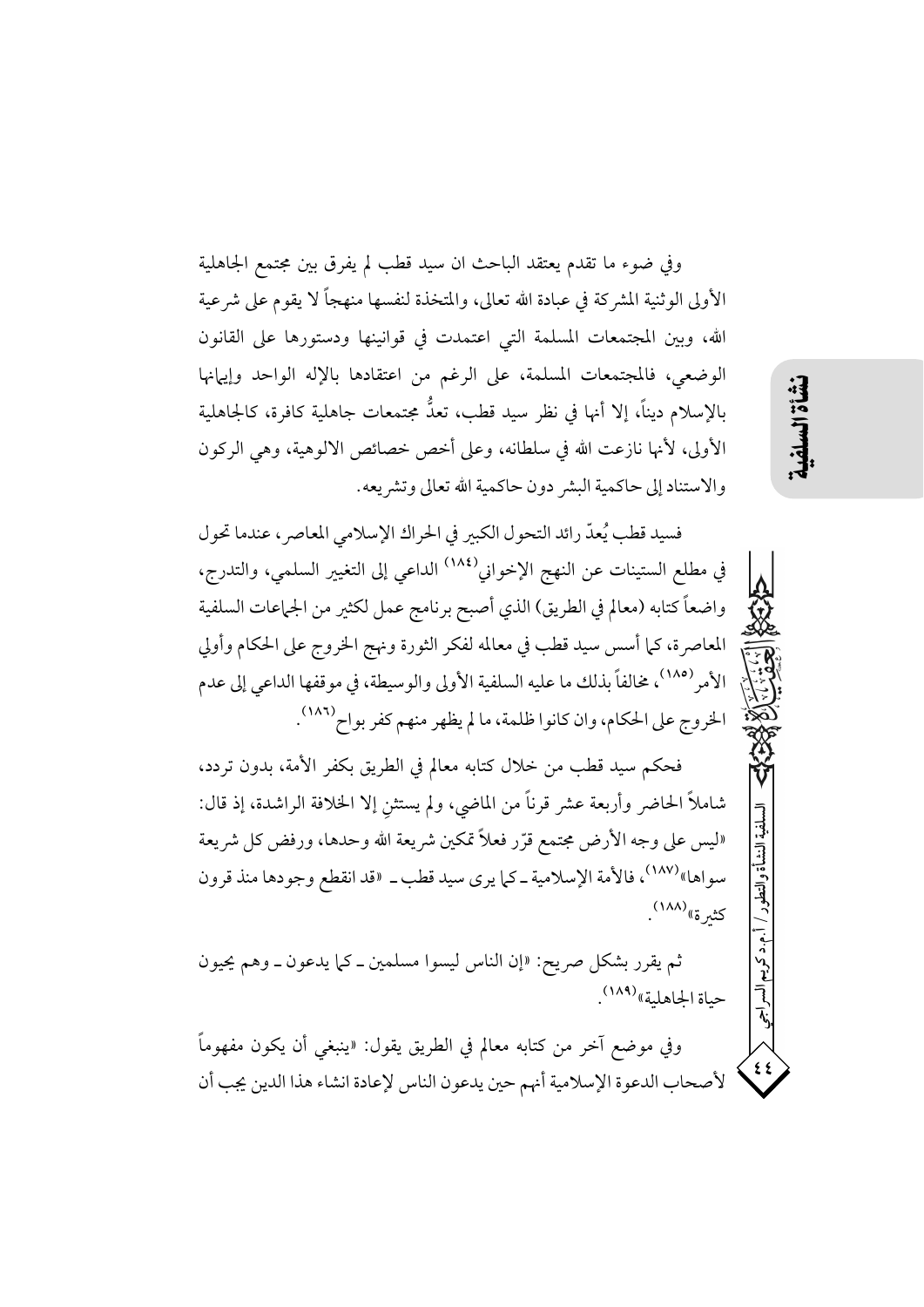يدعوهم أولاً إلى اعتناق العقيدة حتى لو كانوا يدعون أنفسهم مسلمين، وتشهد لهم شهادات الميلاد بأنهم مسلمون؛ يجب أن يعلموهم أن الإسلام هو أولاً، إقرار عقيدة لا إله إلا الله، بمدلولها الحقيقي، وهو رد الحاكمية لله في أمرهم كلَّه... فإذا دخل في هذا الدين ـ بمفهو مه الأصيل ـ عصبة من الناس، فهذه العصبة هي التي يطلق عليها اسم المجتمع المسلم»<sup>(١٩٠)</sup>.

وفي هذه النصوص دلالة واضحة وجلية على أن سيد قطب يحكم على الأمة المسلمة، بالكفر العقيدي، المخرج من الملة، ويقدم تعريفاً جديداً للمسلم ـ ما أنزل الله به من سلطان ــ فالمسلم الذي تشهد له شهادة الميلاد يجب عليه أن يتشهد الشهادة من جديد، بمدلولها الحقيقي، الذي هو رد الحاكمية لله في أموره كلَّها، وهذا لم يقل به أحد من علماء المسلمين! ثم انه يؤسس للجماعة والعصبة الجديدة البديلة عن المجتمع المسلم، والمتحيزة والخارجة عنه، وبذلك أسس للقطيعة والعنف والتكفير في داخل المجتمع المسلم.

هذه الجماعة والعصبة الجديدة، التي بدأت شيئاً فشيئاً تنسلخ عن المجتمع ــ وفق البرنامج القطبي ــ وتبنى حولها أسواراً عالية عازلة بينها وبين المجتمع المسلم الذي تعيش فيه، وبدأت تذوب كل المشتركات بينها من مشاعر وأحاسيس واخوة، وتحلُّ محلَّها مفاهيم جديدة أُخرى على وفق المنظومة الجديدة لهذه الجماعات التـى شكلت النظام الداخلي لها.

كما أعتقد ان موقف سيد قطب الأخير يُعد تكثيفاً متطرفاً لاتجاه موجود في ضمن الدائرة الإسلامية (المحيط الإسلامي) إذ كانت الرهانات الدينية القائمة على التغولق والانكفاء المشحونة بقدسية النصوص التي لم تنفك ابداً عن توجهات السلف وخطاباتهم تتجاوز الحد المعقول لكى تلبى الحاجيات العقدية والنفسية والاجتماعية والايديلوجية طبقاً لقواعد الخلفاء وجيل الصحابة الذين يعدّونهم القادة الروحيين لتأصيل هذا التراث المعبر عن ذاتية التفكير السلفي واتجاهاته.

العدد السادس / ذو الحجة / ٣٦٦ هـ

 $\epsilon$  0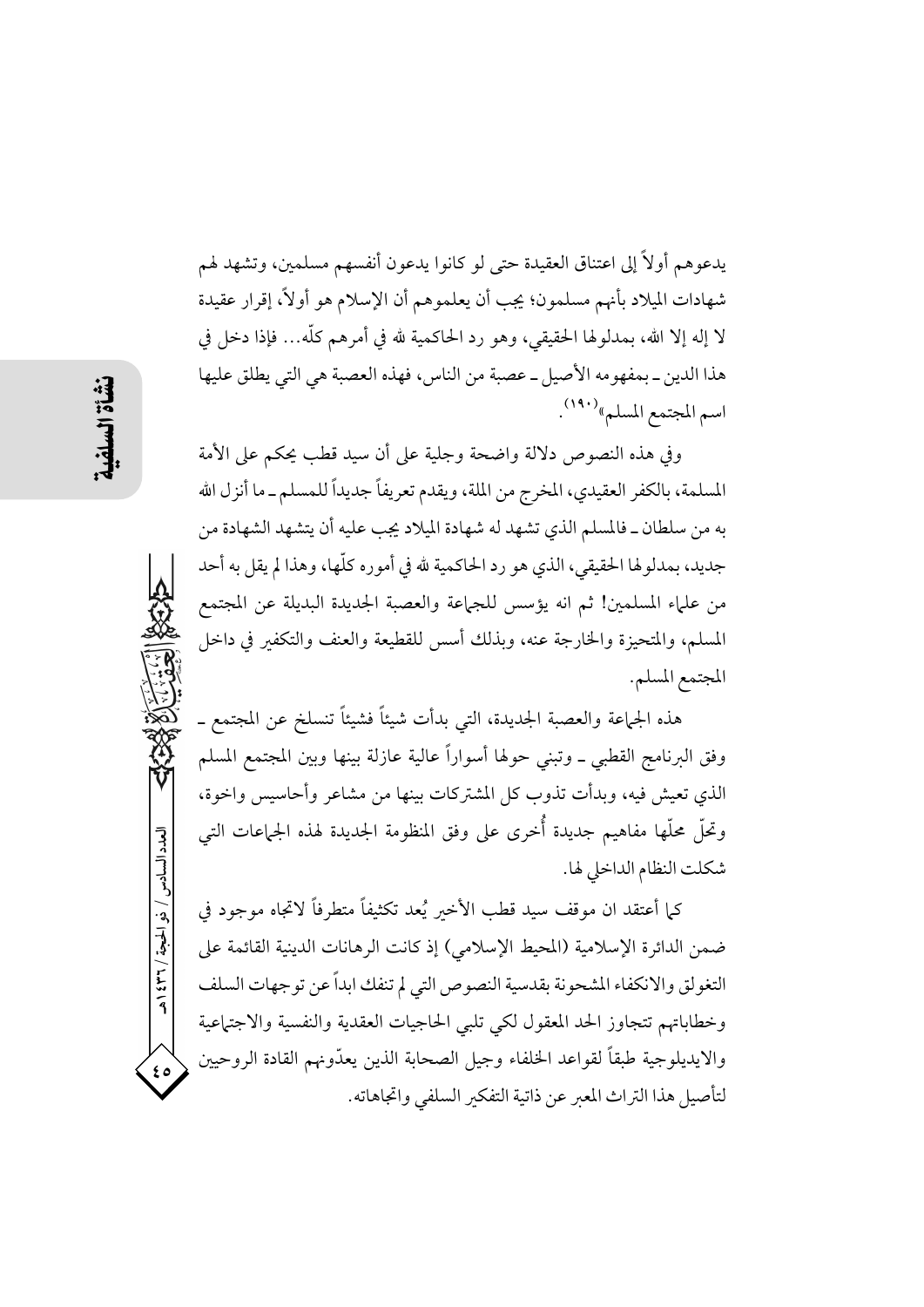يقو ل أحد الباحثين: ان النواة التنظيمية للسلفية الجهادية، قد تشكلت من رحم حركة الإخوان المسلمين، خصوصاً بعد حالة العداء التي حصلت بين الإخوان وحكومة عبدالناصر، وبالتحديد بعد محاولة اغتيال عبد الناصر سنة ١٩٥٤م°۱۹۱). والتي اتَّهم بها الإخوان المسلمين، فزجَ الإخوان على أثر ذلك بالسجون والمعتقلات، والتعذيب، في هذه الأجواء بدأ فكرٍ سيد قطبٍ يتحرك عند هذه الجماعات، خصوصاً بعد تأليفه كتاب معالم في الطريق، «الذي بات نوعاً من البيان، وأشبه بدليل «ما العمل»؟ للتيار الإسلامي المتشدد»<sup>(١٩٢</sup>).

وفي هذه الأثناء بدأ شباب الجماعة بالتعرف على فكر المودوي، من خلال ترجمة أعماله إلى العربية، ومن كلِّ ذلك ولدت مدرسة الغلو والتطرف في مصر، وتأسست جماعة الجهاد، التي اعتمدت فكر المودودي وسيد قطب.

وقد كشفت الثمانينات في مصر، والتسعينات في أفعانستان أن جماعة الجهاد المصرية تقود تحولات كبرى في الحركة الإسلامية في مصر، والعالم العربي والإسلامي<sup>(١٩٣)</sup>، والتي اشتركت مع ابن لادن ــ مؤخراً ــ من خلال الظواهري في تشكيل تنظيم القاعدة عام ١٩٨٦ (١٩٤).

«في الثمانينات من القرن العشرين، ظهر الاتجاه السلفي الجهادي بشكل قوى، إثر اجتياح الجيش السوفيتي لأفغانستان، ومع توجه أمريكا للاستعانة بالإسلام في مواجهة الشيوعية الزاحفة آنذاك نحو المياه الدافئة، ونفط الخليج، هذا الاتجاه الذي تعضد بالمجاهدين العرب»<sup>(١٩٥)</sup>، من الأقطار العربية كافة، وبالخصوص مصر ، وكان هذا التوجه يتماشى مع «رغبة الأجهزة الأمنية العربية في التخلص من هؤ لاء الشباب، الذين بدأوا يثيرون صراعاً لا ينتهي بالنسبة لهم عبرَ اللقاءات والندوات في المساجد، والمواجهات الدامية العنيفة مع الاجهزة الأمنية، في كثير من الدول العربية والإسلامية، وكان من وجهة نظرهم ـ الجهات الأمنية ـ أن السفر إلى أفغانستان يعد نشأة المه

آلسراجي

 $\epsilon$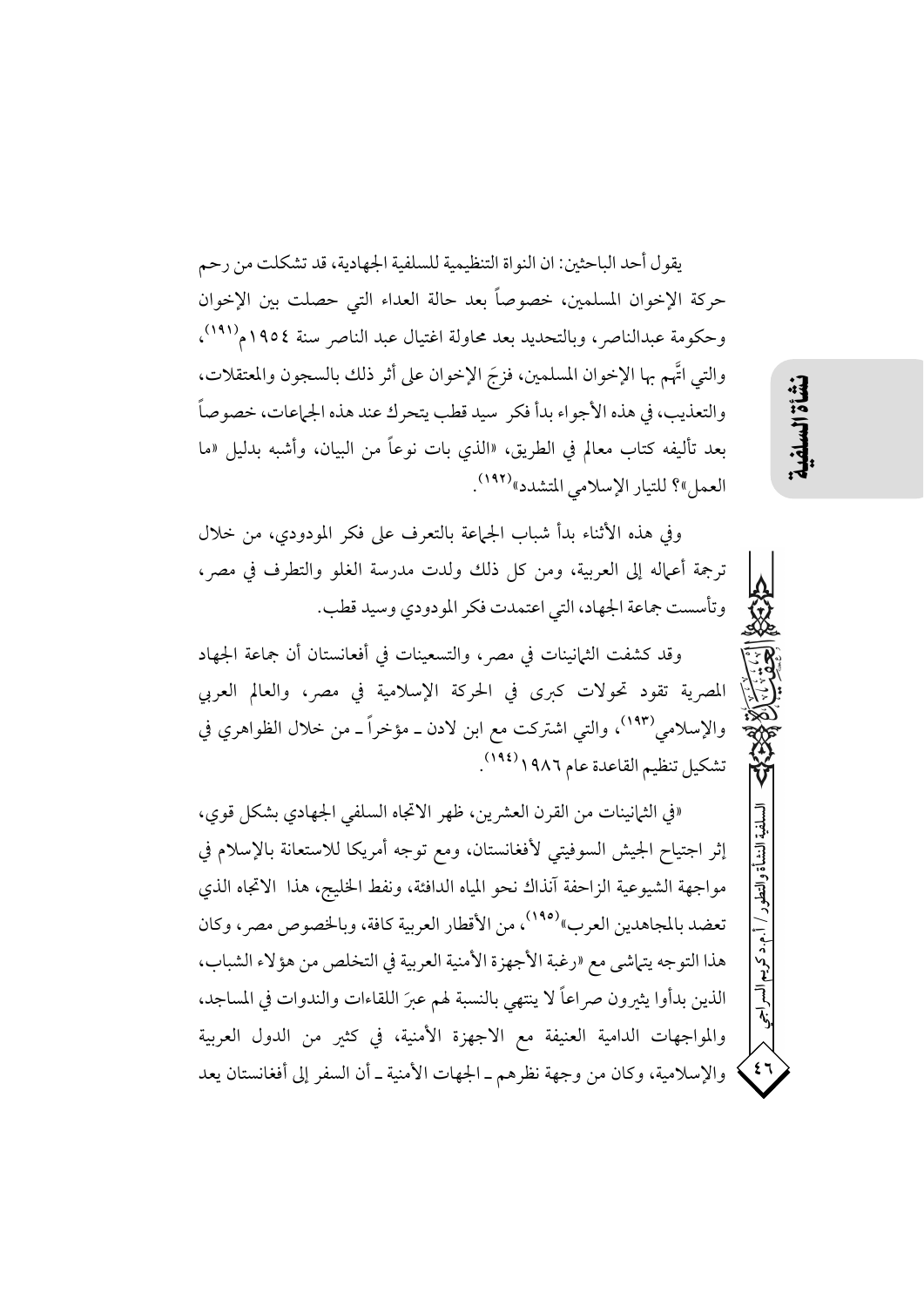الطريقة المثلي للتخلص منهم بدون مشاكل، بالنظر إلى أنه سيتم القضاء عليهم، حيث لا قبل لهم بمواجهة جيوش نظامية تملك كل أنواع الأسلحة الفتاكة»<sup>(١٩٦</sup>`.

يبدو للباحث ان السلفية الجهادية بدأت مع حرب أفغانستان وإن لم يكن اسمها ذلك ساعتها، ولكن نواياها بدأت في ذلك الوقت على يد المجاهدين العرب، وقد مرّت بمراحل كثيرة، قبل أن تتطور وتصل إلى شكلها الحالي وكانت أولى بداياتها على يد الشيخ عبد الله<sup>(١٩٧)</sup> عزّام (ت: ١٩٨٩م) المبشر بالجهاد، وقد دعا إلى الجهاد وعظَّمه في مجموعة من المقالات، والمؤتمرات عبر العالم، وفي معسكرات التدريب الباكستانية، وكان في أفغانستان يقوم باستقبال شبان الجهاد، وتنظيم صفوف المقاتلين'<sup>١٩٨)</sup>. وهو مؤسس أول كتيبة للمجاهدين العرب في أفغانستان، وكان رئيس مكتب المجاهدين العرب في بيشاور (١٩٩).

كان عبد الله عزام، يرى ان العدو البعيد قبل القريب، وهذه المقولة كانت محور الخلاف بينه وبين الظواهري، الذي كان يرى ان الأولى بالازالة هي الأنظمة العربية، بالطريقة العسكرية، ثم إقامة الدولة الإسلامية، ثم التفرغ للعدو البعيد، فعبد الله عزَّام كان يرفض مطلقاً العمليات العسكرية في الدول الإسلامية، بينها الجماعات الأخرى وعلى رأسهم الظواهري، يستحلون دماء المسلمين بدون تحرّج، طالما انها ستؤدي في النهاية إلى قيام الدولة الإسلامية على حد زعمهم (٢٠٠٠).

بعد مقتل عبد الله عزَّام، أصبحت الشخصية الأولى في الإشراف على معسكرات المجاهدين في بيشاور، هي شخصية ابن لادن، الذي أصبح زعيم تنظيم القاعدة، «الذي يلقبونه بأبي التنظيمات» (٢٠١).

وقد حظى أسامة بن لادن، بشهرة دولية واسعة، وثقة الأوساط الأفغانية نتيجة جهوده الكبيرة في تنظيم وتجميع المجاهدين العرب في أفغانستان، والاسهام بفعالية في الانتصارات الأفغانية على القوات السوفيتية الغازية'```.

العدد السادس / ذو الحجة / ٣٦ / ٤٣٩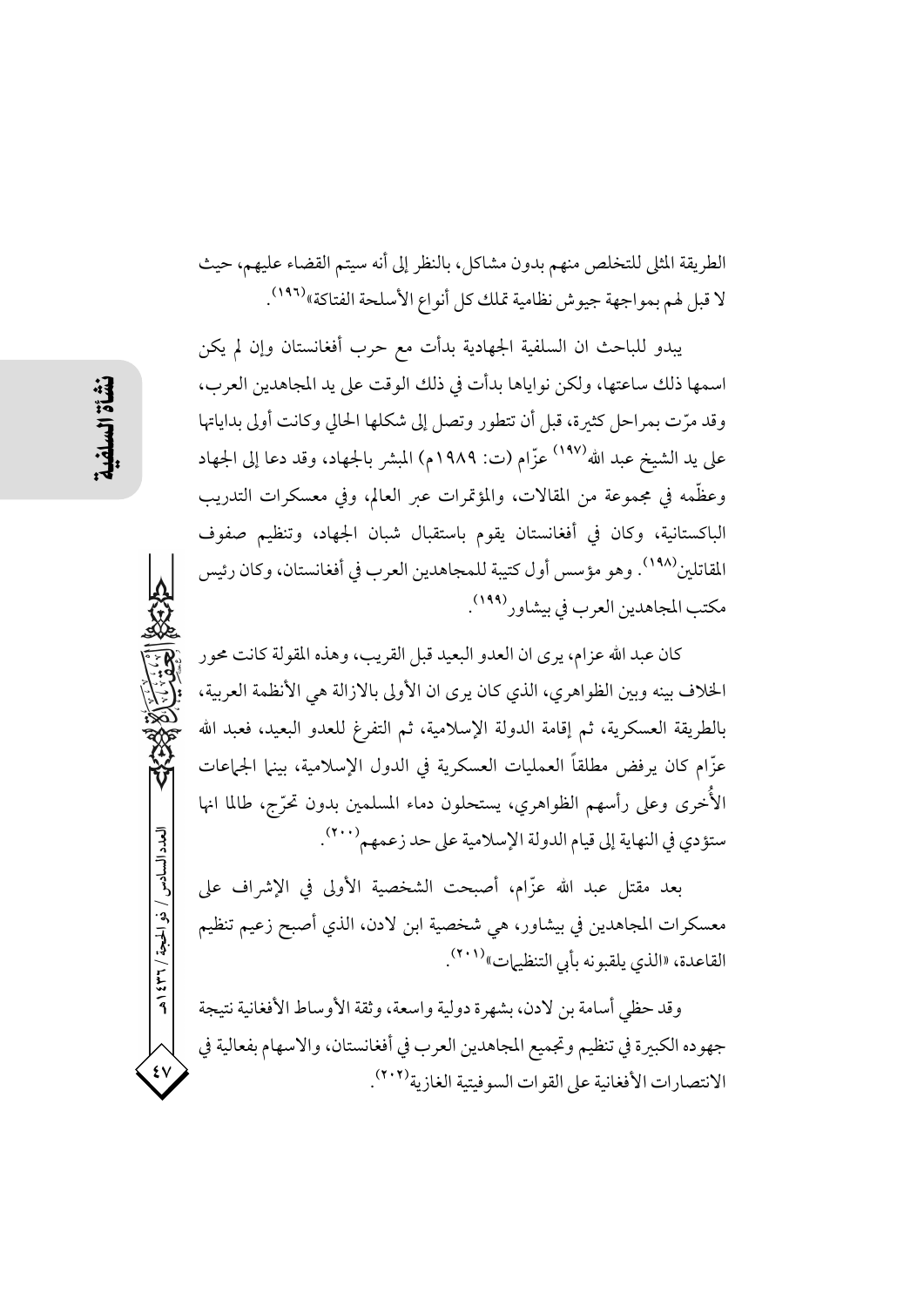الصعود الثاني لابن لادن، كان في منتصف التسعينات من القرن العشرين، عندما انتهى الجهاد في أفغانستان، وبدأ يتفرغ لتنفيذ عدد من عمليات الإرهاب والعنف، وكان يدعو إلى انعاش العمل الجهادي، وإخراج القوات الأمريكية من دول الخليج.

وعلى إثر ذلك جاءت الضربات الموجعة التي وجهت إلى البعثة العسكرية الأمريكية في الرياض، وكذلك موقع القوات الأمريكية في الخبر والذي أسفر عن عشرات القتلى ومئات من الجرحي بالإضافة إلى حادثي انفجار السفارة الأمريكية في نبرويي ودار السلام الذي كان بمثابة إعلان قوى عن تواجد أسامة بن لادن القوى في كل موقع له علاقة بالمصالح الأمريكية'٢٠٣).

أخيراً توجت هذه الأعمال بالإعلان الصريح عن قيام الجبهة الإسلامية العالمية لجهاد اليهود والنصاري عام ١٩٩٨م، التي تشارك جماعة الجهاد المصرية فيها بزعامة أيمن الظواهري، وجماعتان من باكستان، وأُخرى من بنجلادش والفلبين بهدف تدمير المصالح الأمريكية (٢٠٤).

بعد أحداث الحادي عشر من أيلول، ومباركة ابن لادن لها واعلان تنظيمه المسؤولية عنها… وما تبعها من غزو أمريكي لأفغانستان، والعراق، بدأ الفكر السلفى الجهادي بالانتشار إلى حد كبير، وصارت له أعداد كثيرة من المؤيدين في الدول العربية والإسلامية، وعلى مواقع الانترنت(٢٠٥).

ويرتكز تنظيم القاعدة على عقيدة الولاء والبراءة، ويستقى قوته من عدّة عوامل أهمها، جاذبية الطرح وبساطته، وروح التدين التي تسود المجتمعات الإسلامية، وخبرة الإخوان المسلمين في التنظيم والعمل السياسي، وتفرده في ساحة المواجهة مع الغرب (٢٠٦).

 $\xi \wedge$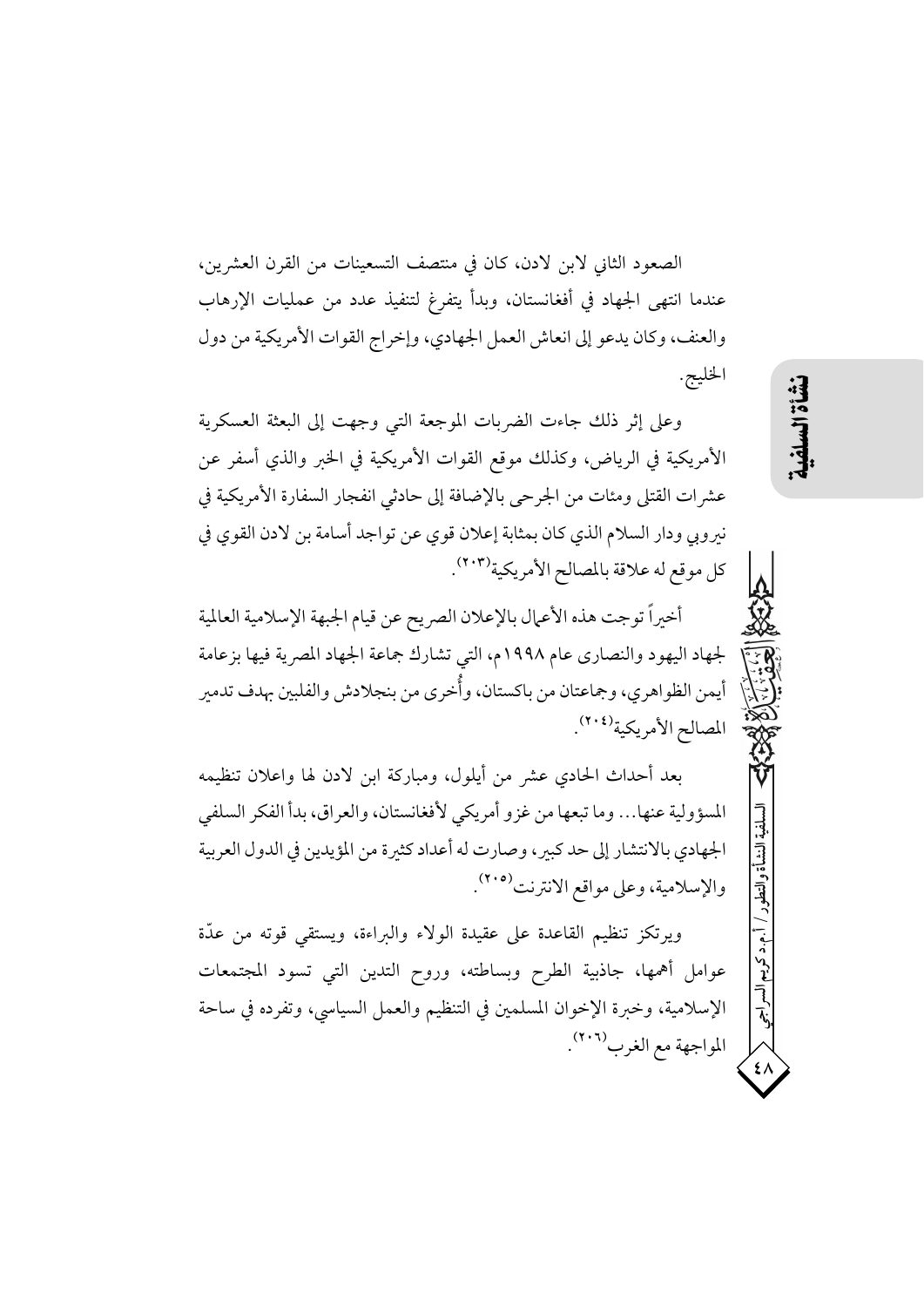\* هوامش البحث \*

(١) البوطي/ السلفية مرحلة زمنية مباركة لا مذهب إسلامي. (٢) البخاري/ صحيح البخاري ٣/ ١٥١ كتاب الشهادات، الترمذي/ سنن الترمذي ٣/  $.777. / +779$ (٣) الرأى: هو اعتقاد النفس أحد النقيضين عن غلبة الظن، الراغب/ مفردات غريب القرآن/  $.7.9$ (٤) القياس: هو التسوية في الحكم بين أصل منصوص عليه وفرع لم ينصُّ عليه لمشابهة بينهم]. مصطفى جمال الدين/ القياس حقيقته وحجيته/ ٥٣ ـ ٥٤ . (٥) أبو حاتم الرازي/ الزينة في الكليات الإسلامية العربية/ ٢٦٧ القسم الثالث. (٦) جماعة ظهروا في البصرة وكانوا من أهل النظر والكلام والجدل يمثلون الخط العقلي في الفكر الإسلامي، ظهروا حينها انشق واصل بن عطاء (ت: ١٣١ هـ) عن مجلس الحسن البصري (ت: ١١٠ هـ). ظ: الشهرستاني الملل والنحل ١/ ٣٨، د. أحمد محمود صبحي/ في علم الكلام ١ / ١٠٣. (٧) نسبة إلى جهم بن صفوان، ويكنّي أبا محرز، فقد نشأ في سمرقند بخراسان وينسب إليه القول بالجير ونفي الصفات ونفي التشبيه. ظ: على سامي النشار/ نشأة الفكر الفلسفي في الإسلام/  $.$ ۳٤٢-۳۳۳ (٨) الصابوني، أبو عثمان إسماعيل/ عقيدة السلف وأصحاب الحديث/ ١٠٦. (٩) الجابري/ الفكر السلفي عند الشيعة الإمامية/ ٤٣. (١٠) الشهرستاني/ الملل والنحل ١/ ٧٩. (١١) وهي الأحاديث ذات الأصل اليهودي. ظ: الدكتور على سامي النشار/ نشأة الفكر الفلسفي في الإسلام ٧٠/ ٧٠. (١٢) اختلفوا في اسم أبي هريرة واسم أبيه اختلافاً كبيراً لا يحاط به ولا يضبط في الجاهلية والإسلام وقد غلبت عليه كنيته فهو كمن لا اسم له غيرها، وأصله من عشيرة سليم بن فهم من قبيلة أزد ثم من دوس اسلم بعد الثلاثين من عمره في سنة ٧ من الهجرة، ولفقره اتخذ سبيله إلى الصفة وهو موضع في مؤخر مسجد النبيﷺ اعد للفقراء الذين لا منازل لهم ولا عشائر . ظ: ابن حجر العسقلاني/ الإصابة ٤/ ٢٠٠، ابن عبد البر/ الاستيعاب ٤/ ٢٠٠، محمود أبو ريَّة/ أضواء على السنة المحمدية/ ٢٠٢ \_ ٢٠٤. (١٣) النشار/ نشأة الفكر الفلسفي في الإسلام ١/ ٢٥٨.

العدد السادس / ذو الحجة / ٣٦ / ٤٣٩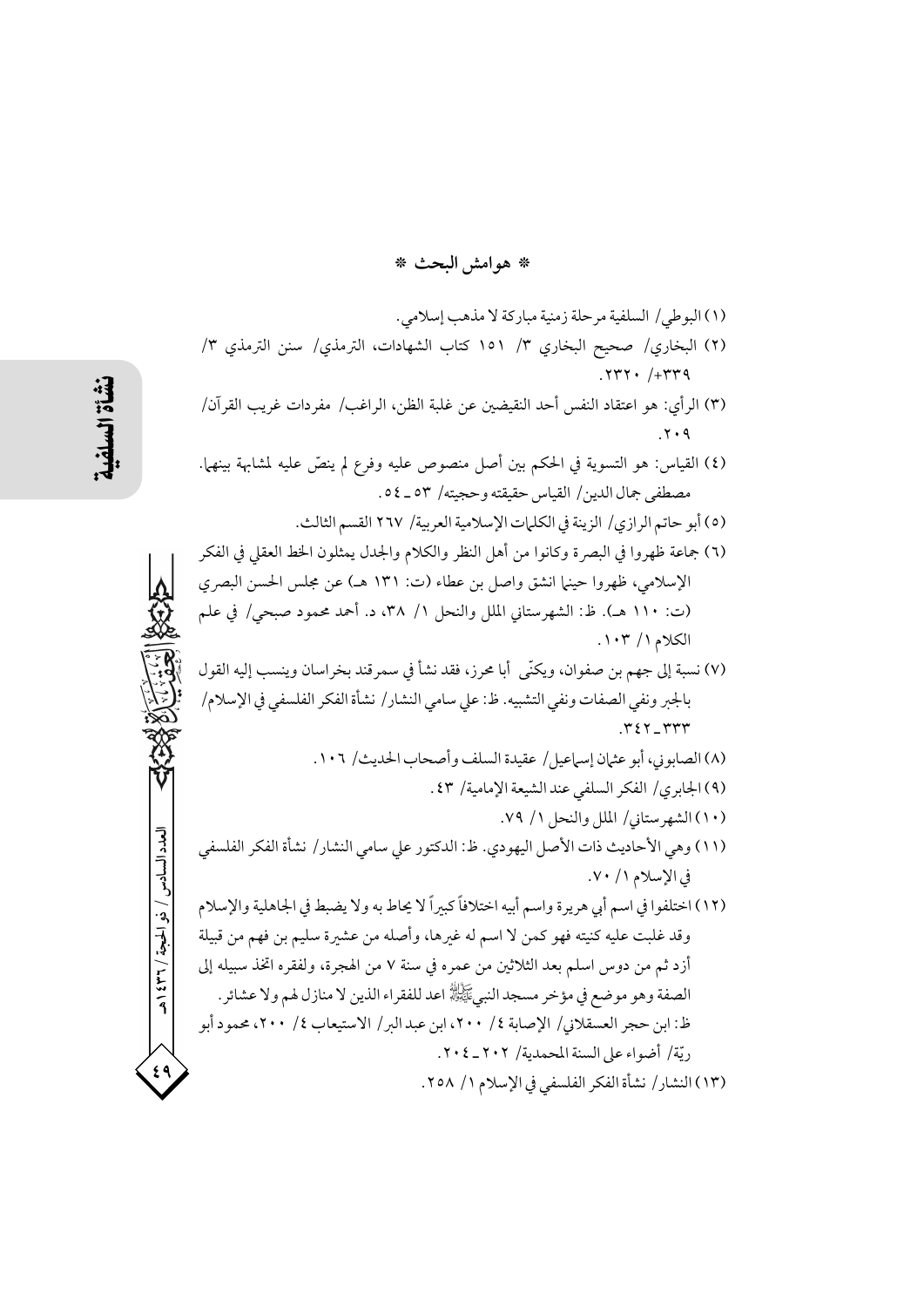ł.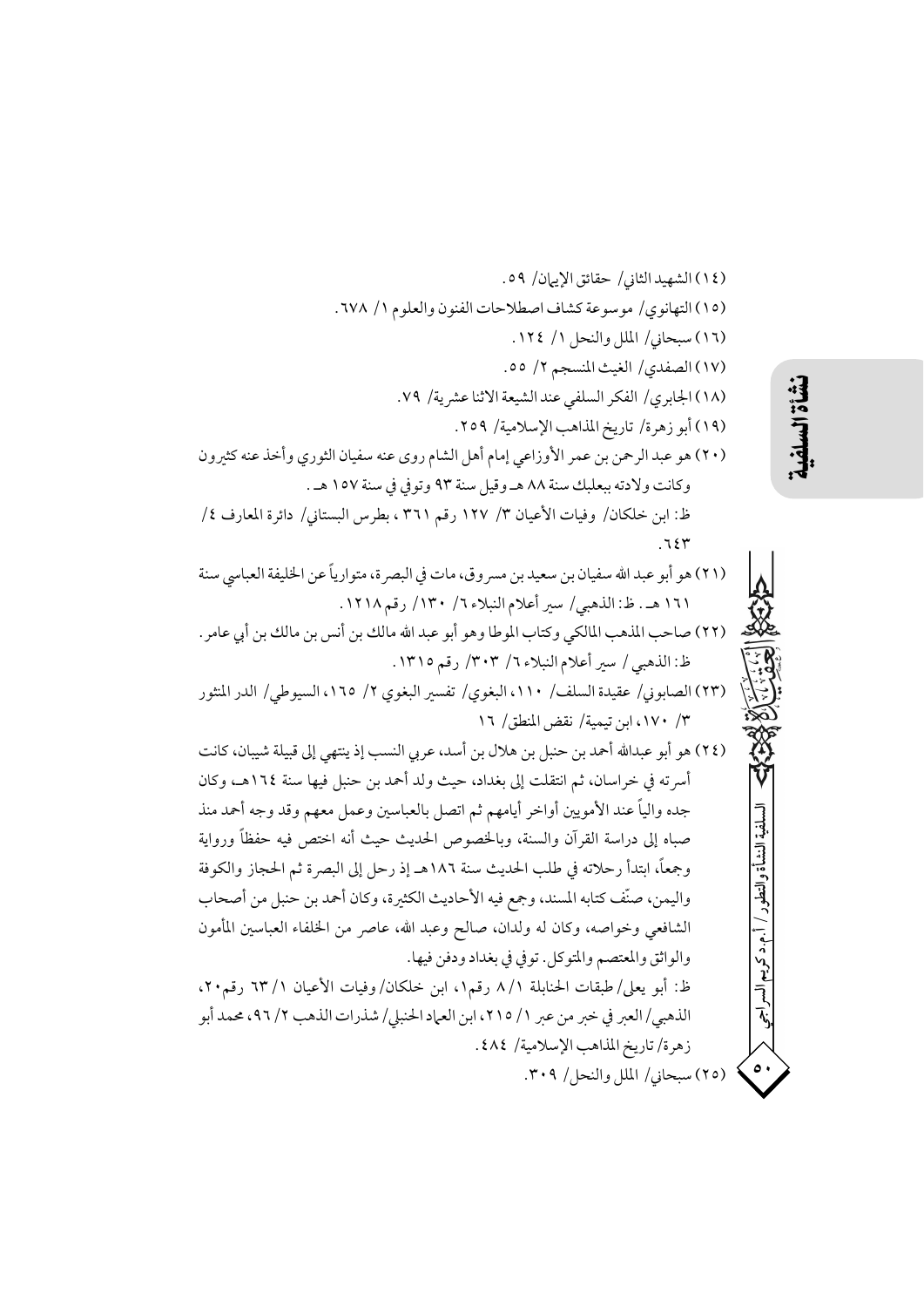(٢٦) أي بعد هلاك الواثق العباسي ومجيء المتوكل، والمحنة هي ما صنعه المأمون العباسي في امتحان الناس وإجبارهم على القول بخلق القرآن، وذلك في سنة ثمان عشرة ومائتين. ظ: تاريخ الطبري ٧/ ٥١٨ ـ ٥١٩، د. أحمد محمود صبحي/ في علم الكلام ١/ ١٣٣. (٢٧) سبحاني/ الملل والنحل ٣/ ٣١٠ (بتصرف).

- (٢٨) هو أحمد بن عبد الحليم بن عبد الحليم بن عبد السلام بن عبد الله بن الخضر بن على بن عبد الله، وتعرف اسرته بأسرة ابن تيمية، ويعرف ابن تيمية بالحراني والدمشقى ـ والنسب إلى بلد دون القبيلة تومي إلى أنه ليس بعربي ـ كان مولده سنة ٦٦١ هـ في حران من بيت حمل لواء المذهب الحنبلي، وتعاقب فيه رجاله على زعامة المذهب، وتوارثوا البيان والبنان فتصدروا الخطابة وأكثروا التأليف. انتقل مع أبيه إلى دمشق واشتهر فيها، تعرض للاعتقال والسجن بسبب خروجه على إجماع المسلمين بآرائه وأفكاره حتى مات مسجوناً في قلعة دمشق سنة ٧٢٨ هـ ، له مصنَّفات كثيرة. ظ: الذهبي: العبر في خبر من عبر ٢/ ٤٠٥، ابن العماد الحنبلي/ شذرات الذهب ٦/ ٨٠، الزركلي/ الأعلام ١/ ١٤٤.
- (٢٩) ولد في قرية العيينة بنجد وفيها أخذ دروسه الأولى، ثم انتقل إلى المدينة المنوَّرة، وأقام مدة في البصرة وبغداد ثم عاد إلى العيينة ليخرج منها بدعوته الجديدة، متأثراً بأفكار ابن تيمية وابن قيم الجوزية التابعين لمذهب أحمد بن حنبل، وقد صادفت دعوته نجاحاً كبيراً بعد أن أخذ بها أمير الدرعية في نجد محمد بن سعود وبعد هذا الاتفاق أخذت دعوته بالانتشار في شبه الجزيرة العربية ووصل نشاط الوهابيين إلى أطراف بلاد الشام والعراق فطلب السلطان العثماني إلى محمد علي باشا والي مصر قتالهم فبعث بحملات عدّة إلى الجزيرة تمكنت من الحاق الهزيمة بهم وتقليص نفوذهم وحصره في نجد. لكن الو هابيين عادوا في عام ١٨٤١م بعد انسحاب الجيوش المصرية إلى نشاطهم فتمكنوا بقيادة آل
- سعود من السيطرة على الجزيرة العربية وبعث الدولة السعودية وقد انتشرت أفكار ابن عبد الوهاب وتأثر بها سلطان مراكش سيدي محمد بن عبد الله (ت: ١٧٩٠م) وفي الهند سيد أحمد وفي الشهال الأفريقي محمد بن على السنوسي وفي السودان وغيره. وله تصانيف منها كتاب التوحيد وكتاب الكبائر وكشف الشبهات... ظ: الزرگلي/ الأعلام ٦/ ٢٥٧، فهمي جدعان/ أسس التقدم العلمي/ ٥٦٩ . (٣٠) أبو زهرة/ تاريخ المذاهب الإسلامية/ ١٨٧. (٣١) محمد بن يزيد القزويني/ سنن ابن ماجة ١/ ١٢٥ ح٢٠٣. (٣٢) ابن منظور/ لسان العرب ٢٨٠ ٢٨٠.

العدد السادس / ذو الحجة / ٣٦٦ / هـ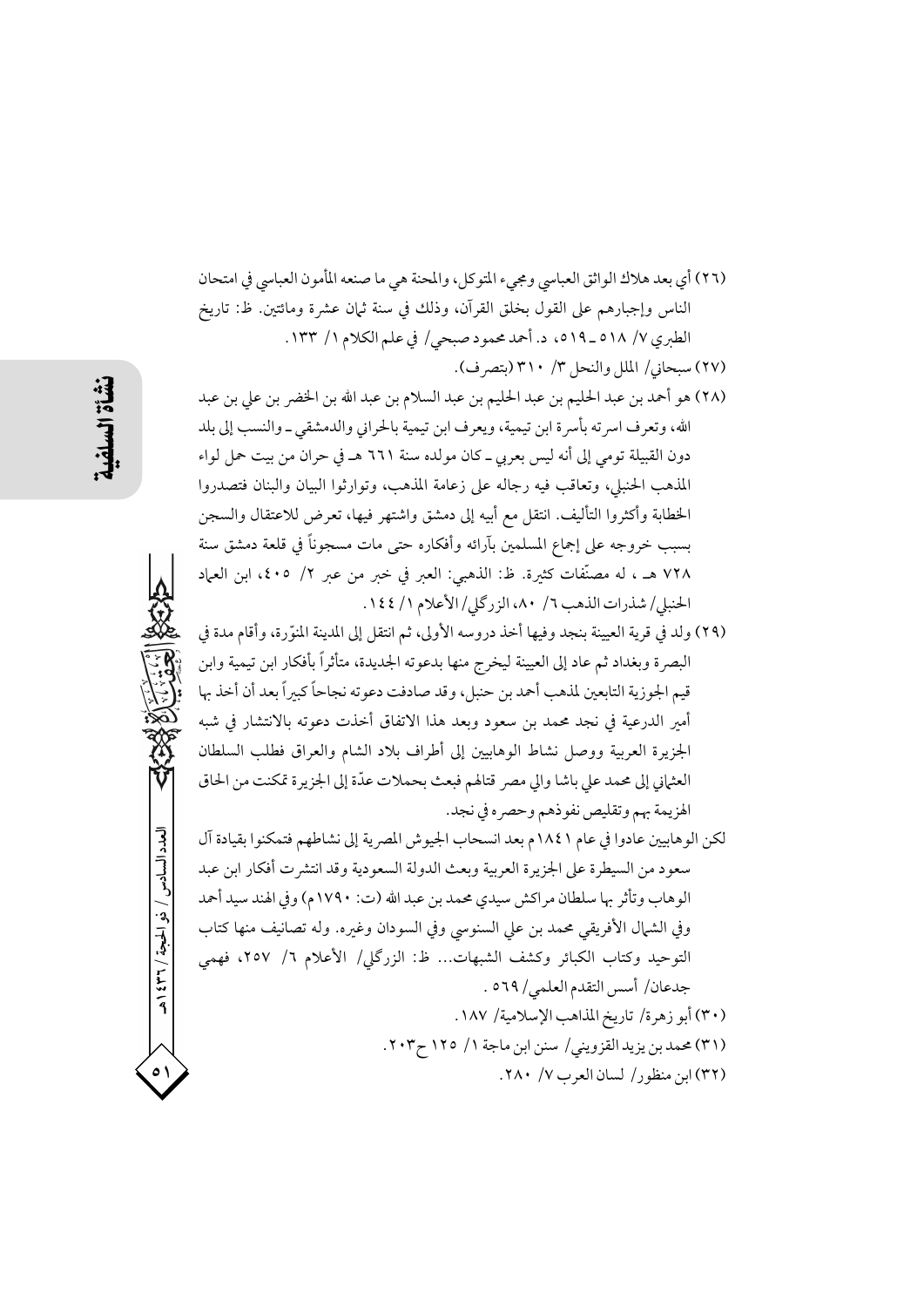نشأة السلفية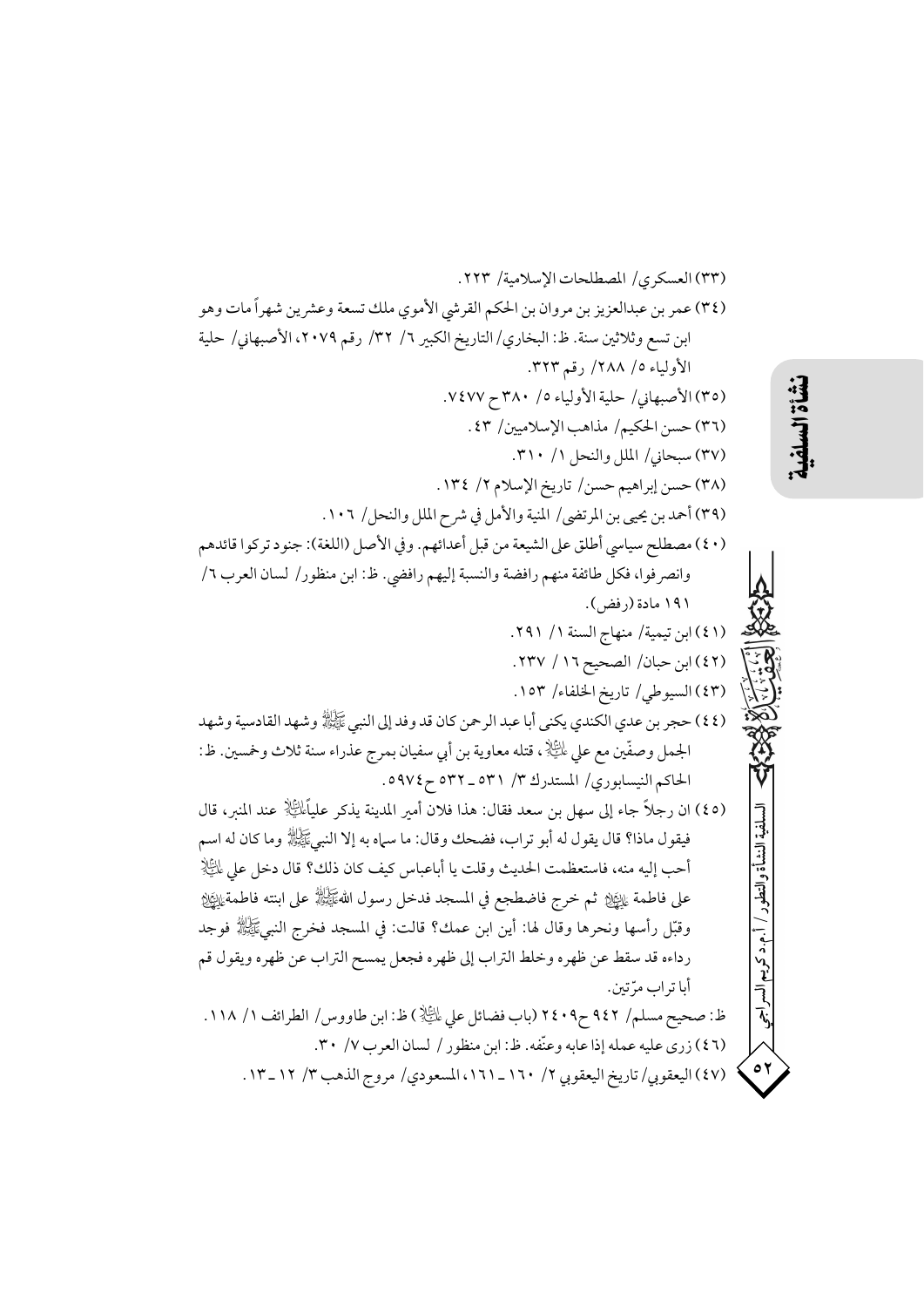(٤٨) المالكي/ قراءة في كتب العقائد المذهب الحنبلي انمو ذجاً/ ٧٥\_٧٦. (٤٩) نسبة إلى الخليفة عثمان بن عفان. (٥٠) المالكي/ قراءة في كتب العقائد/ ٧٦. (٥١) المالكي/ قراءة في كتب العقائد/ ٧٦. (٥٢) أبو زهرة/ تاريخ المذاهب الإسلامية/ ١٨٧. (٥٣) السبحاني/ المذاهب الإسلامية الملل والنحل/ ٣٣. (٥٤) التهانوي/ كشاف اصطلاحات الفنون ٢/ ٣٨٥. (٥٥) ابن داود/ السنن ٤/ ٢٠٢\_٢٠٣/ ٢١٢٤. (٥٦) الحسن البصري الإمام الفصيح المشهور كان من سادات التابعين وكبرائهم وجمع كل فن من علم وزهد وورع وعبادة، أبو يسار كان مولى زيد بن ثابت الأنصاري وأمه خيرة مولاة أم سلمة زوجة النبي ﷺ ولد بالمدينة لسنتين بقينا من خلافة عمر وتوفي بالبصرة في رجب سنة ١١٠ هـ. ظ: البخاري/ التاريخ الكبير ٢/ ٢٧٢ رقم ٢٥٠٣، الذهبي/ سير أعلام النبلاء ٤/ ٦٤٢ رقم ٧٢٠٦، بطرس البستاني/ دائرة المعارف ٧/ ٤٤. (٥٧) ابن المرتضى/ المنية والأمل في شرح الملل والنحل/ ١٣٤. (٥٨) أبو الفرج عبد الرحمن بن الجوزي/ تلبيس إبليس/ ٩. (٥٩) الصابوني/ عقيدة السلف/ ١١٩. (٦٠) أبو الفرج عبد الرحمن بن الجوزي/ مناقب الإمام أحمد بن حنبل/ ١٥٦. (٦١) المصدر السابق/ ٣٧٨\_٣٧٩. (٦٢) ابن قيم الجوزية/ أعلام الموقعين ٢/ ١٣٩. (٦٣) أبو الفرج عبد الرحمن بن الجوزي/ مناقب أحمد بن حنبل/ ١٦٥. (٦٤) أبو الحسن الأشعري على بن إسهاعيل بن أبي بشر المتكلم البصري صاحب التصانيف وله بضع وستون سنة أخذ علم الجدل والنظر عن أبي على الجبائي المعتزلي وكان متكلماً على طريقة المتعتزلة ثم خرج عليهم، وتنسب فرقة الأشاعرة الكلامية إليه. ظ: ابن العماد الحنبلي/ شذرات الذهب ٢/ ٣٠٣، بشير محمد عيون/ مقدمة الإبانة عن أصول الدين للأشعري/ ٨. (٦٥) أبو الحسن الأشعري/ الإبانة/ ٤٣. (٦٦) ابن القيم الجوزية/ اعلام الموقعين ٢/ ١٣٩. (٦٧) البربهاري هو أبو محمد الحسن بن علي بن خلف شيخ الحنابلة في وقته الفقيه الداعية إلى الأثر توفي مستتراً من الحاكم في رجب سنة ثبان وعشرين وثلاث مائة. ظ: الذهبي/ سير أعلام

لعدد السادس / ذو الحجة / ٣٦٦ هـ

 $\circ \tau$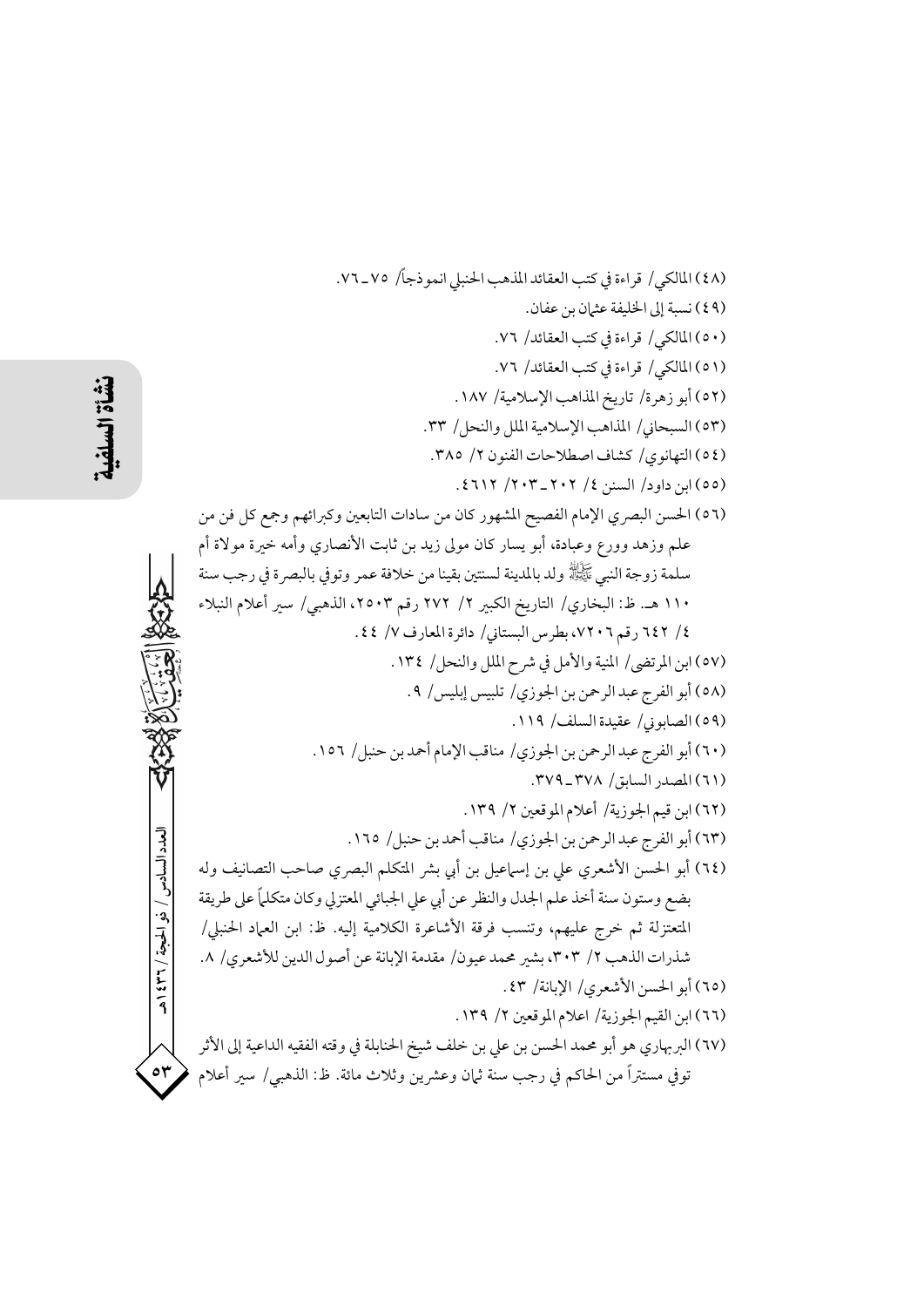نشأة السلفية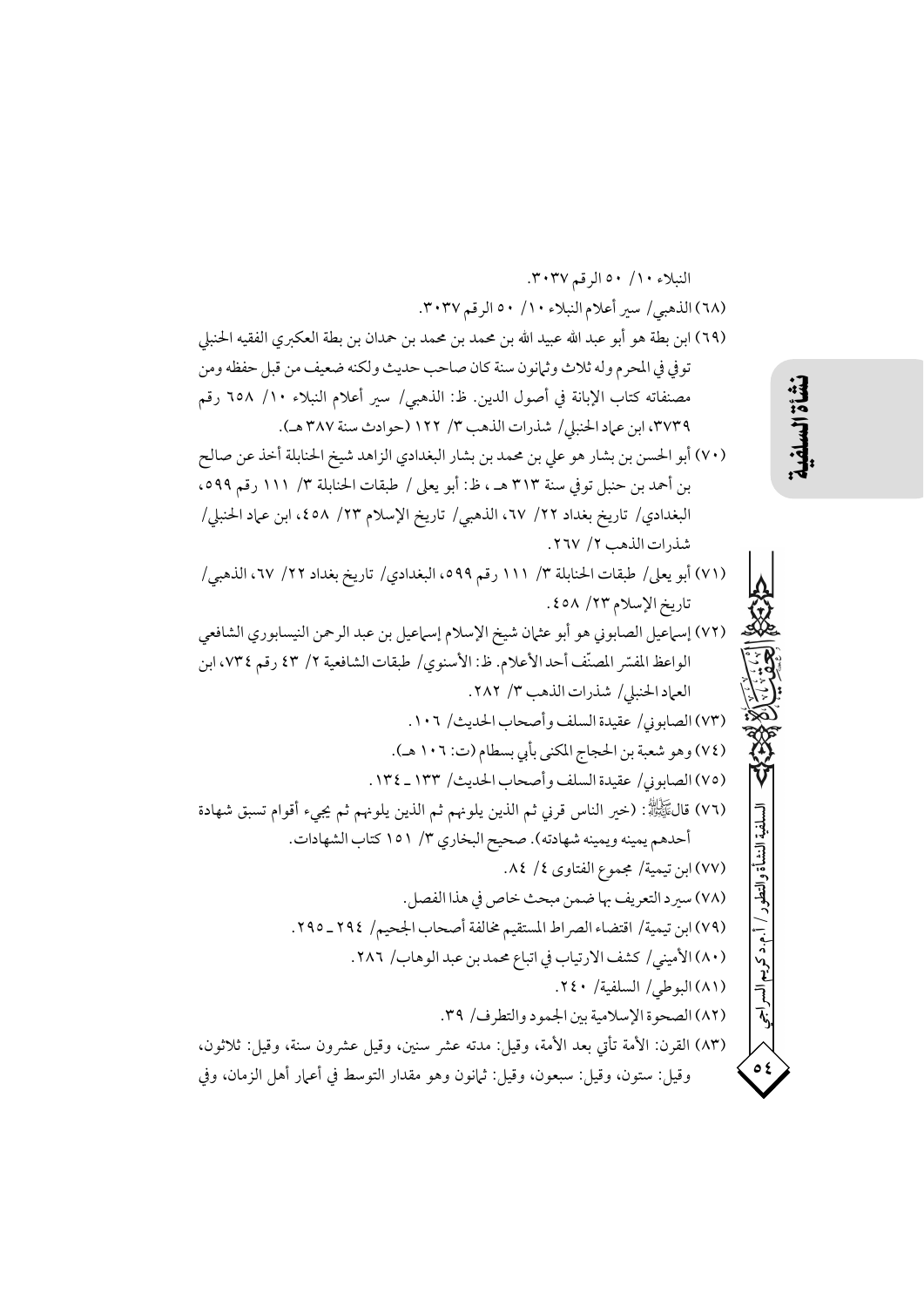النهاية: أهل كل زمان، مأخو ذ من الاقتران فكأنه المقدار الذي يقترن فيه أهل ذلك الزمان في أعمارهم وأحوالهم. ظ: ابن منظور/ لسان العرب ١٢ / ٨٧ (مادة قرن). (٨٤) ظ: البخاري/ صحيح البخاري ٣/ ١٥١ كتاب الشهادات. (٨٥) ظ: مسلم / صحيح مسلم/ ٩٨٣ رقم الحديث ٢٥٣٣ (باب فضائل الصحابة ثم الذين يلونهم...). (٨٦) ظ: أحمد بن حنبل / المسند ٤/ ٢٦٧ حديث حنظلة الكاتب الأسدى. (٨٧) ظ: خبر الأحاد: هو الذي لا تتوفر فيه مواصفات الحديث المتواتر، سواء كثرة رواته أم قلتهم، وليس شأنه افادة العلم بنفسه، نعم قد يفيده بانضهام القرآن إليه، وقد اختلفوا في حجية خبر الواحد، فالشريف المرتضى كان لا يعمل بأخبار الآحاد وتابعه عدد من الفقهاء والمحدِّثين وقد ادعى على ذلك اجماع الإمامية بقوله: (ان أصحابنا كلهم سلفهم وخلفهم ومتقدمهم ومتأخرهم يمنعون من العمل بأخبار الآحاد)، أما الشيخ الطوسي (ت: ٤٦٠ هـ) قد أخذ بحجية خبر الواحد ولكن وفق شروط وقرائن تدل على صدقه. ظ: حسن الحكيم/ مذاهب الإسلاميين في الحديث/ ١٨٣ \_١٨٤. (٨٨) لأن المسألة المطروحة هنا عقيدية وهي: ان اجتهادات أهل القرون الثلاثة حجة لذاتها أي: انَّ تصر فات أهل القرون الثلاثة حجة لأنهم أهل القرون الثلاثة لا غبر!! (٨٩) رأس المتكلمين في البصرة في زمانه، أبو محمد عبد الله بن سعيد بن كلاب القطان البصري، صاحب التصانيف في الرد على المعتزلة. أخذ عنه الكلام داود الظاهري، وكان يلقب كلاباً لأنه كان يجر الخصم إلى نفسه ببيانه وبلاغته وأصحابه هم الكلابية. الذهبي/ سير أعلام النبلاء ٨/ ١١٣ رقم ٢٠١٢، السبكي/ طبقات الشافعية الكبرى ١/ ٤٩٢ رقم ٢٥. العدد السادس (٩٠) هو أبو العباس أحمد بن عبد الرحمن بن خالد القلانسي. (٩١) ظ: النشار/ نشأة الفكر الفلسفي/ ٢٨٢. (٩٢) المرتضى/ الشافي في الإمامية ٤/ ٥٥. (٩٣) أحمد بن حنبل/ المسند ٣/ ١٣٠ مسند أنس بن مالك. (٩٤) مسلم / صحيح مسلم/ ٩٠١ (باب اثبات حوض نبينا ﷺ وصفاته). (٩٥) الحاكم النيسابوري/المستدرك على الصحيحن ٤/ ٩٥-٩٦ ح١٩٩٢ (باب فضائل الأمة بعد الصحابة والتابعين). (۹٦) سنن ابن ماجة ٣/ ١٢٩ ح١٣٦٤. (٩٧) المقريزي/ امتاع الاسماع ١٢/ ٣٤١ نقلاً عن ابن عبد البر.

/ ذه الحصة / ٢٦٦ مد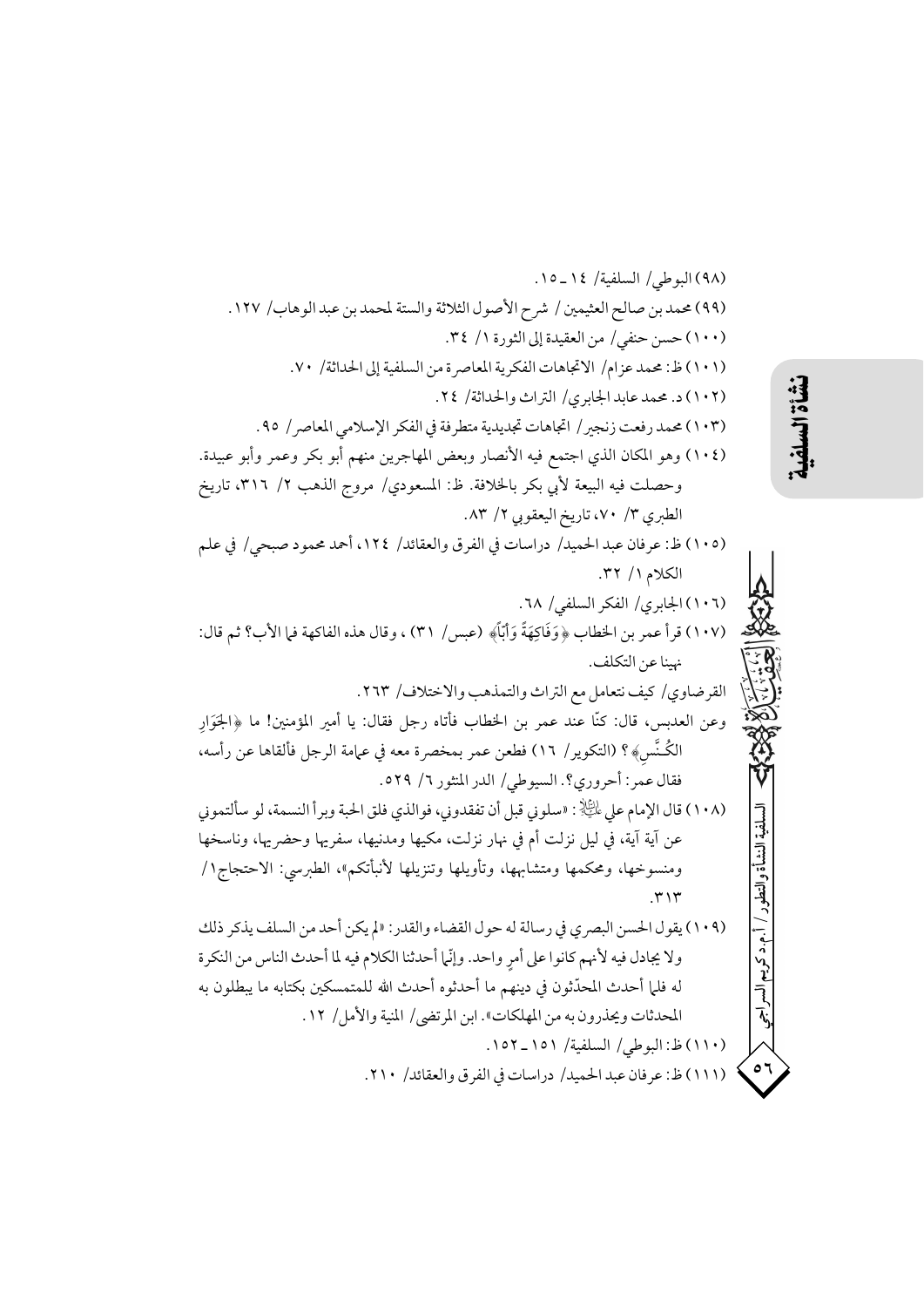(١١٢) ظ: مجموعة باحثين/ د. أنور أبو طه/ السلفية (السلفية الجهادية ومسألة الدولة) ١١٣ \_  $.115$ (١١٣) ظ: أبو الفرج عبد الرحمن الجوزي / مناقب الإمام أحمد/ ٣٦١. (١١٤) د. عبد العزيز السيلي/ العقيدة السلفية/ ٢١٣. (١١٥) ظ: الذهبي/ سير أعلام النبلاء ٨/ ٣٤١ رقم ٢١١٠، ابن العماد الحنبلي/ شذرات الذهب  $.112 / 7$ (١١٦) ظ: الطبري/ تاريخ الأمم والملوك ١١/ ٤٥. (١١٧) ظ: مجموعة باحثين/ السلفية/ ٢٠١. (١١٨) ظ: مجموعة باحثين/ السلفية/ ٢٠٢.  $(119)$ م. ن/ ۲۰۳. (١٢٠) ظ: عبد الرحمن بن على الجوزي/ المنتظم في تواريخ الملوك والأمم ٦/ ٤٢٣، حوادث سنة  $.772$ (١٢١) ظ: صائب عبد الحميد/ تاريخ الإسلام الثقافي والسياسي/ ٥٨٠. (١٢٢) هو عبد الله بن أحمد بن حنبل أبو عبد الرحمن المولود سنة ٢١٣ هـ حدّث عن أبيه ورتّب مسنده. ظ: الفرّاء الحنبلي / طبقات الحنابلة ٢ / ٥ رقم ٢٤٩، ابن العماد الحنبلي / شذرات الذهب ٢ / ٢٠٢-٢٠٣. (١٢٣) القاضي أبو يعلي، وهو محمد بن الحسين بن الفرّاء، المتوفى سنة ٤٥٨ هـ، قيل فيه: «انه شان الحنابلة شيناً لا يغسله ماء البحر». ظ: الخطيب البغدادي/ تاريخ بغداد ٢/ ٢٥٧ رقم ٧٣٠، ابن العباد الحنبلي/ شذرات الذهب ٣/ ٣٠٦. (١٢٤) ابن الزاغو ني، أبوالحسن على بن عبيدالله المتو في سنة ٥٢٧ هـ كتب رسالة في العقائد عنوانها: (الإيضاح)، وقد قيل عنه: «ان في قوله من غرائب التشبيه ما يحار فيه النبيه»، ظ: ابن العماد الحنبلي/ شذرات الذهب ٤/ ٨٠. (١٢٥) هو عبد الوهاب بن عبد الحكيم بن نافع، أبو الحسن البغدادي، وقال المروزي: سمعت أحمد بن حنبل يقول: عبد الوهاب الورّاق رجل صالح مثله يوفق لإصابة الحق. ظ: القاضي أبي يعلى الفرّاء الحنبلي/ طبقات الحنابلة ٢/ ٨٥\_٩٢ رقم ٢٨١. (١٢٦) القاضي أبي يعلى الحنبلي/ طبقات الحنابلة ٢/ ٨٩. (١٢٧) ظ: ابن الأثير/ الكامل في التاريخ ٧/ ٨\_٩. (١٢٨) التنوخي/ نشوار المحاضرة ٢/ ٢٣٣.

العدد السادس / ذو الحجة / ٣٦ ٤ هـ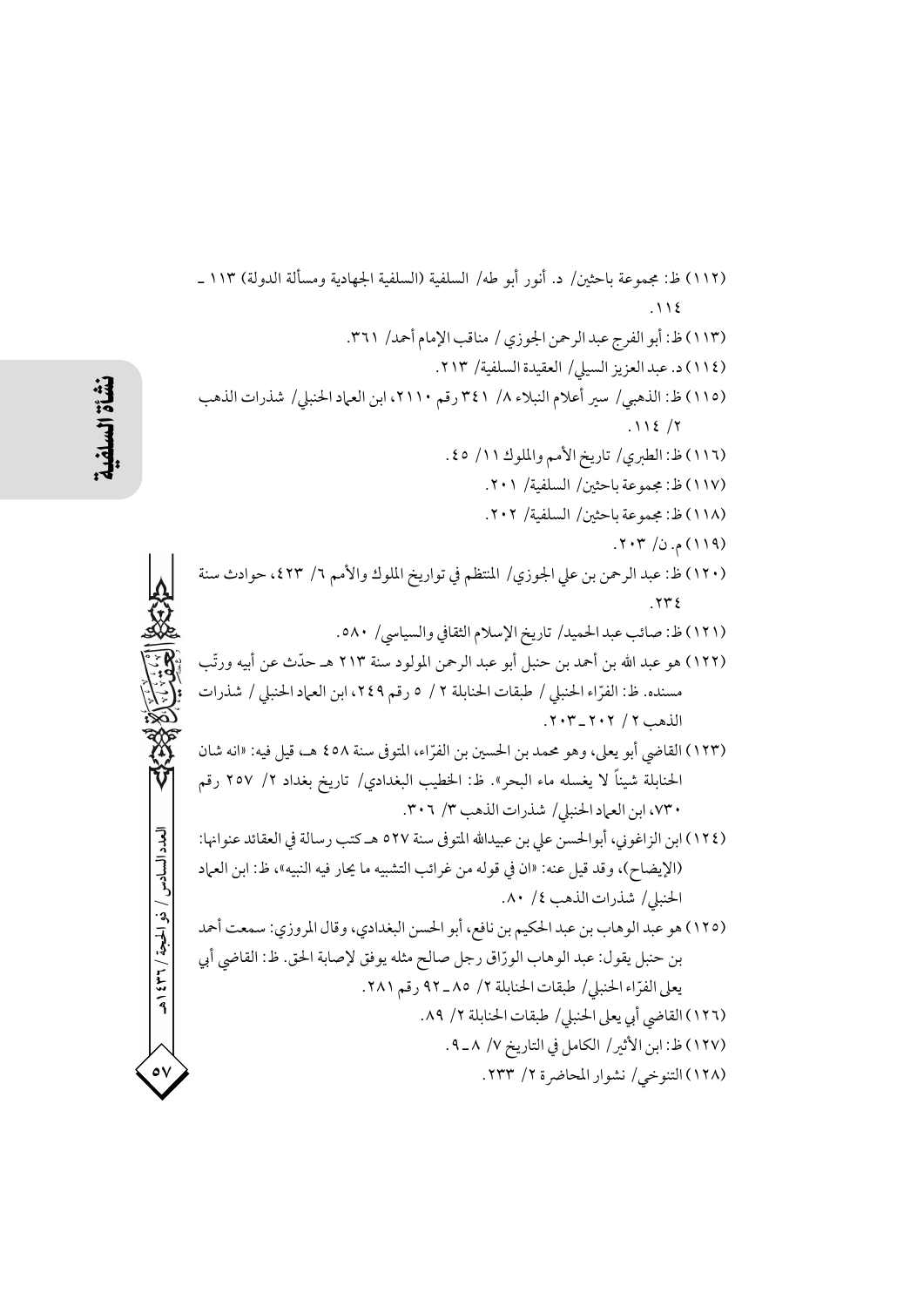نشأة السلفية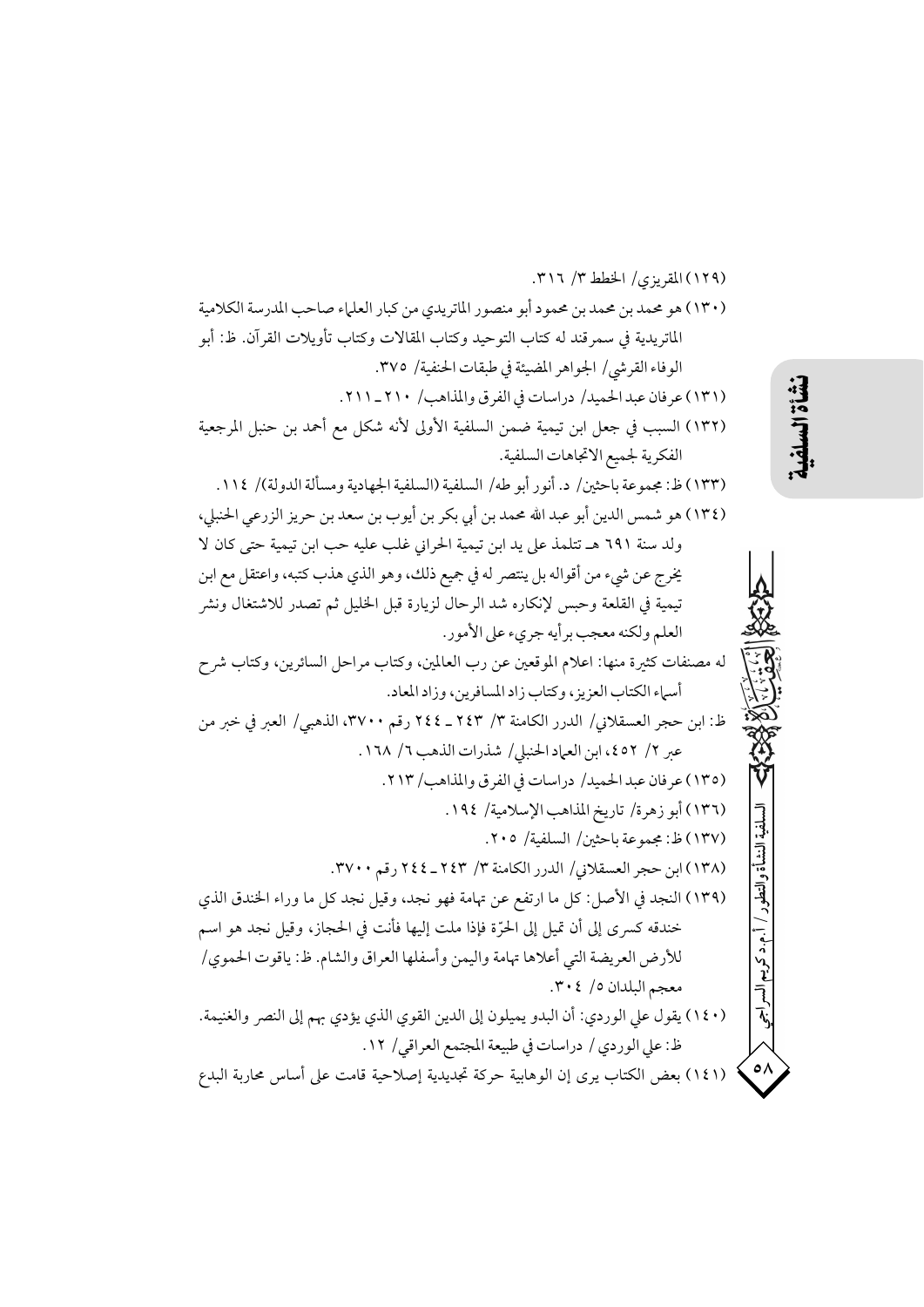والخرافات. ظ: د. محمد صالح المراكشي/ الإيديولوجية والحداثة/ ٢٤، محمد عزام/ الاتجاهات الفكرية المعاصرة/ ٨٨. (١٤٢) ظ: مجموعة باحثين/ د. محمد جمال باروت/ السلفية (المؤثرات الفكرية للسلفية)/ ١٦٨. (١٤٣) ظ: محمد صالح العثيمين/ شرح العقيدة الواسطية لابن تيمية/ ١٦ \_ ٢١. (١٤٤) يقسم ابن تيمية التوحيد إلى ثلاثة أقسام: أولاً: توحيد الالوهية: ويقصد به ان الله تعالى هو الذي يجب أن يكون هو المقصود المدعو المطلوب وهو المعين على دفع المكروه. ثانياً: توحيد الربوبية: ويقصد به ان الرب هو الذي يربي عبده فيعطيه خلقه ثم يهديه إلى جميع أحواله من العبادة وغيرها. ظ: مجموع الفتاوي ١/ ٥٧. ثالثاً: توحيد الأسهاء والصفات: وهو ان يوصف الله بها وصف به نفسه وبها وصفته به رسله نفياً واثباتاً. ظ: مجموع التفاوي ٣/ ٦. (١٤٥) كشف الشبهات في التوحيد/ ١٢. (١٤٦) ظ: م. ن/ ٣٥. .۳٥  $/$ ن/ ٣٥. (١٤٨) محمد بن عبد الوهاب/ شرح الأصول الثلاثة/ ٤١ ـ ١٢٦، ١٢٦. (١٤٩) أما كتب محمد بن عبد الوهاب الأُخرى فهي: ١ - كتاب الكبائر . ٢ - كتاب الأصول الثلاثة. ٣- كتاب مختصر الإنصاف والشرح الكبير. ٤-كتاب مختصر زاد المعاد. ظ: الزرگلي/ الأعلام ٦/ ٢٥٧. (١٥٠) اقتضاء الصراط المستقيم مخالفة أصحاب الجحيم/ ١٠٨\_٢١٨،١٠٩. (١٥١) ظ: الجبرتي/ تاريخ عجائب الآثار ٢/ ٤٠٨ حوادث سنة ١٢١٨ هـ، أيوب صبري قائد البحرية العثمانية/ تاريخ الوهابيين/ ٨٥، محمود شكري الآلوسي/ تاريخ نجد/ ١١٤، محسن الأمين/ كشف الارتياب/ ٥٣ ـ ٥٦. (١٥٢) ابن باز مفتى الديار السعودية يسمى قبر الرسول ﷺ بالصنم، ويقول ما دام (أي قبة الرسول ﷺ هناك لا أزوره. وكان محمد بن عبد الوهاب يقول عن الرسول ﷺ انه طارش، وان بعض اتباعه كان يقول عصاي هذه خير من محمد لأنه ينتفع بها في قتل الحية ونحوها، ومحمد قد مات، ولم يبق فيه نفع وإنَّما هو طارش ومضي، وإنهم رَمَوا قبة الرسول 7

لعدد السادس / ذو الحجة / ٣٦٦ هـ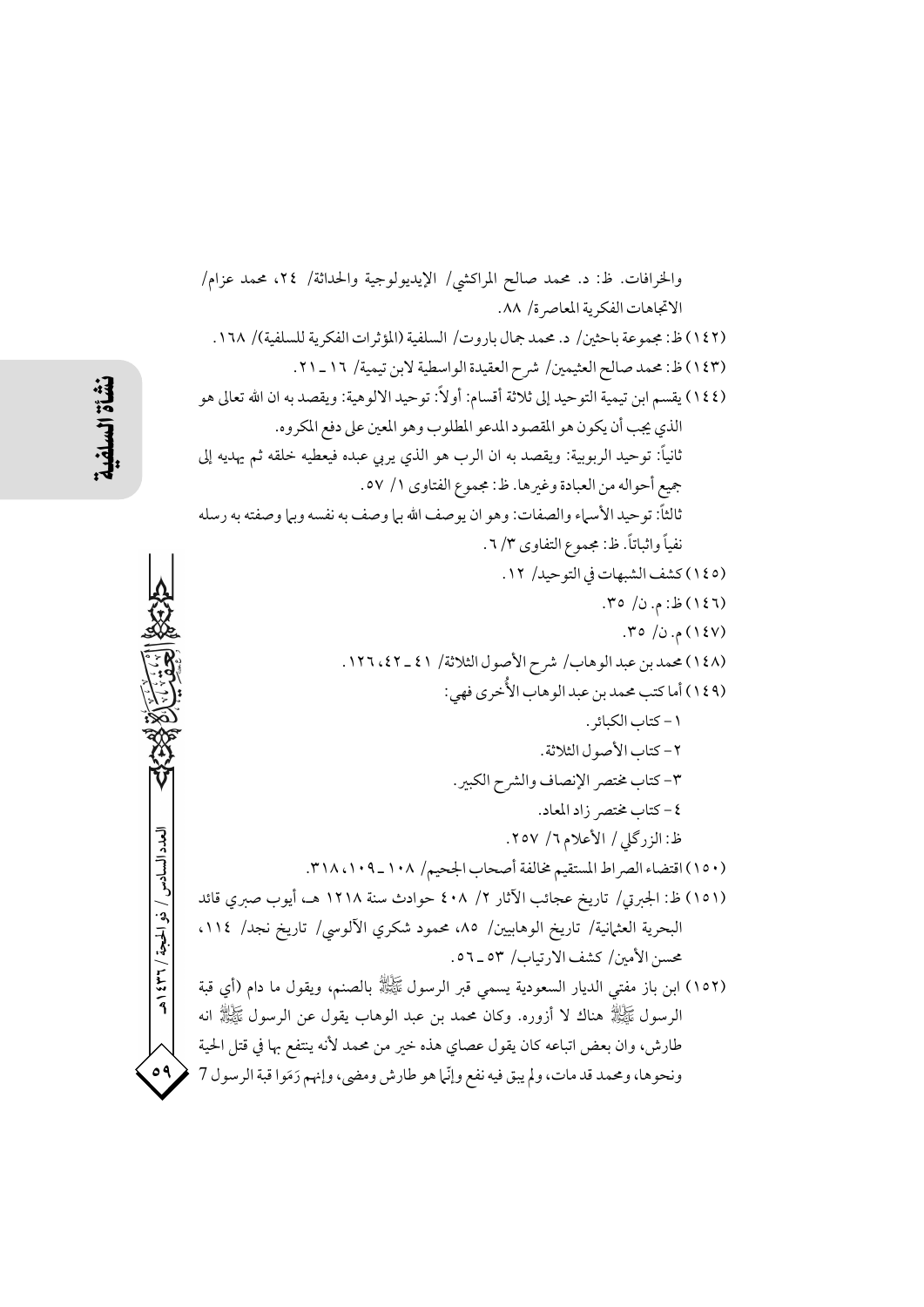بالرصاص، ظ: محسن الأمين/ كشف الارتياب/ ٥٣ ـ ٥٦، حسين أبو على / الوهابية جذورها التاريخية/ ١٠٢ \_ ١٠٤. (١٥٣) تاريخ المذاهب الإسلامية/ ٢٠٩.  $(301)$ م. ن/ ۲۰۸. (١٥٥) الدرعية: نسبة إلى الدروع وهم بطن من بني حنيفة، وهي قرية صغيرة قرب الرياض، اتخذها آل سعود مقراً لحكمهم، وقد اتخذها محمد بن عبد الوهاب مقراً له بعد تحالفه مع ابن سعود حاكم الدرعية آنذاك. ظ: عبد الله بن محمد بن خميس/ معجم اليهامة/ ٤١٦ . (١٥٦) مجموعة باحثين/ د. أحمد ملي/ السلفية والسلطة/ ٩٤. (١٥٧) العيينة: تقع في رحبة واسعة وأرض لينة خصبة وماء وفير، في ملتقى شعاب وادي (حنيفة) الرئيسية، وهي التي ولد فيها الشيخ محمد بن عبد الوهاب سنة ١١١٥ هـ ، ظ: عبد الله بن محمد بن خميس/ معجم اليهامة ٢/ ١٩٨. (١٥٨) عثمان بن بشر النجدي/ عنوان المجد في تاريخ نجد/ ١١ ـ ١٢، نقلاً عن الكثيري/ السلفية بين أهل السنة والإمامية/ ٣٠١، محمود شكري الآلوسي/ تاريخ نجد/ ١١٥\_١١٧. (١٥٩) ظ: جورج انطونيوس / يقظة العرب / ٤٤٨ ، عبد العزيز عبد الغني إبراهيم / صراع الأمراء / ٦٥ وكذلك ص٣٠، نجدة فتحي صفوة/ الجزيرة العربية في الوثائق البريطانية ١/ ٢٤ ـ ٢٧، محمد عوض الخطيب / صفحات من تاريخ الجزيرة العربية / ٢٠٩ ـ ٢٦٨، لويس دوكورأنس / الوهابيون تاريخ ما أهمله التاريخ/ ١٩٢. (١٦٠) قُسِّمَ تاريخ السعودية من قبل الباحثين إلى ثلاثة أدوار: يبدأ الأول منها بالمبايعة التي تمت بين الشيخ محمد بن عبد الوهاب ومحمد بن سعود عام ١١٥٧ هــ، وينتهي باستسلام عبدالله بن سعود لإبراهيم باشا سنة ١٢٣٣ هـ. ويبدأ الدور الثاني عند أكثر الباحثين بنجاح تركي بن عبد الله في إخراج بقية جنود الحاميات العسكرية التابعة لمحمد على من نجد عام ١٢٤٠ هـ، وينتهي بظهور الأمير محمد بن رشيد على عبد الرحمن بن فيصل عام ١٣٠٩ هـ . والدور الثالث يبدأ بدخول الملك عبدالعزيز ابن عبدالرحمن آل سعود الرياض عام  $-21719$ ظ: د. سهيل صابان/ الجزيرة العربية/ بحوث ودراسات من وثائق الأرشيف العثماني والمصادر التركية/ ٣١٣.

نشأة السلف

لسلفية النشأة والتطور / أ.م.د كريم السه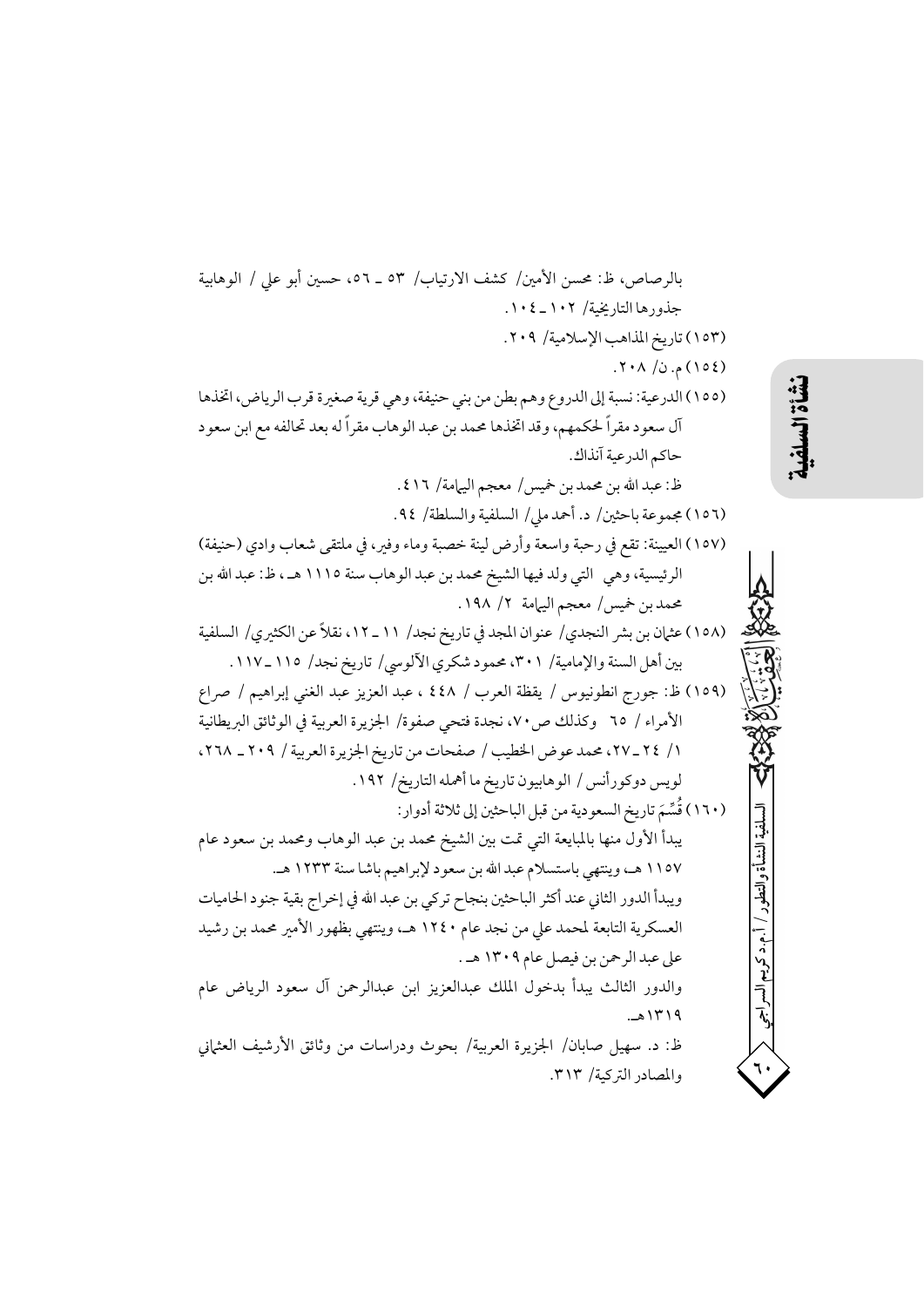(١٦١) محمد أبو زهرة/ تاريخ المذاهب الإسلامية/ ٢٠٩. (١٦٢) ظ: طارق على/ مائة عام من العبودية/ ٢١. (١٦٣) ظ: مجموعة باحثين/ د. أنور أبو طه/ السلفية (السلفية مدخل في المصطلح)/ ١١٧. (١٦٤) ظ: م. ن/ ١٦١. (١٦٥) سليهان بن عبد الو هاب/ الصواعق الإلهية في الرد على الو هابية/ ٣٨. (١٦٦) ولد سنة ١٩٠٣م، بـ«اورانك آ باد» بمقاطعة حيدرآباد وبها قضي الأعوام الأربعة عشر الأولى من عمره. التحق بالمدرسة في الحادية عشرة، واتجهت دراسته إلى اللغة العربية والفارسية وتراث الإسلام، درس الفقه والحديث، وكانت الصحافة طريقه إلى كسب الرزق بعد نيله شهادة (مولوي) المعادلة لدرجة اللسانس. أسس عام ١٩٢٠م جبهة صحفية لدعم الإسلام، جمع في شخصه ثقافة إسلامية وغربية، وتركزت جهوده السياسية والفكرية في الثلث الأول من القرن العشرين حول المساهمة في رسم مستقبل مسلمي الهند، وعندما تأسست الجماعة الإسلامية عام ١٩٤١م انتخب المودودي أميراً لها. وبعد ظهور دولة بنغلادش، طلب المودودي أعفاءه من إمارة الجماعة وتفرغ للعمل الفكري حتى وفاته. سجن مراراً بين الأعوام ١٩٤٨م و١٩٥٣م. من مصنّفاته: تفسير تفهيم القرآن (ستة أجزاء) المكانة القانونية للسنة، سيرة النبي 7 ، الإسلام والجاهلية، الجهاد في سبيل الله، نظرية الإسلام السياسية الدين القيم. ظ: د. حسين سعد/ الأصولية الإسلامية العربية المعاصرة/ ١٠٥. (١٦٧) ولد في قرية من قرى أسيوط بمصر سنة ١٩٠٦م لأب ميسور الحال منتسب إلى الحزب

الوطني، أدخل المدرسة وحفظ القرآن وهو في العاشرة من عمره أرسله أبوه بعد ذلك إلى القاهرة ليتم دراسته فتخرَّج من دار العلوم عام ١٩٢٩م، اشتغل في التعليم وأرسلته وزارة المعارف إلى أمريكا لدراسة نظام التعليم فرجع منها عام ١٩٥١م، اعتزل الوظيفة ليتفرغ للتأليف والكتابة، كان قد بدأ حياته الأدبية في مدرسة العقاد، لكنه ما لبث أن تحول عن الأدب الخالص إلى الفعالية الفكرية الإسلامية، وكان ذلك في أواخر الأربعينات، في الوقت الذي أصبحت فيه جماعة الإخوان المسلمين قويّة وفعالة، وقد وجد سيد قطب في هذه الحركة تجسيداً لتطلعاته، انخرط في الجماعة وبدأ التأليف في تيارها فأصدر دراسات إسلامية، والعدالة الاجتهاعية في الإسلام. وبعد صراع عام ١٩٥٤م بين الإخوان المسلمين وقادة الثورة في مصر تعرض سيد قطب للاضطهاد والسجن، لكن النهاية الفاجعة التي مني بها سيد قطب جاءت بعد إصداره لمجموعة من الكتب الثورية (هذا الدين، المستقبل لهذا

العدد السادس / ذو الحجة / ٣٦٦ هـ

 $\mathcal{L}$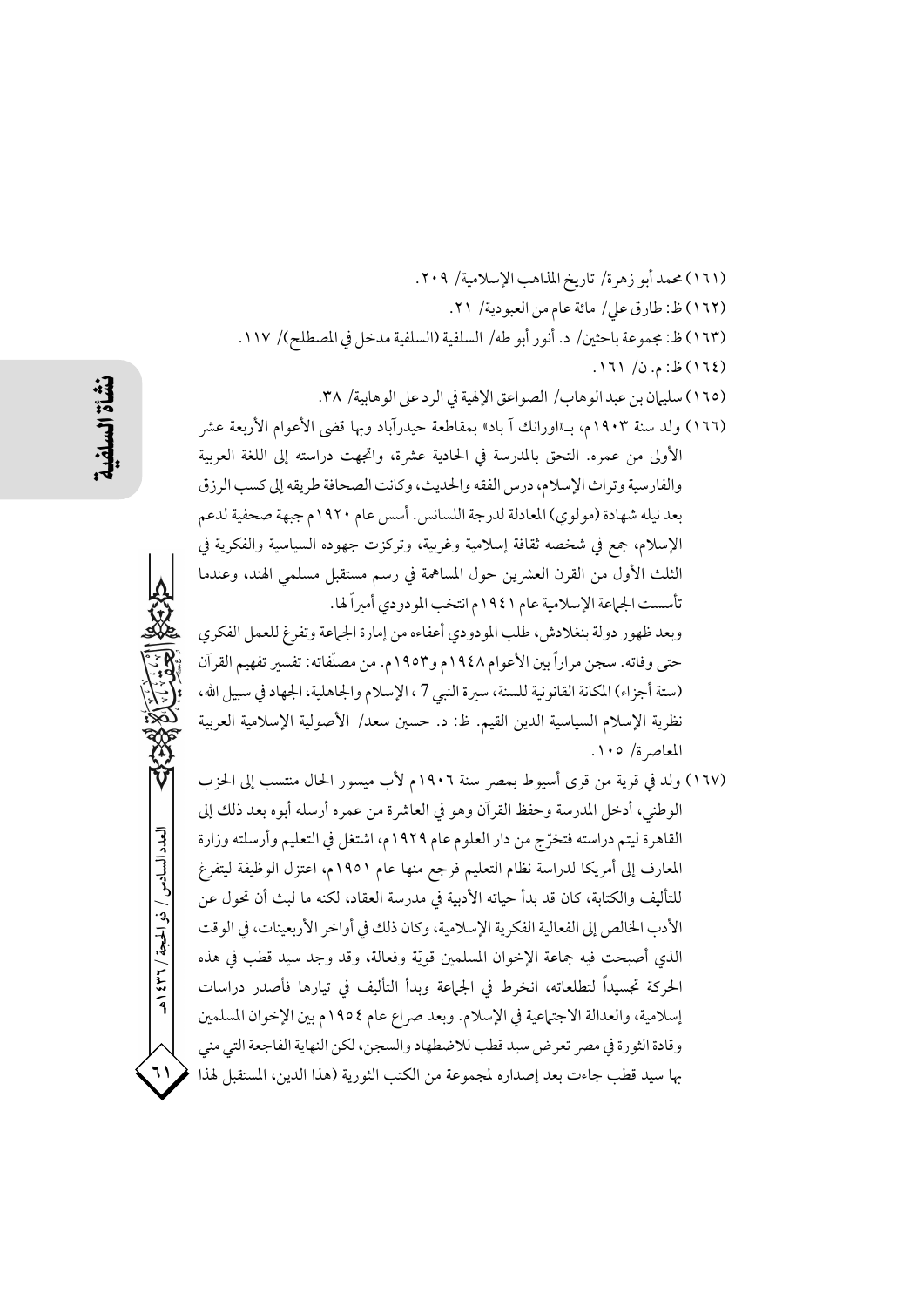الدين، معالم في الطريق) إذ زج به في السجن عام ١٩٦٥م واتهم بالتآمر على النظام السياسي القائم وحكم عليه بالإعدام مع مجموعة من رفاقه ونفذ الحكم عام ١٩٦٦م، له مجموعة كبيرة من المؤلفات. ظ: الزرگلي/ الاعلام ٣/ ١٤٧، د. فهمي جدعان/ أسس التقدم العلمي عند مفكري الإسلام/ ٥٧٣\_٥٧٤. (١٦٨) ظ: الإمام حسن البنا/ د. محمد أحمد صالح أبو الطيب/ ١٢٦، مجموعة باحثين/ د. أنور أبو طه/ السلفية (السلفية الجهادية ومسألة الدولة)/ ١١٣. (١٦٩) الوضعي: ما ارتبط بالتجربة، والأشياء التي هذا حالها تكون متحققة في عالم الحس والتجربة. ظ: مراد وهبة، يوسف كرم، ويوسف شلال/ المعجم الفلسفي مادة وضعي. وما تقصده بالوضعي هنا ما يكون من وضع الإنسان، أي من انتاج عقله وفكره فهو بشري، ويقابل الالهي. (١٧٠) مجموعة باحثين/ د. عبد الغني عياد/ السلفية (السلفية وإشكالية الآخر )/ ٦٢. (١٧١) نظرية الإسلام وهديه في السياسة والقانون والدستور/ ٧٧\_٧٨. (١٧٢) الجاهلية كما يعرِّفها سيد قطب: هي حكم البشر للبشر، لأنها هي عبودية البشر للبشر، والخروج من عبودية الله، ورفض إلوهية الله، والاعتراف في مقابل هذا الرفض بإلوهية بعض البشر، والعبودية لهم دون الله، والناس في أي زمان وفي أي مكان إما أنهم يحكمون بشريعة الله، وإما أنهم يحكمون بشريعة من صنع البشر، والذي لا يبتغي حكم الله، يبتغي حكم الجاهلية. ظ: في ظلال القرآن ٢/ ٧٥١. (١٧٣) الحاكمية: هي أن يكون الحكم والشريعة، والتقاضي حسب مواثيق الله وعقودة وشرائعه، التي استُحفظ عليها أصحاب الديانات السماوية، واحدة بعد الأُخرى، وكتبها على الرسل، لسلفية النشأة والتطور ا وعلى من يتولون الأمر بعدهم ليسىروا على هداهم. ظ: سيد قطب/ ظلال القرآن ٢/  $VY$ فالحاكمية: تعني تحكيم شريعة الله، ورفض كل شريعة أُخرى سواء أكانت حكم الشعب والأمة \_ الديمقراطية \_ أو حكم الحاكم والطاغوت، ووصف المجتمعات التي لا تحكم ا .م.د کر یم السر وفق شريعة الله، بالمجتمعات الجاهلية، ومعلوم ان وصف الجاهلية كان يطلق على عصر ما قبل البعثة النبوية. (١٧٤) ظ: شهادة حق ضمن كتاب الإسلام والجاهلية/ ٢٤\_٢٥. (١٧٥) نظرية الإسلام وهديه/ ٤٨\_٤٩. . ٢٥٠ / ٥٠ / ٢٥٠.

نَشَأة السلف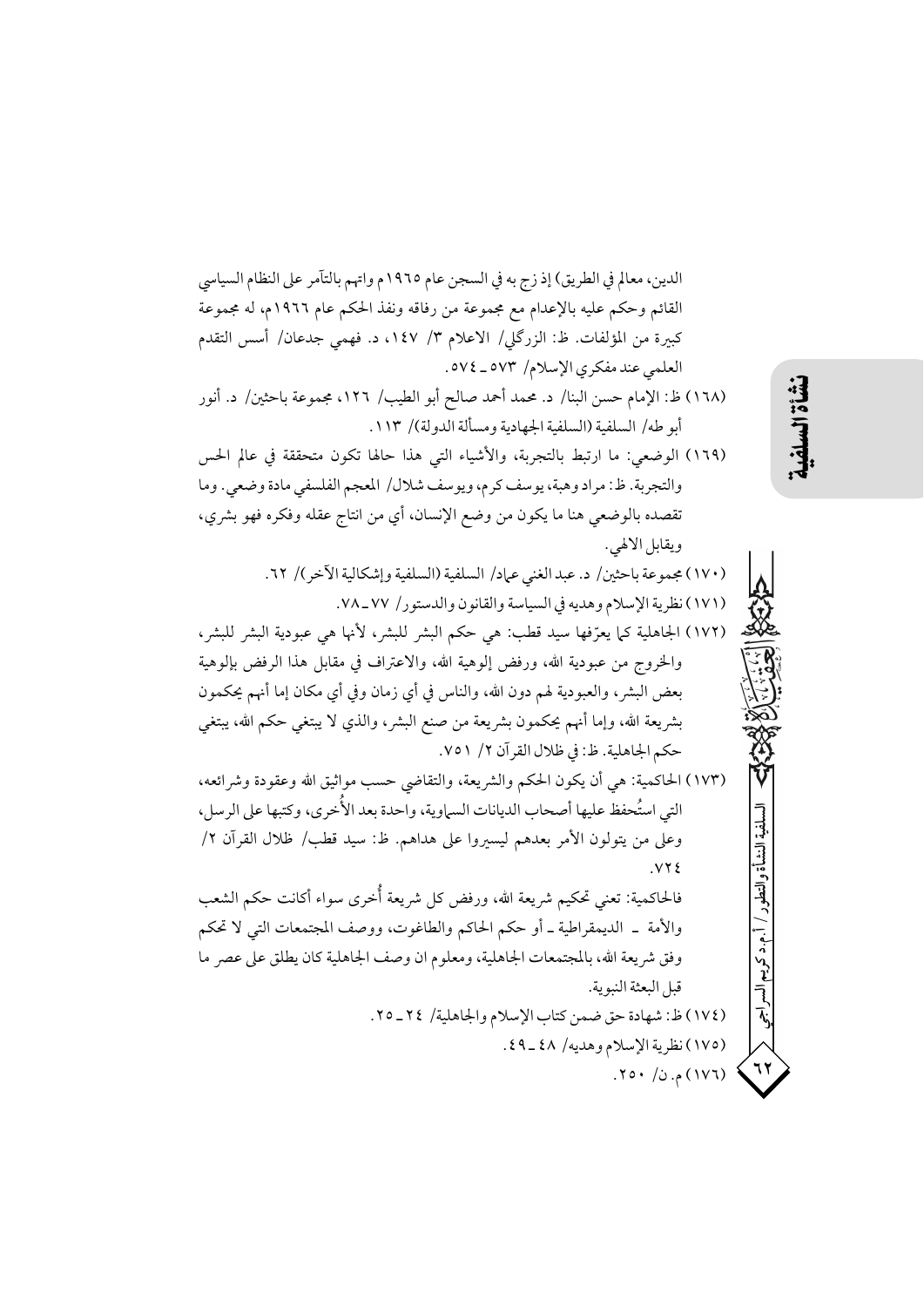(١٧٧) ظ: مجموعة باحثين/ د. عبد الغني عماد/ السلفية (السلفية وإشكالية الآخر)/ ٦٥. (١٧٨) م. ن/ ١٨٨، تعقيب/ د. أنور أبو طه. (١٧٩) ظ: سيد قطب/ معالم في الطريق/ ١٠. (١٨٠) الولاء: يعني التولي للعقيدة وللإسلام، وليس للمسلمين أو الوطن، أو لأية أفكار بشرية، كالاشتراكية، والليبرالية، والقومية، والديمقراطية... . والبراءة: تعني التبرء من الآخر، المتمثل بأنظمة الكفر السائدة في العالم الإسلامي وفي الغرب، والإيهان بأن الصراع والجهاد حتمي ضدها في كل زمان ومكان. ظ: السلفية/ مجموعة باحثين/ ٧٦. (١٨١) التنظيم الذي تأسس سنة ١٩٨٦م على يد ابن لادن. ظ: جيل كيبيل/ الفتنة/ ٢١٥. (١٨٢) ظ: مجموع باحثين/ د. أنور أبو طه/ السلفية (السلفية الجهادية ومسألة الدولة)/ ١٢٩. (١٨٣) سيد قطب/ معالم في الطريق/ ١٠. (١٨٤) الإخوان المسلمين: حركة تأسست سنة ١٩٢٨م في مصر على يد حسن البنا (ت: ١٩٤٩م) مع ستة من رفاقه، تتخذ من الإسلام منهجاً. ظ: ريتشارد ب. ميتشل/ الإخوان المسلمون/ ٩٠ \_٩١، محمود عبد الحليم/ الإخوان المسلمون أحداث صنعت التاريخ. (١٨٥) ظ: مجموعة باحثين/ د. أنور أبو طه/ السلفية (السلفية الجهادية ومسألة الدولة)/ ١٣٢. (١٨٦) ظ: النووي/ شرح صحيح مسلم ١٢/ ٢٢٩، د. عبد العزيز السيلي/ العقيدة والسلفية/  $.714$ (١٨٧) معالم في الطريق/ ٣٩. (١٨٨) م. ن/ ٨. (١٨٩) م. ن/ ١٧٣.  $(19)$ م. ن/ ٤٠. (١٩١) ظ: جيل كيبيل/ الفتنة حروب في ديار المسلمين/ ٢٠٨. (۱۹۲) م. ن/ ۲۱۲. (١٩٣) د. محمد أحمد صالح أبو الطيب/ الإمام حسن البنا/ ١٢٧. (١٩٤) جيل كيبيل/ الفتنة/ ٢١٥. (١٩٥) ظ: الموقع الألكتروني/ انباء الاخباري. (١٩٦) خالد خليل أسعد/ مقاتل من مكة/ ٥٣- ٥٤. (١٩٧) وهو أحد الإخوان المسلمين، من أصل فلسطيني أردني ولد في قرية سيلة بفلسطين، كان له

زلعدد السادس / ذو الحجة / ٢٦٦ / هـ

٦٣